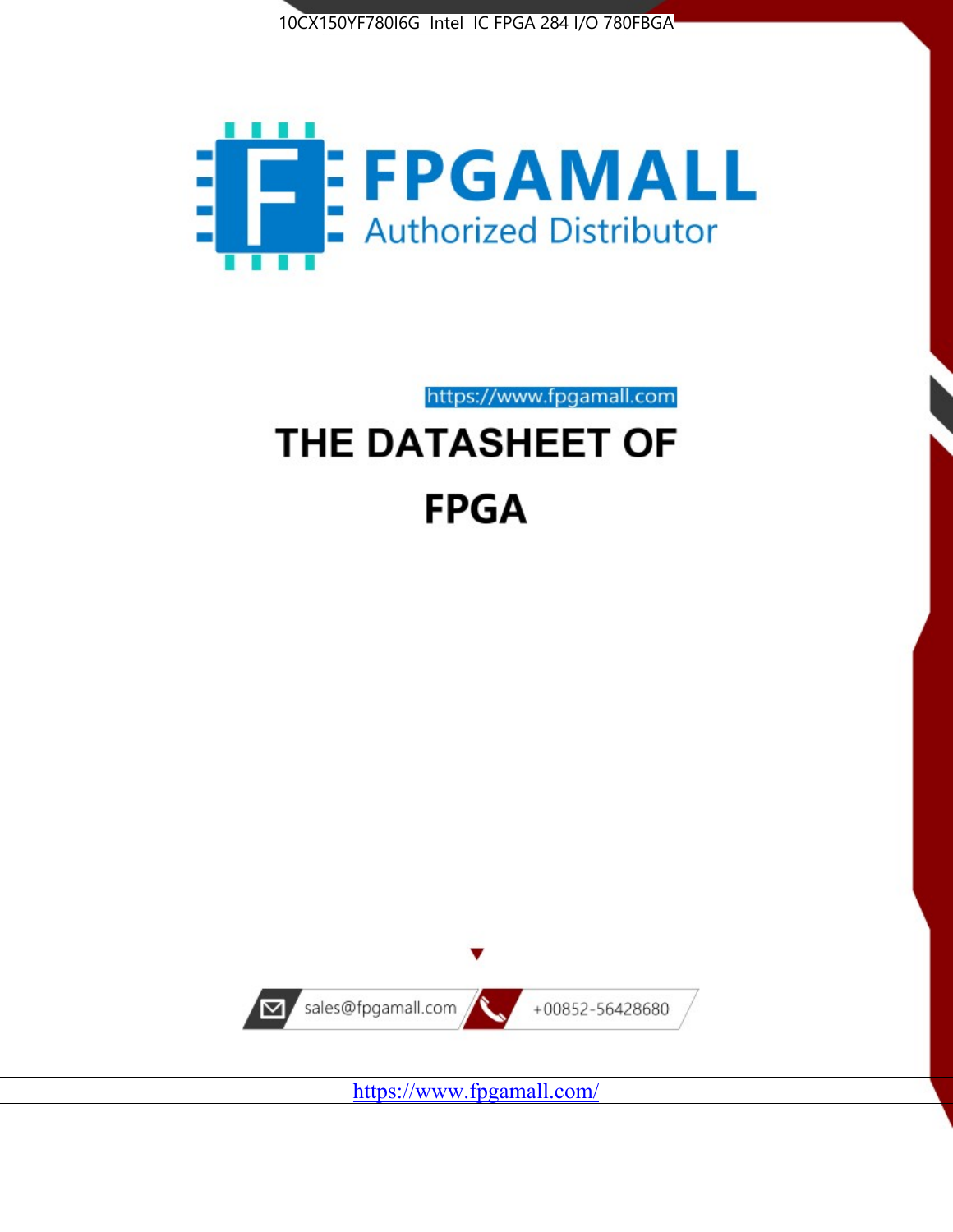



**C10GX51002 | 2018.06.15** Latest document on the web: **[PDF](https://www.altera.com/en_US/pdfs/literature/hb/cyclone-10/c10gx-51002.pdf)** | **[HTML](https://www.altera.com/documentation/muf1488511478825.html)**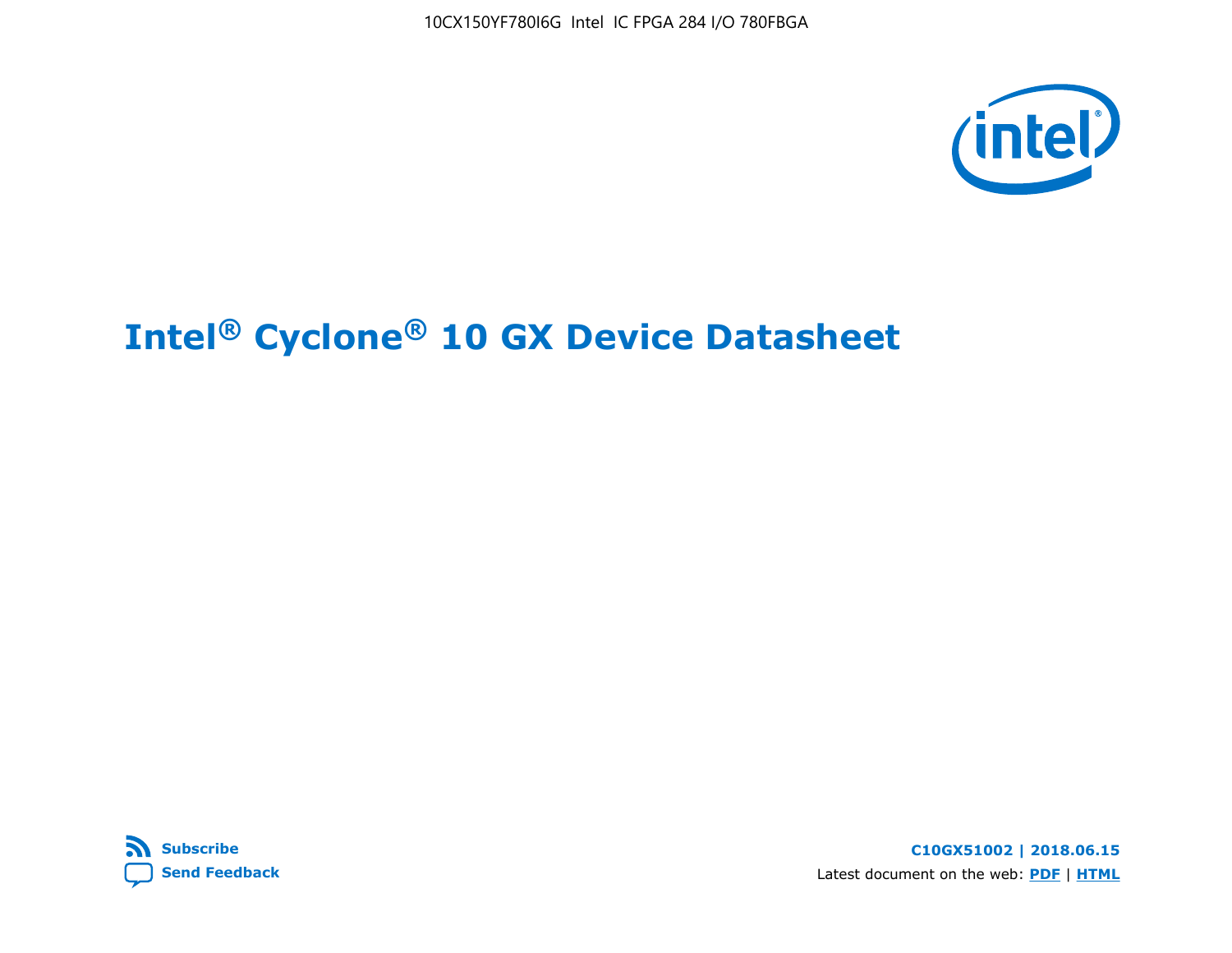

# **Contents**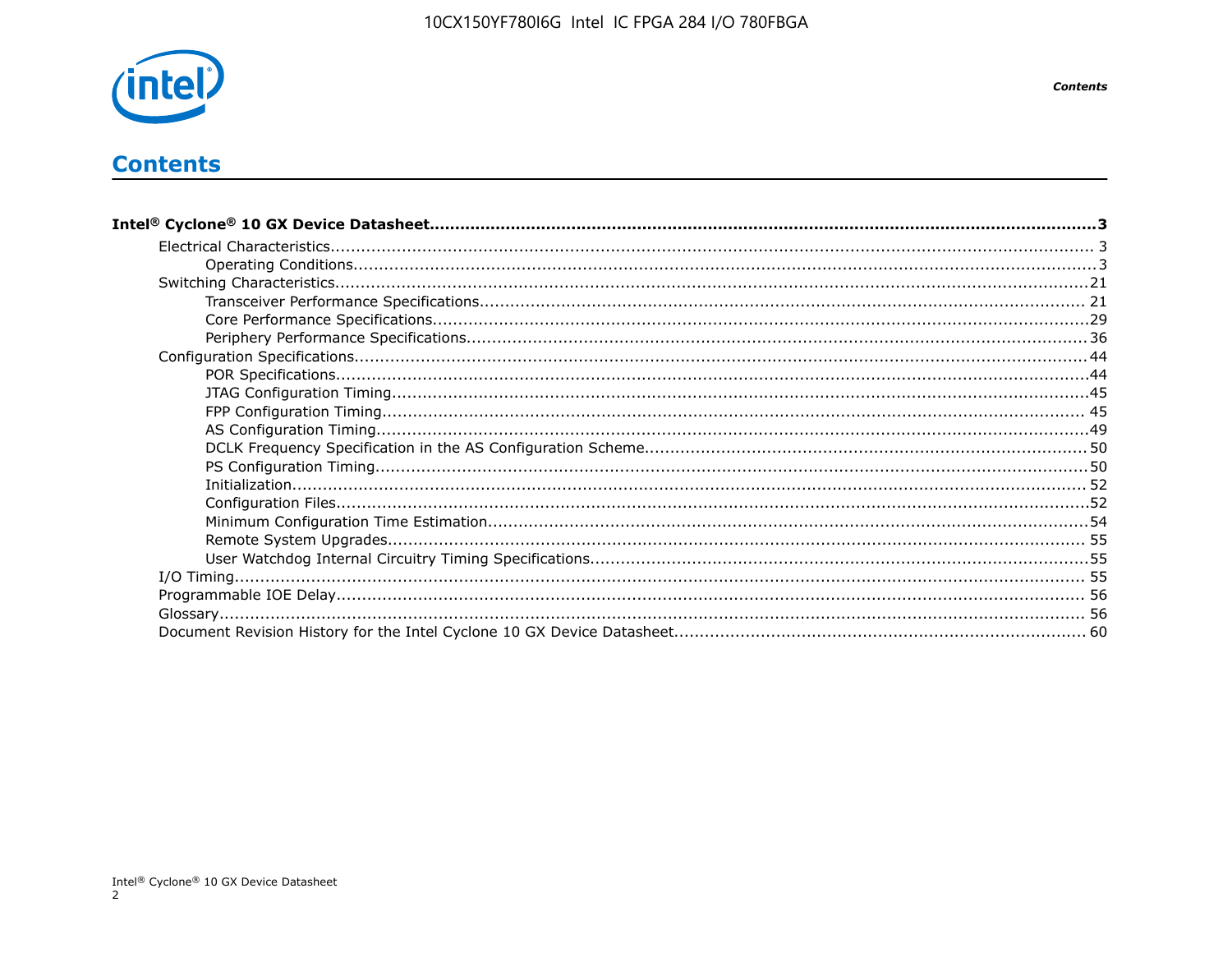

This datasheet describes the electrical characteristics, switching characteristics, configuration specifications, and I/O timing for Intel® Cyclone® 10 GX devices.

Intel Cyclone 10 GX devices are offered in extended and industrial grades. Extended devices are offered in –E5 (fastest) and – E6 speed grades. Industrial grade devices are offered in the –I5 and –I6 speed grades.

#### **Related Information**

#### [Intel Cyclone 10 GX Device Overview](https://www.altera.com/documentation/grc1488182989852.html#mvd1484026010948)

Provides more information about the densities and packages in the Intel Cyclone 10 GX devices.

# **Electrical Characteristics**

The following sections describe the operating conditions and power consumption of Intel Cyclone 10 GX devices.

#### **Operating Conditions**

Intel Cyclone 10 GX devices are rated according to a set of defined parameters. To maintain the highest possible performance and reliability of the Intel Cyclone 10 GX devices, you must consider the operating requirements described in this section.

#### **Absolute Maximum Ratings**

This section defines the maximum operating conditions for Intel Cyclone 10 GX devices. The values are based on experiments conducted with the devices and theoretical modeling of breakdown and damage mechanisms. The functional operation of the device is not implied for these conditions.

*Caution:* Conditions outside the range listed in the following table may cause permanent damage to the device. Additionally, device operation at the absolute maximum ratings for extended periods of time may have adverse effects on the device.

**[ISO](http://www.altera.com/support/devices/reliability/certifications/rel-certifications.html) [9001:2008](http://www.altera.com/support/devices/reliability/certifications/rel-certifications.html) [Registered](http://www.altera.com/support/devices/reliability/certifications/rel-certifications.html)**

\*Other names and brands may be claimed as the property of others.

Intel Corporation. All rights reserved. Intel, the Intel logo, Altera, Arria, Cyclone, Enpirion, MAX, Nios, Quartus and Stratix words and logos are trademarks of Intel Corporation or its subsidiaries in the U.S. and/or other countries. Intel warrants performance of its FPGA and semiconductor products to current specifications in accordance with Intel's standard warranty, but reserves the right to make changes to any products and services at any time without notice. Intel assumes no responsibility or liability arising out of the application or use of any information, product, or service described herein except as expressly agreed to in writing by Intel. Intel customers are advised to obtain the latest version of device specifications before relying on any published information and before placing orders for products or services.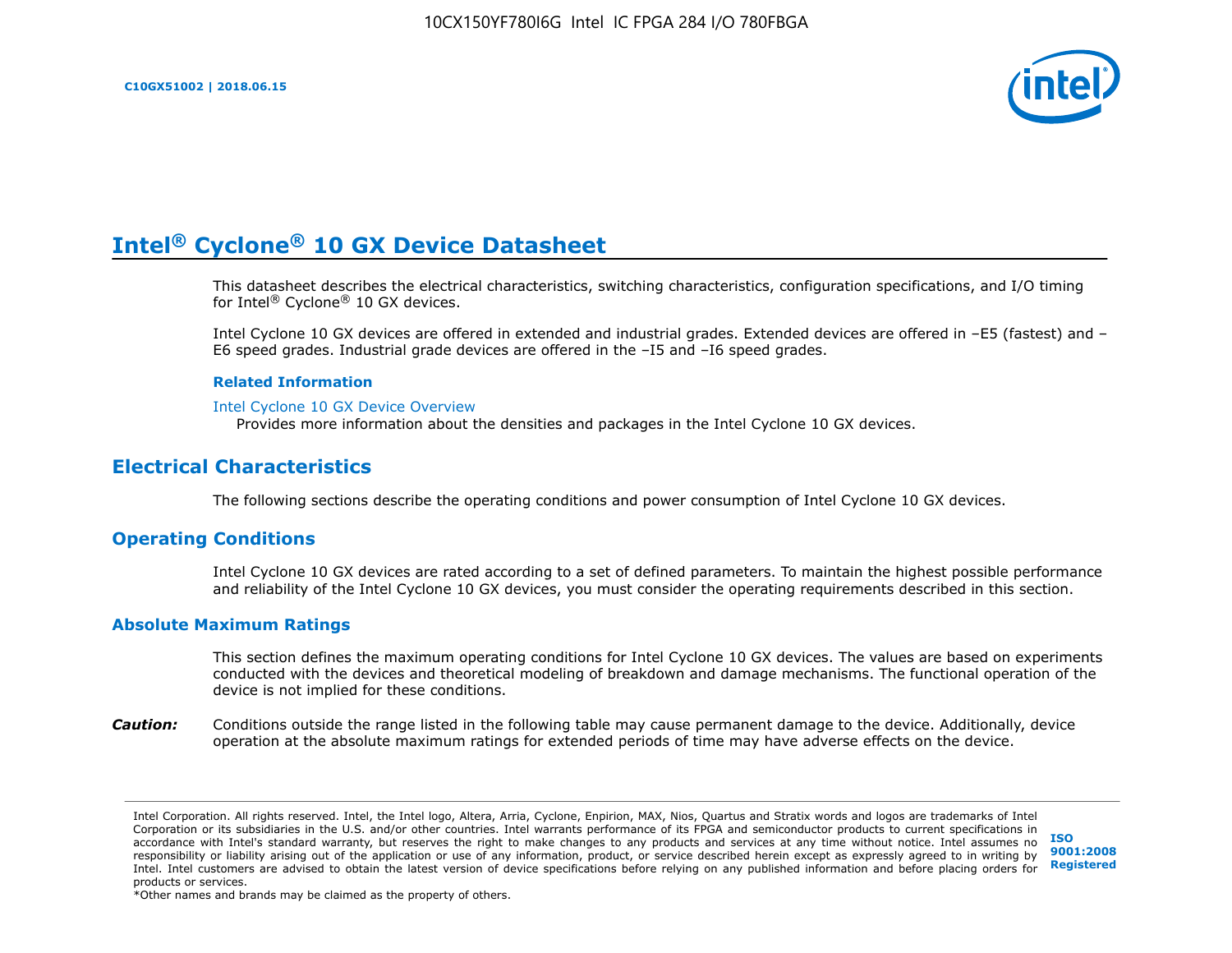

# **Table 1. Absolute Maximum Ratings for Intel Cyclone 10 GX Devices**

| <b>Symbol</b>             | <b>Description</b>                                                     | <b>Condition</b> | <b>Minimum</b> | <b>Maximum</b> | Unit      |
|---------------------------|------------------------------------------------------------------------|------------------|----------------|----------------|-----------|
| $V_{CC}$                  | Core voltage power supply                                              |                  | $-0.50$        | 1.21           | V         |
| <b>V<sub>CCP</sub></b>    | Periphery circuitry and transceiver fabric interface power supply      |                  | $-0.50$        | 1.21           | V         |
| <b>V<sub>CCERAM</sub></b> | Embedded memory power supply                                           |                  | $-0.50$        | 1.36           | $\vee$    |
| $V_{\text{CCPT}}$         | Power supply for programmable power technology and I/O pre-driver      |                  | $-0.50$        | 2.46           | V         |
| $V_{\text{CCBAT}}$        | Battery back-up power supply for design security volatile key register |                  | $-0.50$        | 2.46           | V         |
| V <sub>CCPGM</sub>        | Configuration pins power supply                                        | (1)              | $-0.50$        | 2.46           | V         |
| V <sub>CCIO</sub>         | I/O buffers power supply                                               | 3 V I/O          | $-0.50$        | 4.10           | $\vee$    |
|                           |                                                                        | LVDS I/O         | $-0.50$        | 2.46           | $\vee$    |
| V <sub>CCA PLL</sub>      | Phase-locked loop (PLL) analog power supply                            |                  | $-0.50$        | 2.46           | V         |
| $VCCT$ GXB                | Transmitter power supply                                               |                  | $-0.50$        | 1.34           | V         |
| $V_{CCR_GXB}$             | Receiver power supply                                                  |                  | $-0.50$        | 1.34           | $\vee$    |
| $V_{\text{CCH_GXB}}$      | Transceiver output buffer power supply                                 |                  | $-0.50$        | 2.46           | $\vee$    |
|                           |                                                                        |                  |                |                | continued |

<sup>(1)</sup> The LVDS I/O values are applicable to all dedicated and dual-function configuration I/Os.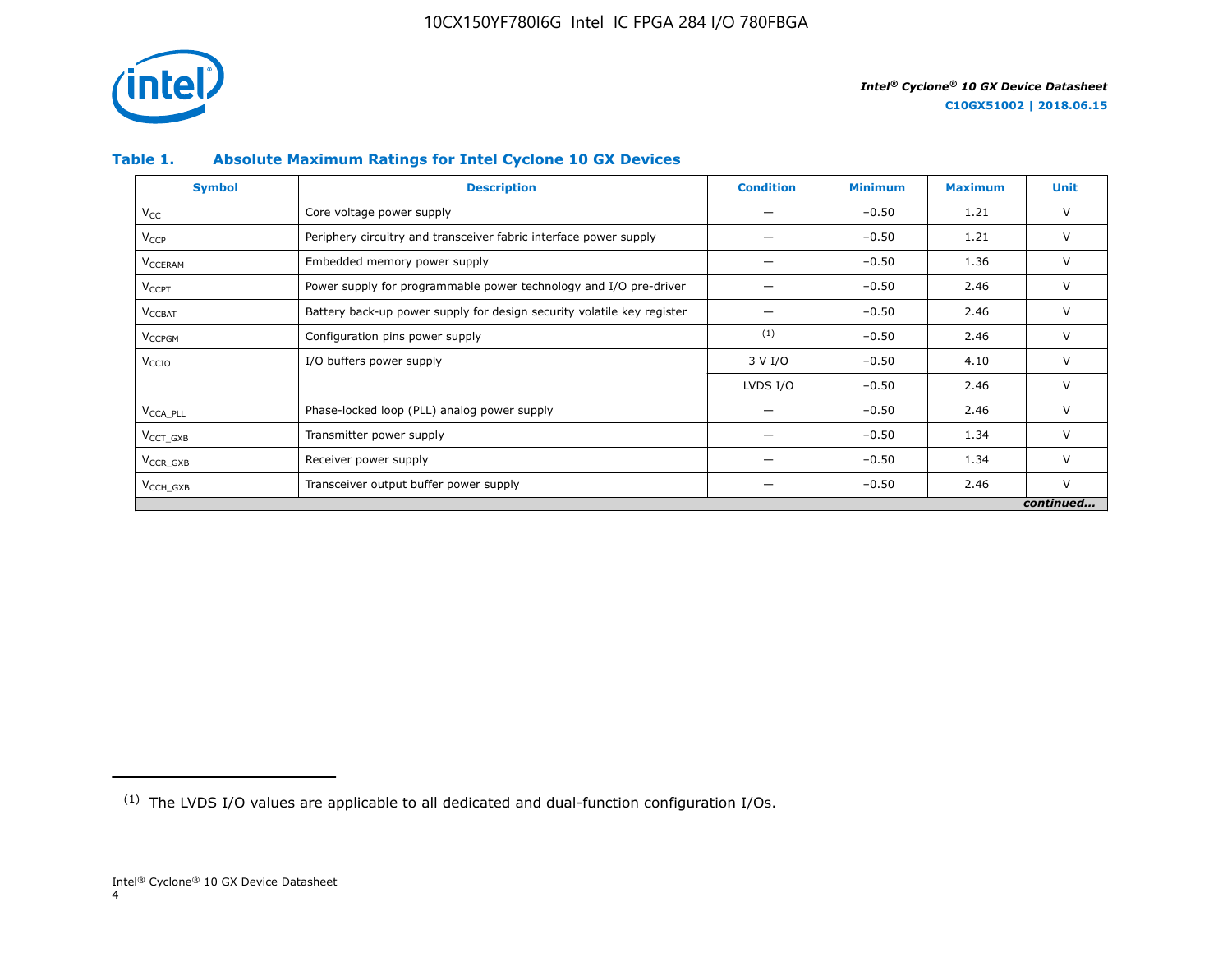

| <b>Symbol</b>    | <b>Description</b>             | <b>Condition</b>                     | Minimum                  | <b>Maximum</b> | Unit    |
|------------------|--------------------------------|--------------------------------------|--------------------------|----------------|---------|
| $1_{\text{OUT}}$ | DC output current per pin      | $\qquad \qquad -$                    | $-25(2)(3)(4)(5)$<br>(6) | 25             | mA      |
|                  | Operating junction temperature | $\qquad \qquad -$                    | $-55$                    | 125            | $\circ$ |
| l STG.           | Storage temperature (no bias)  | $\qquad \qquad \  \, -\qquad \qquad$ | $-65$                    | 150            | $\circ$ |

#### **Related Information**

- [AN 692: Power Sequencing Considerations for Intel Cyclone 10 GX, Intel Arria 10, and Intel Stratix 10 Devices](https://www.altera.com/documentation/nik1412640107351.html#nik1412640086729) Provides the power sequencing requirements for Intel Cyclone 10 GX devices.
- [Power-Up and Power-Down Sequences, Power Management in Intel Cyclone 10 GX Devices chapter](https://www.altera.com/documentation/vua1487061384661.html#qel1490343470589) Provides the power sequencing requirements for Intel Cyclone 10 GX devices.

# **Maximum Allowed Overshoot and Undershoot Voltage**

During transitions, input signals may overshoot to the voltage listed in the following table and undershoot to –2.0 V for input currents less than 100 mA and periods shorter than 20 ns.

The maximum allowed overshoot duration is specified as a percentage of high time over the lifetime of the device. A DC signal is equivalent to 100% duty cycle.

For example, a signal that overshoots to 2.70 V for LVDS I/O can only be at 2.70 V for ~4% over the lifetime of the device.

- (3) Total current per LVDS I/O bank must not exceed 100 mA.
- (4) Voltage level must not exceed 1.89 V.
- (5) Applies to all I/O standards and settings supported by LVDS I/O banks, including single-ended and differential I/Os.
- $(6)$  Applies only to LVDS I/O banks. 3 V I/O banks are not covered under this specification and must be implemented as per the power sequencing requirement. For more details, refer to *AN 692: Power Sequencing Considerations for Intel Cyclone 10 GX, Intel Arria® 10, and Intel Stratix® 10 Devices* and *Power Management in Intel Cyclone 10 GX Devices chapter*.

 $(2)$  The maximum current allowed through any LVDS I/O bank pin when the device is not turned on or during power-up/power-down conditions is 10 mA.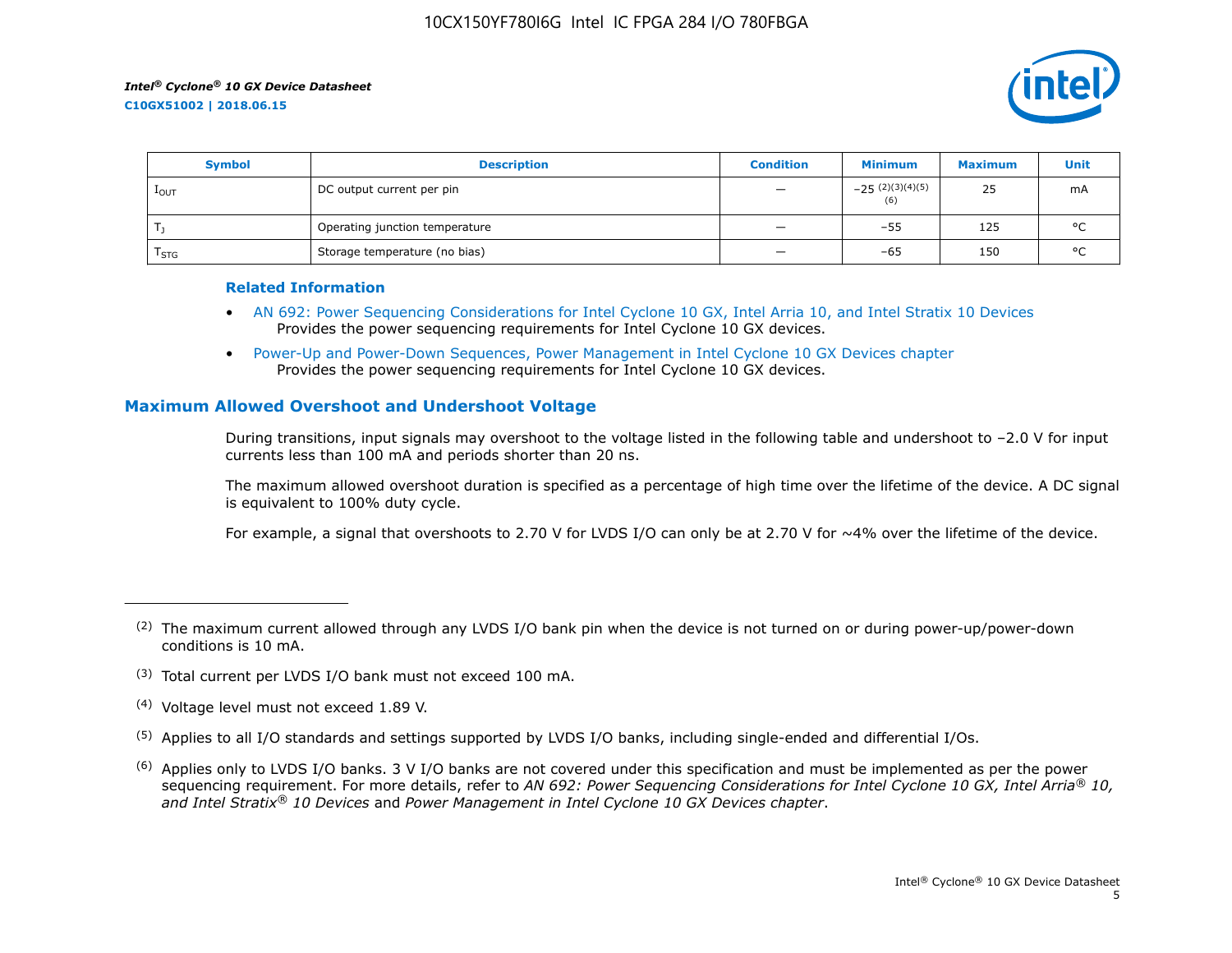

#### **Table 2. Maximum Allowed Overshoot During Transitions for Intel Cyclone 10 GX Devices**

This table lists the maximum allowed input overshoot voltage and the duration of the overshoot voltage as a percentage of device lifetime. The LVDS I/O values are applicable to the VREFP\_ADC and VREFN\_ADC I/O pins.

| <b>Symbol</b> | <b>Description</b> |                       | <b>Condition (V)</b> | Overshoot Duration as % at $T_1 = 100^{\circ}C$ | Unit          |
|---------------|--------------------|-----------------------|----------------------|-------------------------------------------------|---------------|
|               |                    | <b>LVDS I/O</b> $(7)$ | 3 V I/O              |                                                 |               |
| $V_i$ (AC)    | AC input voltage   | 2.50                  | 3.80                 | 100                                             | $\frac{0}{0}$ |
|               |                    | 2.55                  | 3.85                 | 42                                              | $\%$          |
|               |                    | 2.60                  | 3.90                 | 18                                              | $\frac{0}{0}$ |
|               |                    | 2.65                  | 3.95                 | 9                                               | $\%$          |
|               |                    | 2.70                  | 4.00                 | $\overline{a}$                                  | $\%$          |
|               |                    | > 2.70                | > 4.00               | No overshoot allowed                            | $\%$          |

For an overshoot of 2.5 V, the percentage of high time for the overshoot can be as high as 100% over a 10-year period. Percentage of high time is calculated as ([delta T]/T)  $\times$  100. This 10-year period assumes that the device is always turned on with 100% I/O toggle rate and 50% duty cycle signal.

<sup>(7)</sup> The LVDS I/O values are applicable to all dedicated and dual-function configuration I/Os.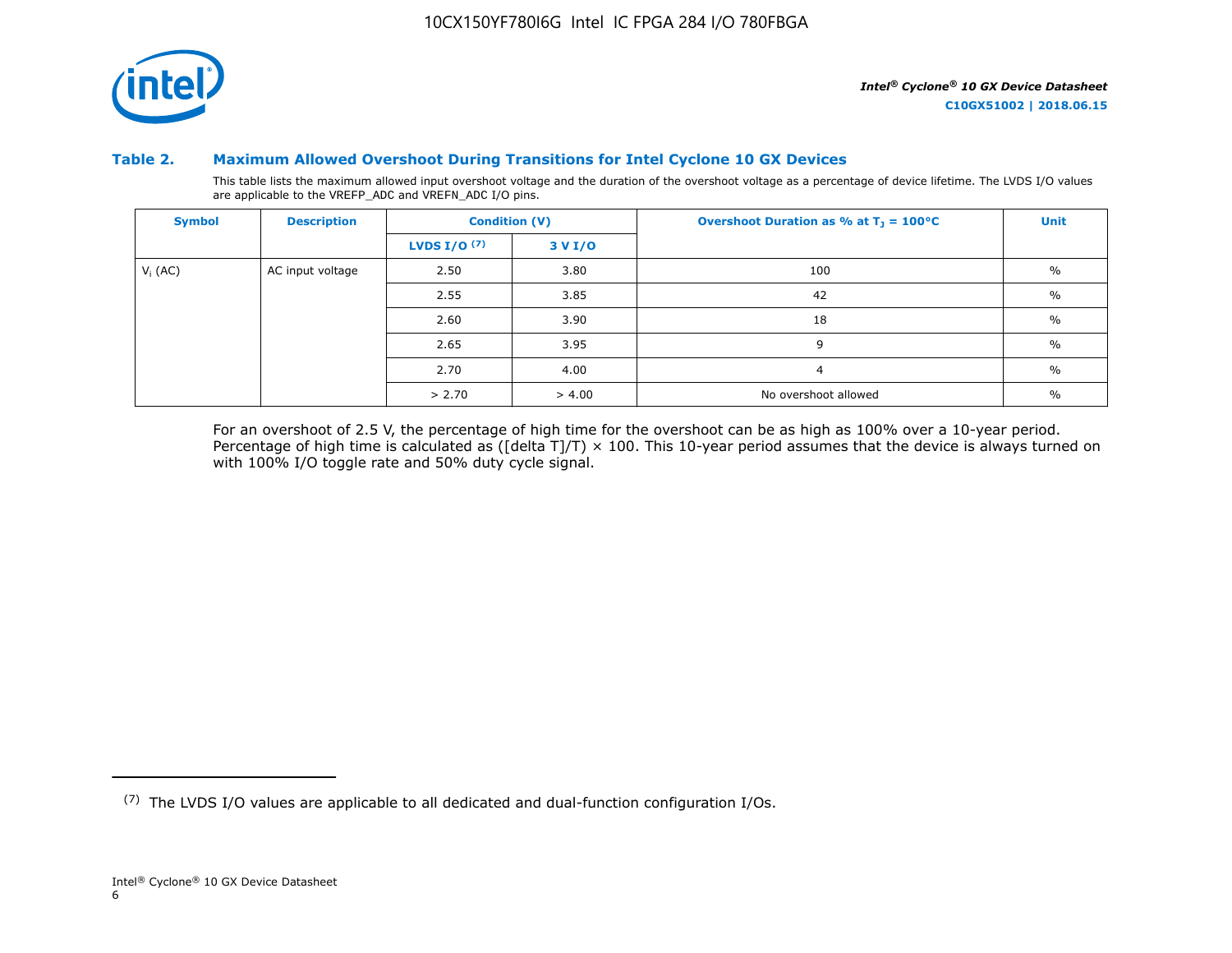

#### **Figure 1. Intel Cyclone 10 GX Devices Overshoot Duration**



## **Recommended Operating Conditions**

This section lists the functional operation limits for the AC and DC parameters for Intel Cyclone 10 GX devices.

#### **Recommended Operating Conditions**

#### **Table 3. Recommended Operating Conditions for Intel Cyclone 10 GX Devices**

This table lists the steady-state voltage values expected from Intel Cyclone 10 GX devices. Power supply ramps must all be strictly monotonic, without plateaus.

| <b>Symbol</b>            | <b>Description</b>                                                   | <b>Condition</b> | Minimum <sup>(8)</sup> | <b>Typical</b> | Maximum <sup>(8)</sup> | <b>Unit</b> |  |  |  |  |  |
|--------------------------|----------------------------------------------------------------------|------------------|------------------------|----------------|------------------------|-------------|--|--|--|--|--|
| $V_{CC}$                 | Core voltage power supply                                            | -                | 0.87                   | 0.9            | 0.93                   |             |  |  |  |  |  |
| $V_{CCP}$                | Periphery circuitry and transceiver fabric<br>interface power supply |                  | 0.87                   | 0.9            | 0.93                   |             |  |  |  |  |  |
| <b>V<sub>CCPGM</sub></b> | Configuration pins power supply                                      | 1.8V             | 1.71                   | 1.8            | 1.89                   |             |  |  |  |  |  |
|                          |                                                                      | 1.5V             | 1.425                  | 1.5            | 1.575                  |             |  |  |  |  |  |
|                          | continued                                                            |                  |                        |                |                        |             |  |  |  |  |  |

<sup>(8)</sup> This value describes the budget for the DC (static) power supply tolerance and does not include the dynamic tolerance requirements. Refer to the PDN tool for the additional budget for the dynamic tolerance requirements.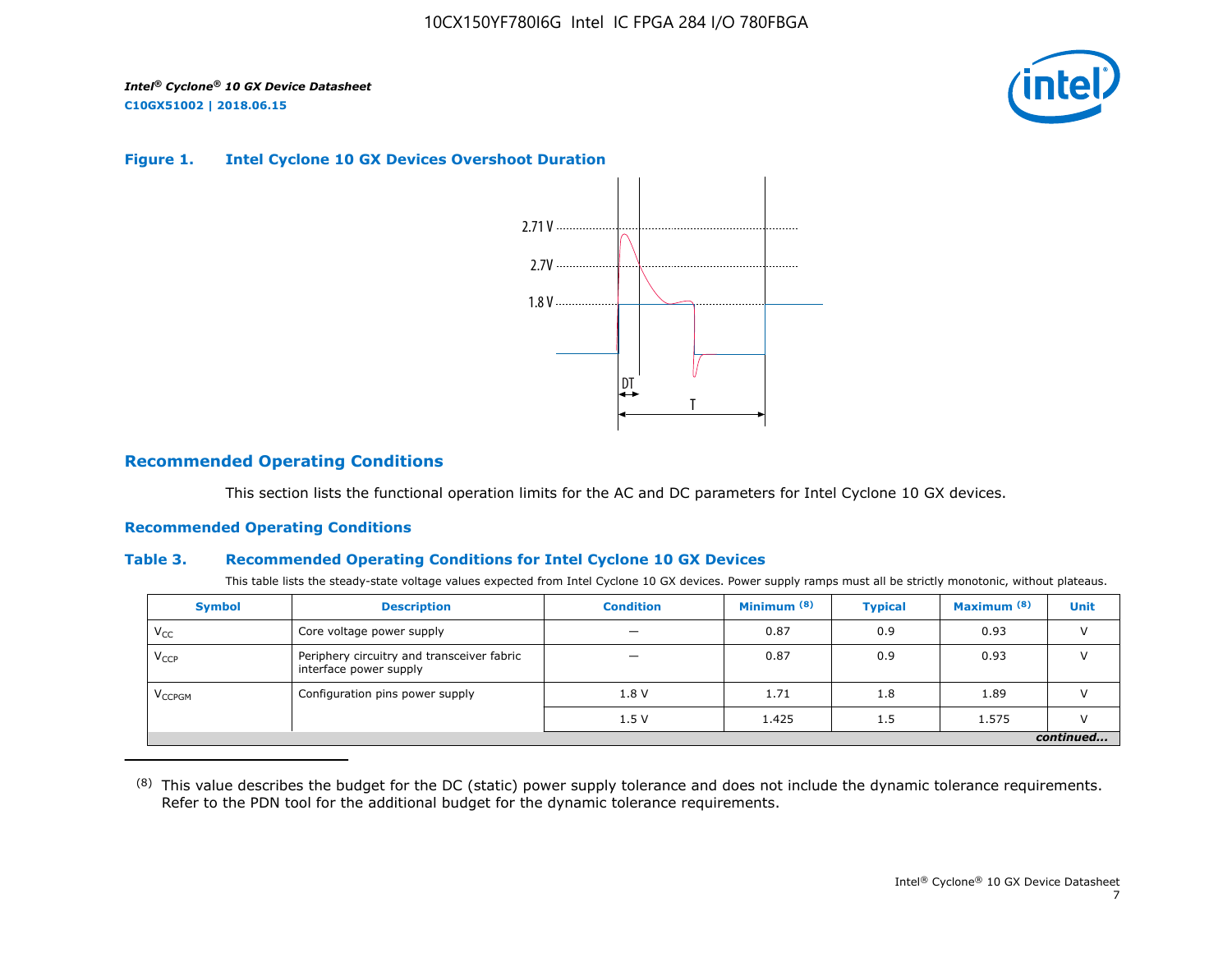

**C10GX51002 | 2018.06.15**

| <b>Symbol</b>                     | <b>Description</b>                                                   | <b>Condition</b>         | Minimum <sup>(8)</sup> | <b>Typical</b> | Maximum <sup>(8)</sup> | <b>Unit</b> |
|-----------------------------------|----------------------------------------------------------------------|--------------------------|------------------------|----------------|------------------------|-------------|
|                                   |                                                                      | 1.2V                     | 1.14                   | 1.2            | 1.26                   | $\vee$      |
| V <sub>CCERAM</sub>               | Embedded memory power supply                                         | 0.9V                     | 0.87                   | 0.9            | 0.93                   | $\vee$      |
| $V_{\text{CCBAT}}$ <sup>(9)</sup> | Battery back-up power supply                                         | 1.8 V                    | 1.71                   | 1.8            | 1.89                   | $\vee$      |
|                                   | (For design security volatile key register)                          | 1.2V                     | 1.14                   | 1.2            | 1.26                   | $\vee$      |
| $V_{CCPT}$                        | Power supply for programmable power<br>technology and I/O pre-driver | 1.8 V                    | 1.71                   | 1.8            | 1.89                   | $\vee$      |
| V <sub>CCIO</sub>                 | I/O buffers power supply                                             | 3.0 V (for 3 V I/O only) | 2.85                   | 3.0            | 3.15                   | $\vee$      |
|                                   |                                                                      | 2.5 V (for 3 V I/O only) | 2.375                  | 2.5            | 2.625                  | $\vee$      |
|                                   |                                                                      | 1.8 V                    | 1.71                   | 1.8            | 1.89                   | $\vee$      |
|                                   |                                                                      | 1.5V                     | 1.425                  | 1.5            | 1.575                  | $\vee$      |
|                                   |                                                                      | 1.35V                    | (10)                   | 1.35           | (10)                   | $\vee$      |
|                                   |                                                                      | 1.25V                    | 1.19                   | 1.25           | 1.31                   | $\vee$      |
|                                   |                                                                      | 1.2V                     | (10)                   | 1.2            | (10)                   | $\vee$      |
| $V_{\text{CCA\_PLL}}$             | PLL analog voltage regulator power supply                            | $\overline{\phantom{0}}$ | 1.71                   | 1.8            | 1.89                   | $\vee$      |
| $V_{REFP\_ADC}$                   | Precision voltage reference for voltage<br>sensor                    |                          | 1.2475                 | 1.25           | 1.2525                 | $\vee$      |
|                                   |                                                                      |                          |                        |                |                        | continued   |

<sup>&</sup>lt;sup>(8)</sup> This value describes the budget for the DC (static) power supply tolerance and does not include the dynamic tolerance requirements. Refer to the PDN tool for the additional budget for the dynamic tolerance requirements.

 $^{(9)}$  If you do not use the design security feature in Intel Cyclone 10 GX devices, connect V $_{\rm CCBAT}$  to a 1.5-V to 1.8-V power supply. Intel Cyclone 10 GX power-on reset (POR) circuitry monitors V $_{\rm CCBAT}$ . Intel Cyclone 10 GX devices do not exit POR if V $_{\rm CCBAT}$  is not powered up.

 $(10)$  For minimum and maximum voltage values, refer to the I/O Standard Specifications section.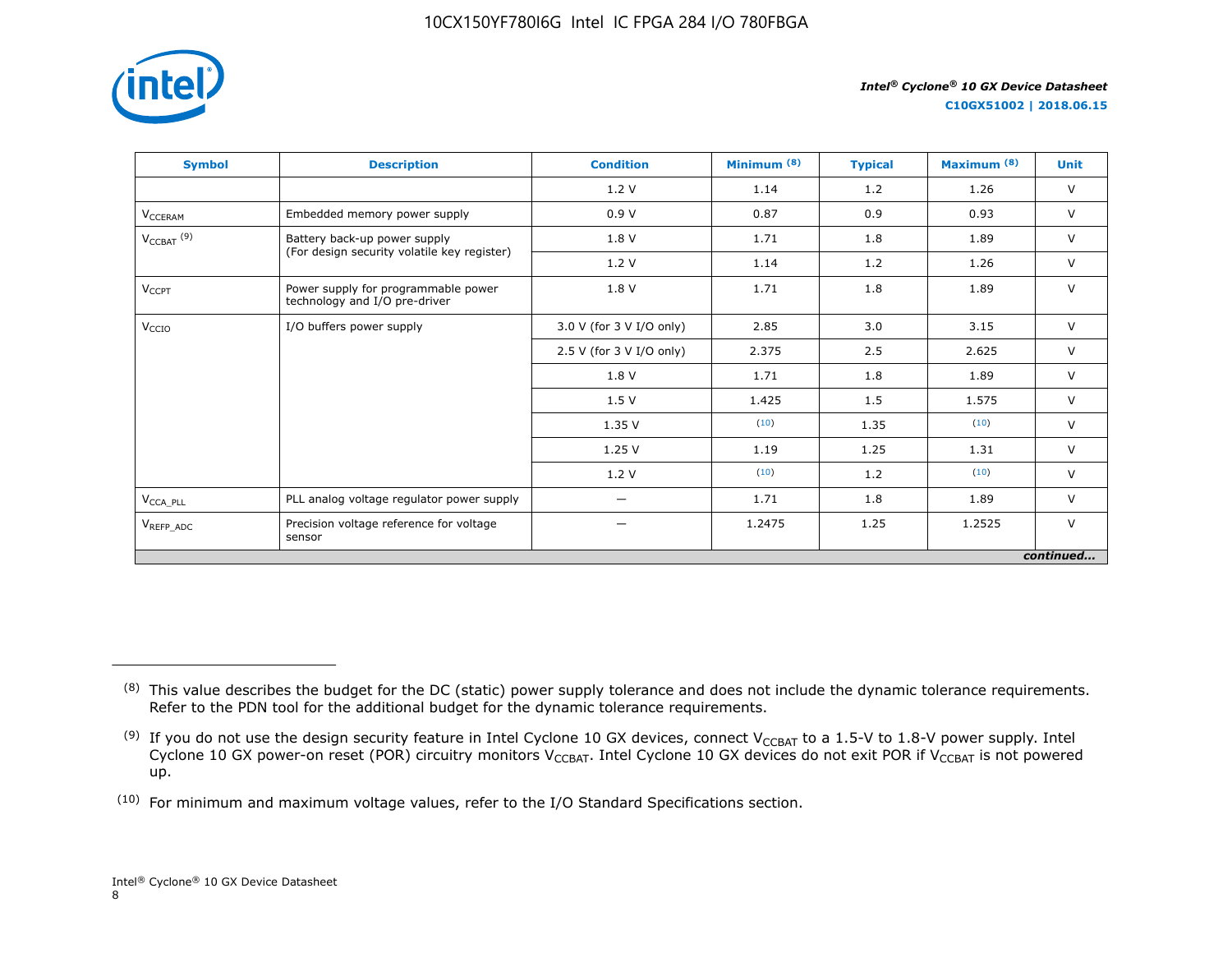

| <b>Symbol</b>             | <b>Description</b>                     | <b>Condition</b> | Minimum <sup>(8)</sup>    | <b>Typical</b> | Maximum <sup>(8)</sup> | <b>Unit</b>   |
|---------------------------|----------------------------------------|------------------|---------------------------|----------------|------------------------|---------------|
| $V_I$ <sup>(11)(12)</sup> | DC input voltage                       | 3 V I/O          | $-0.3$                    |                | 3.3                    | $\vee$        |
|                           |                                        | LVDS I/O         | $-0.3$                    |                | 2.19                   | $\vee$        |
| $V_{\rm O}$               | Output voltage                         |                  | 0                         |                | V <sub>CCIO</sub>      | $\mathcal{U}$ |
| $T_{\rm J}$               | Operating junction temperature         | Extended         | 0                         |                | 100                    | °C            |
|                           |                                        | Industrial       | $-40$                     |                | 100                    | °C            |
| $t_{RAMP}$ (13)           | Standard POR<br>Power supply ramp time |                  | 200 µs                    |                | $100$ ms               |               |
|                           |                                        | Fast POR         | $200 \text{ }\mu\text{s}$ |                | 4 ms                   |               |

#### **Related Information**

I/O Standard Specifications on page 15

#### **Transceiver Power Supply Operating Conditions**

#### **Table 4. Transceiver Power Supply Operating Conditions for Intel Cyclone 10 GX Devices**

| <b>Symbol</b>                 | <b>Description</b>       | <b>Condition</b>                         | Minimum $(14)$ | <b>Typical</b> | Maximum $(14)$ | Unit      |
|-------------------------------|--------------------------|------------------------------------------|----------------|----------------|----------------|-----------|
| $V_{\text{CCT_GXB[L1][C,D]}}$ | Transmitter power supply | Chip-to-chip $\leq$<br>12.5 Gbps<br>. Or | 1.0            | 1.03           | 1.06           |           |
|                               |                          |                                          |                |                |                | continued |

 $(8)$  This value describes the budget for the DC (static) power supply tolerance and does not include the dynamic tolerance requirements. Refer to the PDN tool for the additional budget for the dynamic tolerance requirements.

- $(13)$  t<sub>ramp</sub> is the ramp time of each individual power supply, not the ramp time of all combined power supplies.
- (14) This value describes the budget for the DC (static) power supply tolerance and does not include the dynamic tolerance requirements. Refer to the PDN tool for the additional budget for the dynamic tolerance requirements.

 $(11)$  The LVDS I/O values are applicable to all dedicated and dual-function configuration I/Os.

 $(12)$  This value applies to both input and tri-stated output configuration. Pin voltage should not be externally pulled higher than the maximum value.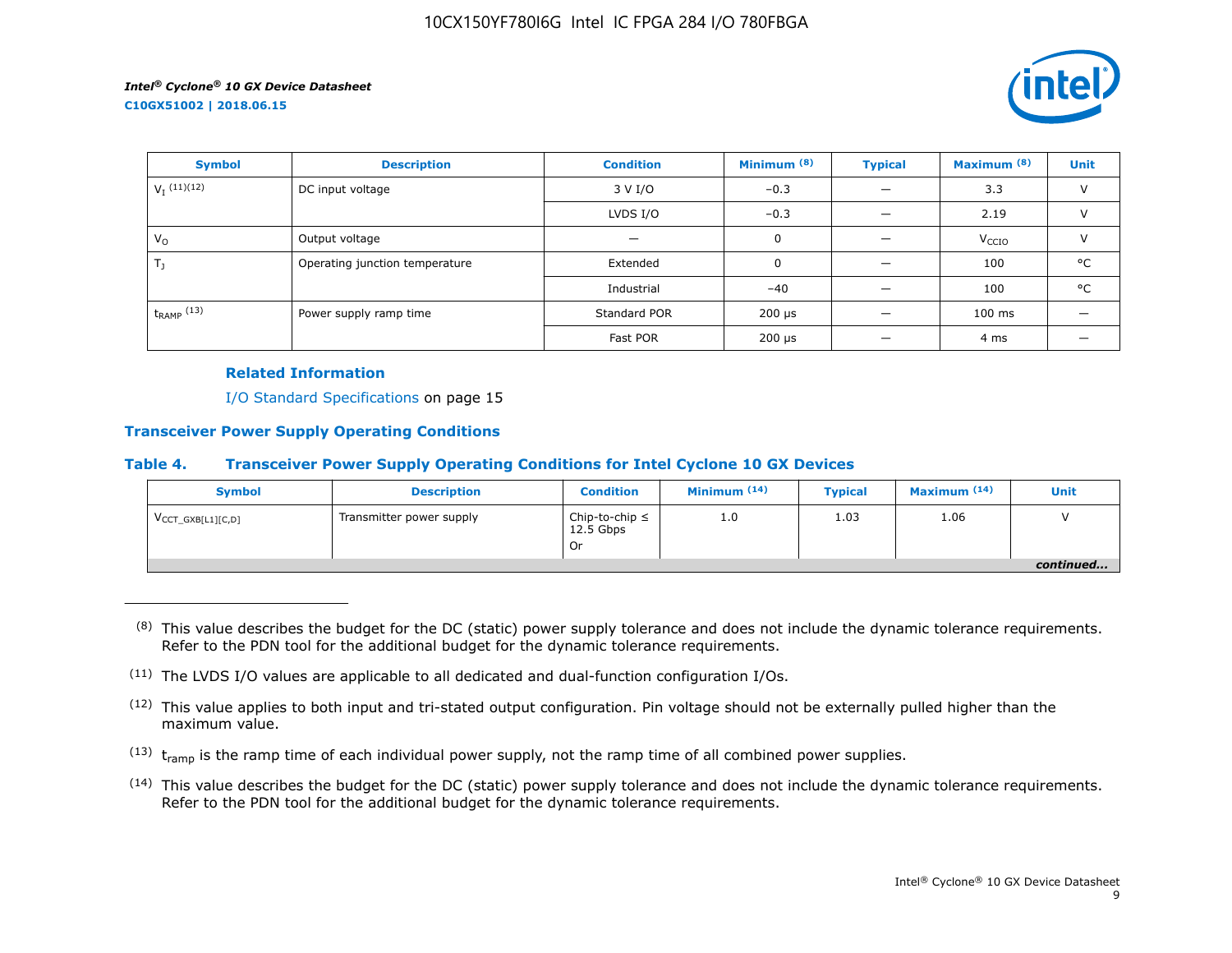

| <b>Symbol</b>          | <b>Description</b>                     | <b>Condition</b>                                                         | Minimum $(14)$ | <b>Typical</b> | Maximum <sup>(14)</sup> | <b>Unit</b> |
|------------------------|----------------------------------------|--------------------------------------------------------------------------|----------------|----------------|-------------------------|-------------|
|                        |                                        | Backplane $\leq$<br>6.6 Gbps                                             |                |                |                         |             |
|                        |                                        | Chip-to-chip $\leq$<br>$11.3$ Gbps                                       | 0.92           | 0.95           | 0.98                    | $\vee$      |
| $V_{CCR_GXB[L1][C,D]}$ | Receiver power supply                  | Chip-to-chip $\leq$<br>$12.5$ Gbps<br>0r<br>Backplane $\leq$<br>6.6 Gbps | 1.0            | 1.03           | 1.06                    | $\vee$      |
|                        |                                        | Chip-to-chip $\leq$<br>$11.3$ Gbps                                       | 0.92           | 0.95           | 0.98                    | $\vee$      |
| V <sub>CCH GXBL</sub>  | Transceiver output buffer power supply | $\qquad \qquad -$                                                        | 1.710          | 1.8            | 1.890                   | $\vee$      |

#### **Related Information**

- Transceiver Performance for Intel Cyclone 10 GX Devices on page 21
- [Intel Cyclone 10 GX Pin Connection Guidelines](https://documentation.altera.com/#/link/osf1485840198234/hjb1485915147847)

# **DC Characteristics**

# **Supply Current and Power Consumption**

Intel offers two ways to estimate power for your design—the Excel-based Early Power Estimator (EPE) and the Intel Quartus® Prime Power Analyzer feature.

Use the Excel-based EPE before you start your design to estimate the supply current for your design. The EPE provides a magnitude estimate of the device power because these currents vary greatly with the usage of the resources.

The Intel Quartus Prime Power Analyzer provides better quality estimates based on the specifics of the design after you complete place-and-route. The Power Analyzer can apply a combination of user-entered, simulation-derived, and estimated signal activities that, when combined with detailed circuit models, yield very accurate power estimates.

 $(14)$  This value describes the budget for the DC (static) power supply tolerance and does not include the dynamic tolerance requirements. Refer to the PDN tool for the additional budget for the dynamic tolerance requirements.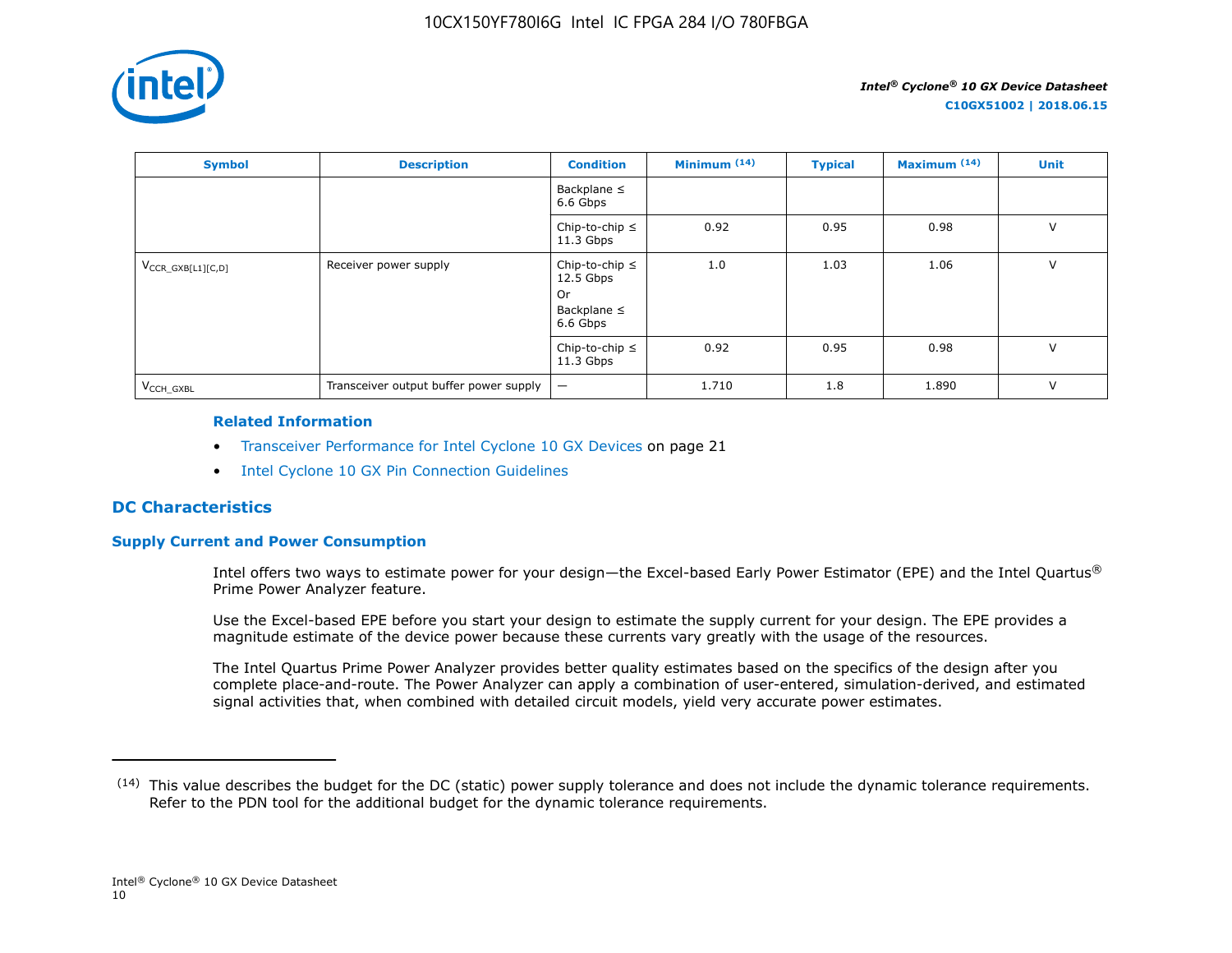**C10GX51002 | 2018.06.15**



#### **Related Information**

- [Early Power Estimator User Guide](https://www.altera.com/documentation/mhi1422370348549.html#mhi1422300784510) Provides more information about power estimation tools.
- [Power Analysis and Optimization User Guide: Intel Quartus Prime Pro Edition](https://www.altera.com/documentation/osq1513989409475.html#mwh1410384023666) Provides more information about power estimation tools.

#### **I/O Pin Leakage Current**

#### **Table 5. I/O Pin Leakage Current for Intel Cyclone 10 GX Devices**

If  $V_0 = V_{CCIO}$  to  $V_{CCIOMAX}$ , 300 µA of leakage current per I/O is expected.

| <b>Symbol</b> | <b>Description</b> | Condition                           | Min   | <b>Max</b> | Unit |
|---------------|--------------------|-------------------------------------|-------|------------|------|
|               | Input pin          | $V_I = 0$ V to $V_{\text{CCIOMAX}}$ | $-80$ | 80         | μA   |
| $1_{OZ}$      | Tri-stated I/O pin | $V_{O} = 0$ V to $V_{CCIOMAX}$      | $-80$ | 80         | μA   |

#### **Bus Hold Specifications**

The bus-hold trip points are based on calculated input voltages from the JEDEC standard.

#### **Table 6. Bus Hold Parameters for Intel Cyclone 10 GX Devices**

| <b>Parameter</b>                         | <b>Symbol</b>     | <b>Condition</b>             |                         | $V_{CCIO} (V)$           |                                           |                          |                              |            |            |            |       |            | <b>Unit</b> |
|------------------------------------------|-------------------|------------------------------|-------------------------|--------------------------|-------------------------------------------|--------------------------|------------------------------|------------|------------|------------|-------|------------|-------------|
|                                          |                   |                              |                         | 1.2<br>1.5               |                                           |                          | 1.8                          |            | 2.5        |            | 3.0   |            |             |
|                                          |                   |                              | Min                     | <b>Max</b>               | Min                                       | <b>Max</b>               | <b>Min</b>                   | <b>Max</b> | <b>Min</b> | <b>Max</b> | Min   | <b>Max</b> |             |
| Bus-hold, low,<br>sustaining<br>current  | <b>I</b> SUSL     | $V_{IN}$ > $V_{IL}$<br>(max) | 8(15)<br>26(16)         |                          | 12(15)<br>32(16)                          | $\overline{\phantom{m}}$ | $30^{(15)}$ .<br>$55^{(16)}$ | -          | 60         | –          | 70    |            | μA          |
| Bus-hold, high,<br>sustaining<br>current | $I_{\text{SUSH}}$ | $V_{IN}$ < $V_{IH}$<br>(min) | $-8(15)$ ,<br>$-26(16)$ | $\overline{\phantom{m}}$ | $-12$ $\frac{(15)}{-32}$ $\frac{(16)}{1}$ | $\overline{\phantom{m}}$ | $-30(15)$ ,<br>$-55(16)$     | -          | $-60$      |            | $-70$ |            | μA          |
|                                          |                   |                              |                         |                          |                                           |                          |                              |            |            |            |       |            | continued   |

 $(15)$  This value is only applicable for LVDS I/O bank.

 $(16)$  This value is only applicable for 3 V I/O bank.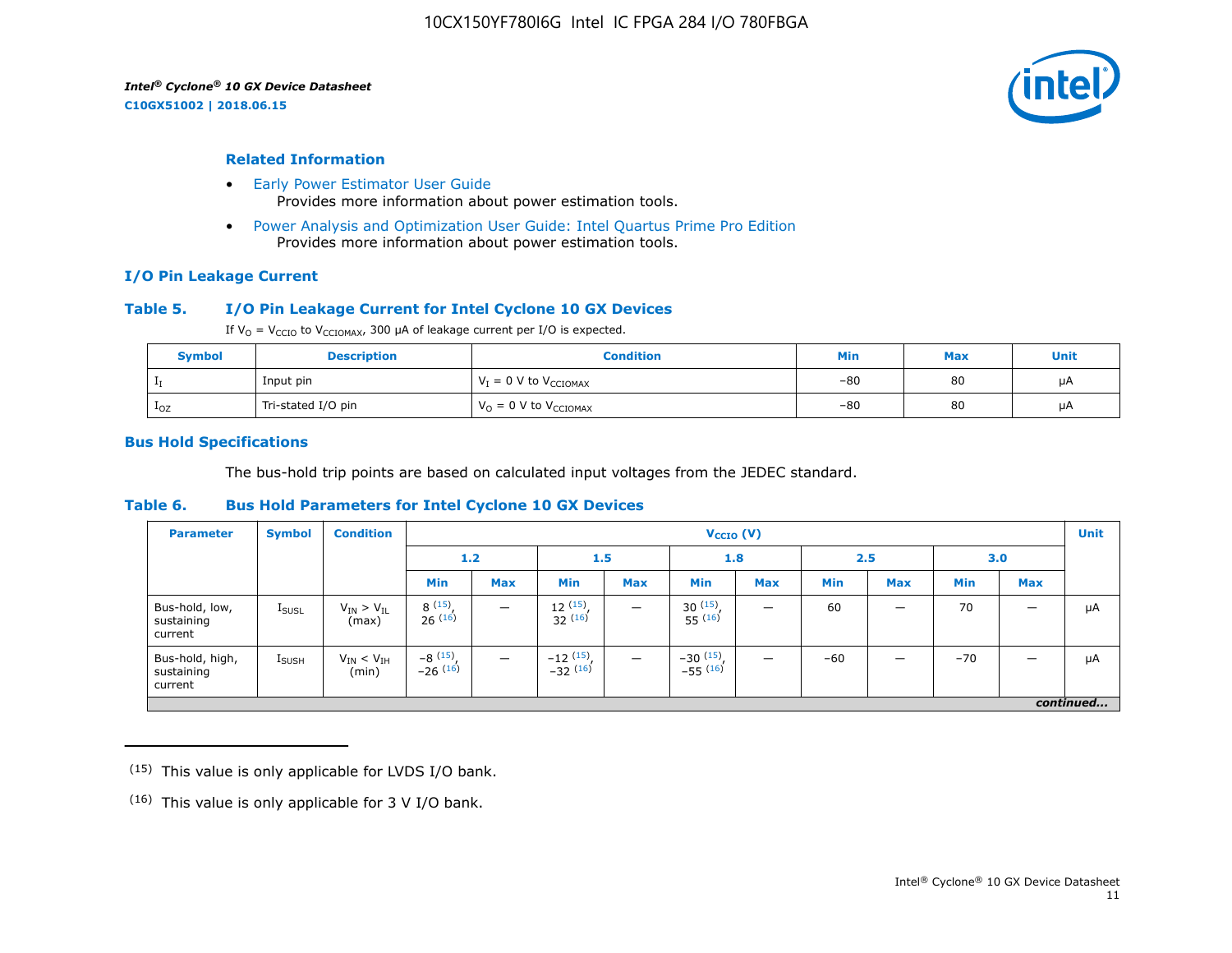

| <b>Parameter</b>                     | <b>Symbol</b>     | <b>Condition</b>                      |                                 |                         |                                |            | $V_{CCIO} (V)$           |            |                          |            |     |            | <b>Unit</b> |
|--------------------------------------|-------------------|---------------------------------------|---------------------------------|-------------------------|--------------------------------|------------|--------------------------|------------|--------------------------|------------|-----|------------|-------------|
|                                      |                   |                                       |                                 | 1.2 <sub>1</sub><br>1.5 |                                | 1.8        |                          | 2.5        |                          | 3.0        |     |            |             |
|                                      |                   |                                       | <b>Min</b>                      | <b>Max</b>              | <b>Min</b>                     | <b>Max</b> | <b>Min</b>               | <b>Max</b> | <b>Min</b>               | <b>Max</b> | Min | <b>Max</b> |             |
| Bus-hold, low,<br>overdrive current  | $I_{ODL}$         | $0 V < V_{IN} <$<br>V <sub>CCIO</sub> | $\qquad \qquad -$               | 125                     | $\qquad \qquad \longleftarrow$ | 175        | $\overline{\phantom{0}}$ | 200        | $\overline{\phantom{0}}$ | 300        | -   | 500        | μA          |
| Bus-hold, high,<br>overdrive current | $I_{ODH}$         | $0 V < V_{IN} <$<br>V <sub>CCIO</sub> | $\overbrace{\phantom{1232211}}$ | $-125$                  | $\qquad \qquad \longleftarrow$ | $-175$     | $\overline{\phantom{0}}$ | $-200$     | $\overline{\phantom{0}}$ | $-300$     | -   | $-500$     | μA          |
| Bus-hold trip<br>point               | V <sub>TRIP</sub> | $\overline{\phantom{m}}$              | 0.3                             | 0.9                     | 0.38                           | 1.13       | 0.68                     | 1.07       | 0.70                     | 1.7        | 0.8 | 2          | $\vee$      |

#### **OCT Calibration Accuracy Specifications**

If you enable on-chip termination (OCT) calibration, calibration is automatically performed at power up for I/Os connected to the calibration block.

# **Table 7. OCT Calibration Accuracy Specifications for Intel Cyclone 10 GX Devices**

Calibration accuracy for the calibrated on-chip series termination ( $R_S$  OCT) and on-chip parallel termination ( $R_T$  OCT) are applicable at the moment of calibration. When process, voltage, and temperature (PVT) conditions change after calibration, the tolerance may change.

| <b>Symbol</b>                                                          | <b>Description</b>                                                                                                       | <b>Condition (V)</b>                | <b>Resistance Tolerance</b> |                | <b>Unit</b>   |
|------------------------------------------------------------------------|--------------------------------------------------------------------------------------------------------------------------|-------------------------------------|-----------------------------|----------------|---------------|
|                                                                        |                                                                                                                          |                                     | $-E5, -I5$                  | $-E6, -I6$     |               |
| 25-Ω and 50-Ω R <sub>s</sub>                                           | Internal series termination with calibration (25-<br>$\Omega$ and 50- $\Omega$ setting)                                  | $V_{\text{CCTO}} = 1.8, 1.5, 1.2$   | ± 15                        | ±15            | $\frac{0}{0}$ |
| 34-Ω and 40-Ω R <sub>s</sub>                                           | Internal series termination with calibration (34-                                                                        | $V_{\text{CCIO}} = 1.5, 1.25, 1.2$  | ± 15                        | ±15            | $\%$          |
|                                                                        | $\Omega$ and 40- $\Omega$ setting)                                                                                       | $V_{\text{CCIO}} = 1.35$            | ± 20                        | ± 20           | $\%$          |
| $48-\Omega$ , 60- $\Omega$ , 80- $\Omega$ , and 120- $\Omega$<br>$R_S$ | Internal series termination with calibration (48-<br>$\Omega$ , 60- $\Omega$ , 80- $\Omega$ , and 120- $\Omega$ setting) | $V_{\text{CCIO}} = 1.2$             | ±15                         | ±15            | $\frac{0}{0}$ |
| 240- $\Omega$ R <sub>s</sub>                                           | Internal series termination with calibration<br>$(240-\Omega \text{ setting})$                                           | $V_{\text{CTO}} = 1.2$              | ±20                         | ± 20           | $\frac{0}{0}$ |
| $30 - \Omega R$                                                        | Internal parallel termination with calibration<br>$(30-\Omega \text{ setting})$                                          | $V_{\text{CCIO}} = 1.5, 1.35, 1.25$ | $-10$ to $+40$              | $-10$ to $+40$ | $\frac{0}{0}$ |
| $34-\Omega$ , $48-\Omega$ , $80-\Omega$ , and $240-\Omega$<br>$R_T$    | Internal parallel termination with calibration<br>$(34-\Omega, 48-\Omega, 80-\Omega,$ and $240-\Omega$ setting)          | $V_{\text{CCIO}} = 1.2$             | ± 15                        | ±15            | $\frac{0}{0}$ |
|                                                                        |                                                                                                                          |                                     |                             |                | continued     |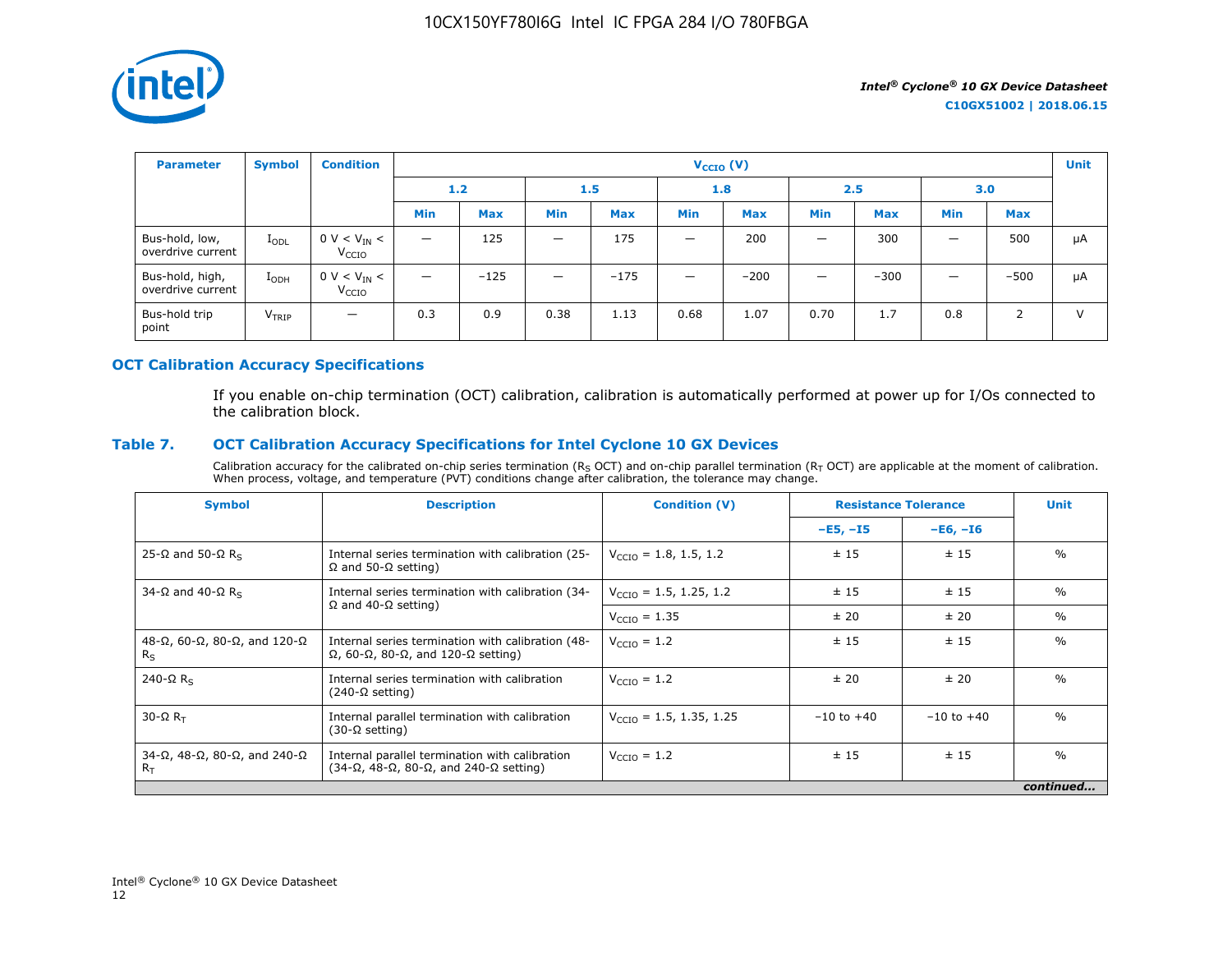**C10GX51002 | 2018.06.15**



| <b>Symbol</b>               | <b>Description</b>                                                                                    | <b>Condition (V)</b>                     | <b>Resistance Tolerance</b> |                | <b>Unit</b>   |
|-----------------------------|-------------------------------------------------------------------------------------------------------|------------------------------------------|-----------------------------|----------------|---------------|
|                             |                                                                                                       |                                          | $-E5, -15$                  | $-E6, -I6$     |               |
| 40-Ω, 60-Ω, and 120-Ω $R_T$ | Internal parallel termination with calibration<br>$(40-\Omega, 60-\Omega,$ and 120- $\Omega$ setting) | $V_{\text{CCIO}} = 1.5, 1.35, 1.25, 1.2$ | $-10$ to $+40$              | $-10$ to $+40$ | $\frac{0}{0}$ |
|                             |                                                                                                       | $V_{\text{CCIO}} = 1.2 \, (17)$          | ±15                         | ±15            | $\frac{0}{0}$ |
| 80-Ω $R_{\rm T}$            | Internal parallel termination with calibration<br>$(80-\Omega \text{ setting})$                       | $V_{\text{CCIO}} = 1.2$                  | ±15                         | ±15            | $\frac{0}{0}$ |

#### **Related Information**

[I/O Standards Support in Intel Cyclone 10 GX Devices](https://www.altera.com/documentation/vua1487061384661.html#ofz1487753759953)

# **OCT Without Calibration Resistance Tolerance Specifications**

### **Table 8. OCT Without Calibration Resistance Tolerance Specifications for Intel Cyclone 10 GX Devices**

| This table lists the Intel Cyclone 10 GX OCT without calibration resistance tolerance to PVT changes. |  |
|-------------------------------------------------------------------------------------------------------|--|
|-------------------------------------------------------------------------------------------------------|--|

| <b>Symbol</b>                | <b>Description</b>                                                                         | <b>Condition (V)</b>                     | <b>Resistance Tolerance</b> |            | <b>Unit</b>   |
|------------------------------|--------------------------------------------------------------------------------------------|------------------------------------------|-----------------------------|------------|---------------|
|                              |                                                                                            |                                          | $-E5, -15$                  | $-E6, -I6$ |               |
| 25-Ω and 50-Ω R <sub>s</sub> | Internal series termination without calibration                                            | $V_{\text{CCIO}} = 3.0, 2.5$             | ± 40                        | ± 40       | $\%$          |
|                              | $(25-\Omega)$ and 50-Ω setting)                                                            | $V_{\text{CCIO}} = 1.8, 1.5, 1.2$        | ± 50                        | ±50        | $\frac{0}{0}$ |
| 34-Ω and 40-Ω R <sub>s</sub> | Internal series termination without calibration<br>(34-Ω and 40-Ω setting)                 | $V_{\text{CCIO}} = 1.5, 1.35, 1.25, 1.2$ | ± 50                        | ± 50       | $\frac{0}{0}$ |
| 48-Ω and 60-Ω R <sub>s</sub> | Internal series termination without calibration<br>$(48-\Omega)$ and 60- $\Omega$ setting) | $V_{\text{CCIO}} = 1.2$                  | ± 50                        | ± 50       | $\frac{0}{0}$ |
| 120- $\Omega$ R <sub>s</sub> | Internal series termination without calibration<br>(120-Ω setting)                         | $V_{\text{CTO}} = 1.2$                   | ± 50                        | ± 50       | $\frac{0}{0}$ |
| 100-Ω $R_D$                  | Internal differential termination<br>$(100 - \Omega \text{ setting})$                      | $V_{\text{CCIO}} = 1.8$                  | ± 35                        | ± 40       | $\frac{0}{0}$ |

<sup>(17)</sup> Only applicable to POD12 I/O standard.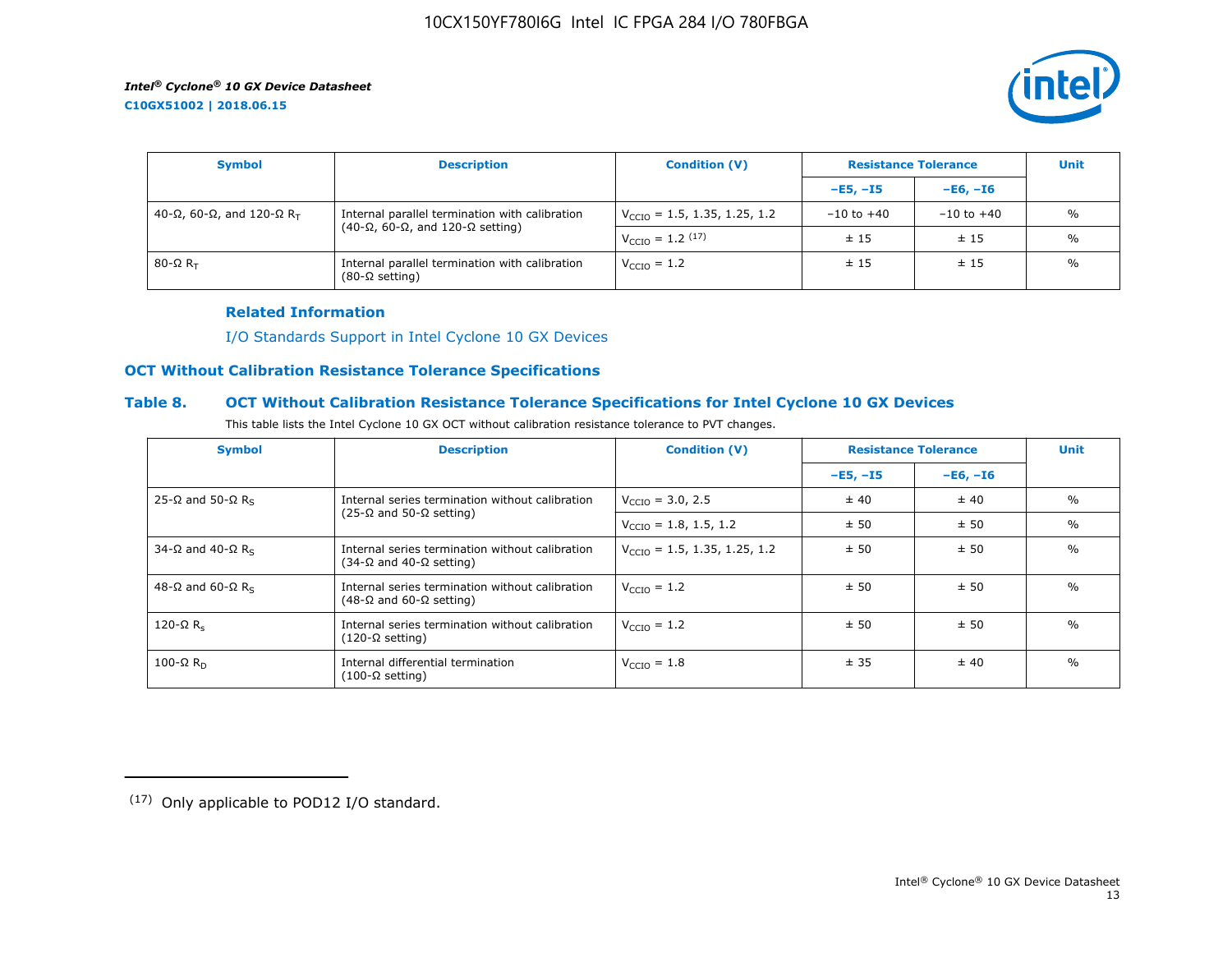

#### **Pin Capacitance**

#### **Table 9. Pin Capacitance for Intel Cyclone 10 GX Devices**

| Symbol                 | <b>Description</b>                                           |       |    |  |  |
|------------------------|--------------------------------------------------------------|-------|----|--|--|
| L <sub>IO_COLUMN</sub> | Input capacitance on column I/O pins                         | ر . ے | DF |  |  |
| LOUTFB                 | Input capacitance on dual-purpose clock output/feedback pins | ر . ے | pF |  |  |

#### **Internal Weak Pull-Up and Weak Pull-Down Resistor**

All I/O pins, except configuration, test, and JTAG pins, have an option to enable weak pull-up. The weak pull-down feature is only available for the pins as described in the Internal Weak Pull-Down Resistor Values for Intel Cyclone 10 GX Devices table.

#### **Table 10. Internal Weak Pull-Up Resistor Values for Intel Cyclone 10 GX Devices**

| <b>Symbol</b> | <b>Description</b>                                                                                                                          | Condition $(V)$ $(18)$           | Value $(19)$ | <b>Unit</b> |
|---------------|---------------------------------------------------------------------------------------------------------------------------------------------|----------------------------------|--------------|-------------|
| $R_{\rm PU}$  | Value of the I/O pin pull-up resistor before and during configuration, as<br>well as user mode if you have enabled the programmable pull-up | $V_{\text{CCIO}} = 3.0 \pm 5\%$  | 25           | $k\Omega$   |
|               | resistor option.                                                                                                                            | $V_{\text{CCIO}} = 2.5 \pm 5\%$  | 25           | $k\Omega$   |
|               |                                                                                                                                             | $V_{\text{CCIO}} = 1.8 \pm 5\%$  | 25           | $k\Omega$   |
|               |                                                                                                                                             | $V_{\text{CCIO}} = 1.5 \pm 5\%$  | 25           | $k\Omega$   |
|               |                                                                                                                                             | $V_{\text{CCIO}} = 1.35 \pm 5\%$ | 25           | kΩ          |
|               |                                                                                                                                             | $V_{\text{CCIO}} = 1.25 \pm 5\%$ | 25           | $k\Omega$   |
|               |                                                                                                                                             | $V_{\text{CCIO}} = 1.2 \pm 5\%$  | 25           | $k\Omega$   |

<sup>&</sup>lt;sup>(18)</sup> Pin pull-up resistance values may be lower if an external source drives the pin higher than V<sub>CCIO</sub>.

 $(19)$  Valid with  $\pm 25\%$  tolerances to cover changes over PVT.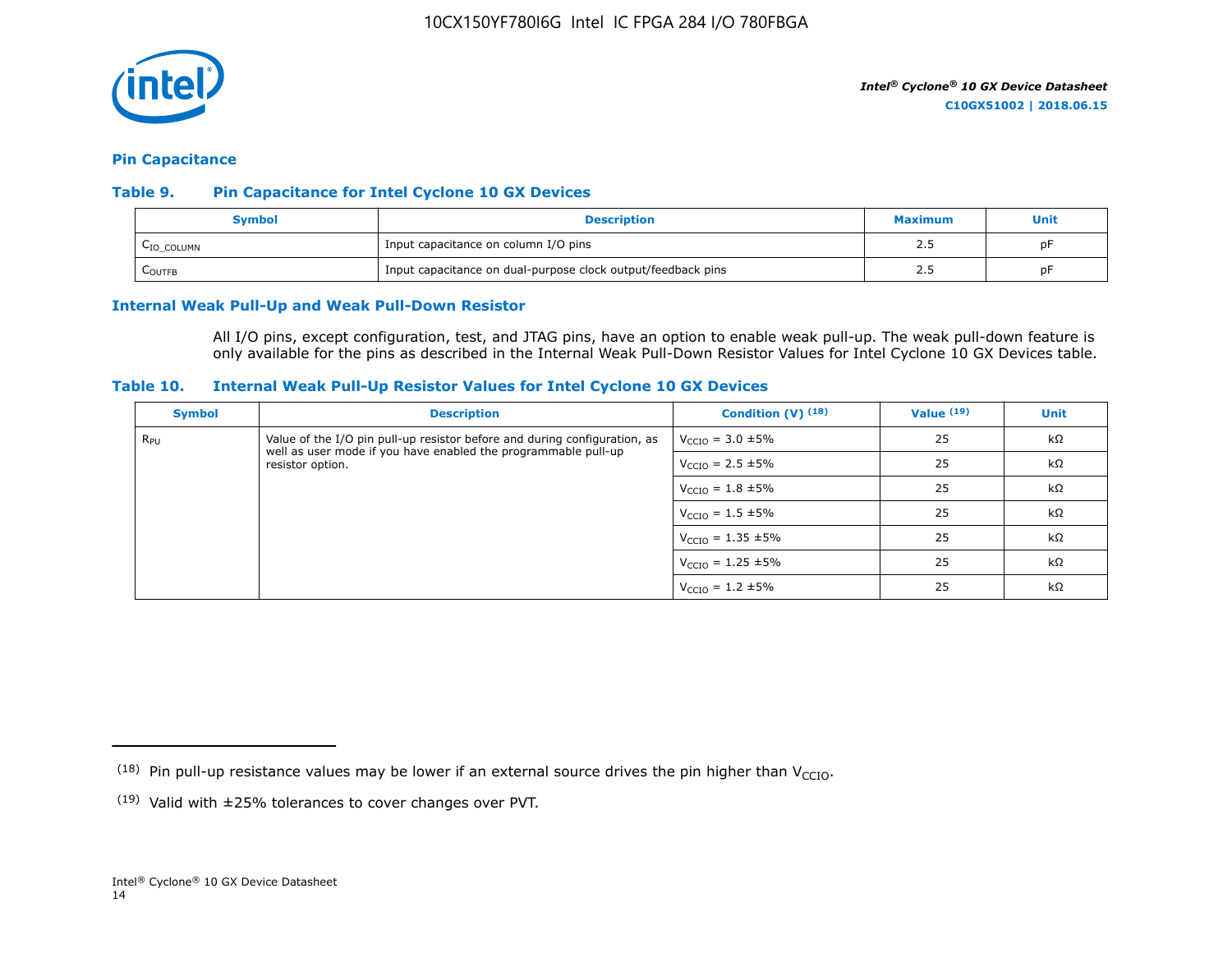

#### **Table 11. Internal Weak Pull-Down Resistor Values for Intel Cyclone 10 GX Devices**

| <b>Pin Name</b> | <b>Description</b>                                                                                       | <b>Condition (V)</b>       | Value $(19)$ | <b>Unit</b> |
|-----------------|----------------------------------------------------------------------------------------------------------|----------------------------|--------------|-------------|
| nIO PULLUP      | Dedicated input pin that determines the internal pull-ups on<br>user I/O pins and dual-purpose I/O pins. | $V_{CC} = 0.9 \pm 3.33\%$  | 25           | $k\Omega$   |
| TCK             | Dedicated JTAG test clock input pin.                                                                     | $V_{CCPGM} = 1.8 \pm 5 \%$ | 25           | $k\Omega$   |
|                 |                                                                                                          | $V_{CCPGM} = 1.5 \pm 5\%$  | 25           | $k\Omega$   |
|                 |                                                                                                          | $V_{CCPGM} = 1.2 \pm 5\%$  | 25           | $k\Omega$   |
| MSEL[0:2]       | Configuration input pins that set the configuration scheme                                               | $V_{CCPGM} = 1.8 \pm 5\%$  | 25           | $k\Omega$   |
|                 | for the FPGA device.                                                                                     | $V_{CCPGM} = 1.5 \pm 5\%$  | 25           | $k\Omega$   |
|                 |                                                                                                          | $V_{CCPGM} = 1.2 \pm 5\%$  | 25           | $k\Omega$   |

#### **Related Information**

#### [Intel Cyclone 10 GX Device Family Pin Connection Guidelines](https://www.altera.com/documentation/osf1485840198234.html#hjb1485915147847)

Provides more information about the pins that support internal weak pull-up and internal weak pull-down features.

### **I/O Standard Specifications**

Tables in this section list the input voltage (V<sub>IH</sub> and V<sub>IL</sub>), output voltage (V<sub>OH</sub> and V<sub>OL</sub>), and current drive characteristics (I<sub>OH</sub> and  $I_{OL}$ ) for various I/O standards supported by Intel Cyclone 10 GX devices.

For minimum voltage values, use the minimum V<sub>CCIO</sub> values. For maximum voltage values, use the maximum V<sub>CCIO</sub> values.

You must perform timing closure analysis to determine the maximum achievable frequency for general purpose I/O standards.

#### **Related Information**

Recommended Operating Conditions on page 7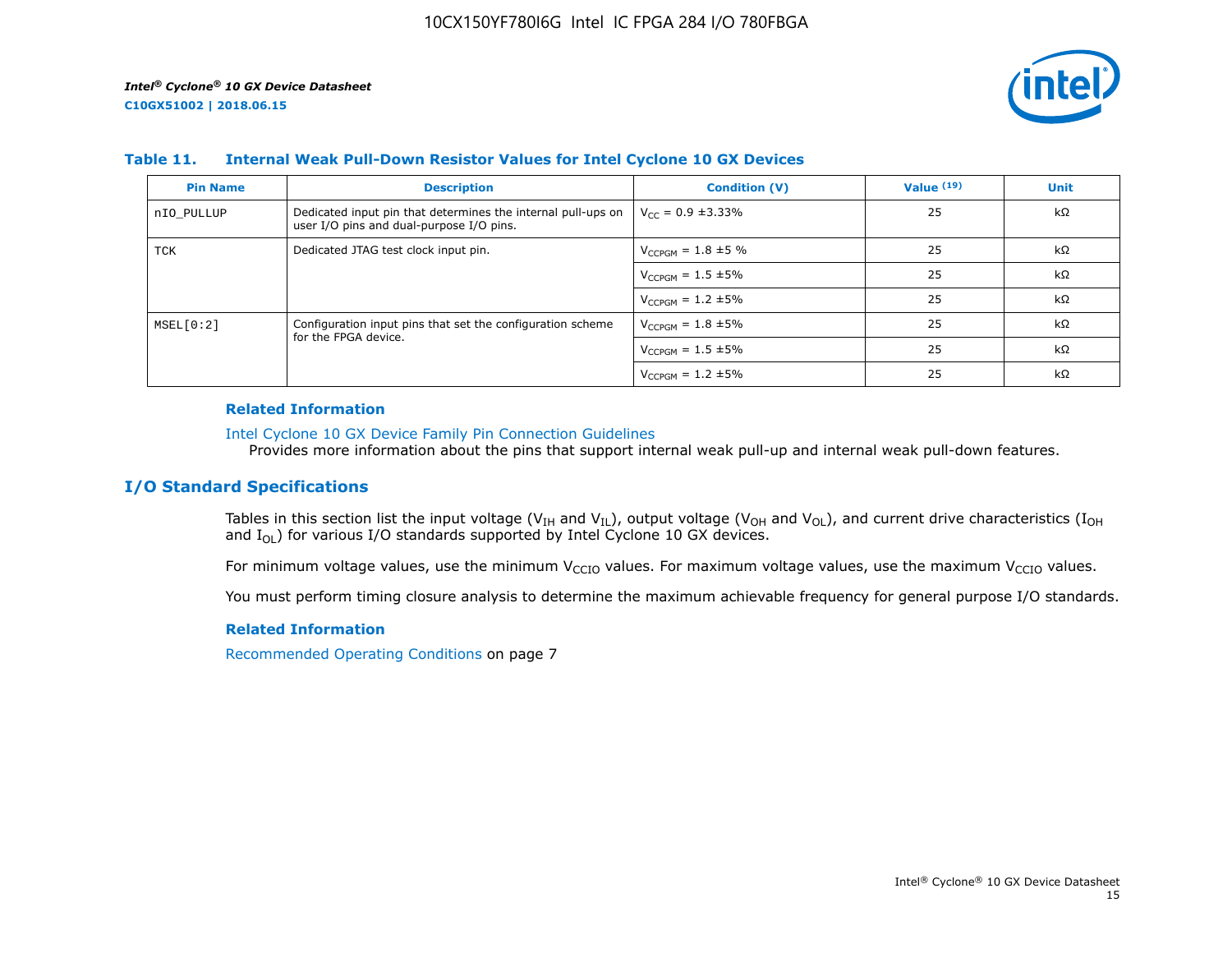

### **Single-Ended I/O Standards Specifications**

#### **Table 12. Single-Ended I/O Standards Specifications for Intel Cyclone 10 GX Devices**

| I/O Standard |            | $V_{\text{CCIO}}(V)$ | $V_{IL}(V)$ |            | $V_{IH} (V)$                  |                               | $V_{OL}(V)$             | $V_{OH} (V)$                  | $I_{OL}$ (20)                 | $\mathbf{I}_{\mathbf{OH}}$ (20) |        |
|--------------|------------|----------------------|-------------|------------|-------------------------------|-------------------------------|-------------------------|-------------------------------|-------------------------------|---------------------------------|--------|
|              | <b>Min</b> | Typ                  | <b>Max</b>  | <b>Min</b> | <b>Max</b>                    | <b>Min</b>                    | <b>Max</b>              | <b>Max</b>                    | <b>Min</b>                    | (mA)                            | (mA)   |
| 3.0-V LVTTL  | 2.85       | 3                    | 3.15        | $-0.3$     | 0.8                           | 1.7                           | 3.3                     | 0.4                           | 2.4                           | 2                               | $-2$   |
| 3.0-V LVCMOS | 2.85       | 3                    | 3.15        | $-0.3$     | 0.8                           | 1.7                           | 3.3                     | 0.2                           | $V_{\text{CCIO}}$ – 0.2       | 0.1                             | $-0.1$ |
| 2.5V         | 2.375      | 2.5                  | 2.625       | $-0.3$     | 0.7                           | 1.7                           | 3.3                     | 0.4                           | $\mathcal{P}$                 |                                 | $-1$   |
| 1.8 V        | 1.71       | 1.8                  | 1.89        | $-0.3$     | $0.35 \times V_{\text{CCIO}}$ | $0.65 \times V_{CCIO}$        | $V_{\text{CCIO}} + 0.3$ | 0.45                          | $V_{\text{CCIO}} - 0.45$      | 2                               | $-2$   |
| 1.5V         | 1.425      | 1.5                  | 1.575       | $-0.3$     | $0.35 \times V_{CCIO}$        | $0.65 \times V_{\text{CCIO}}$ | $V_{\text{CCIO}} + 0.3$ | $0.25 \times V_{CCIO}$        | $0.75 \times V_{\text{CCIO}}$ | 2                               | $-2$   |
| 1.2V         | 1.14       | 1.2                  | 1.26        | $-0.3$     | $0.35 \times V_{\text{CCIO}}$ | $0.65 \times V_{\text{CCIO}}$ | $V_{\text{CCIO}} + 0.3$ | $0.25 \times V_{\text{CCIO}}$ | $0.75 \times V_{\text{CCIO}}$ | $\overline{2}$                  | $-2$   |

#### **Single-Ended SSTL, HSTL, and HSUL I/O Reference Voltage Specifications**

#### **Table 13. Single-Ended SSTL, HSTL, and HSUL I/O Reference Voltage Specifications for Intel Cyclone 10 GX Devices**

| <b>I/O Standard</b>               |            | $V_{CCIO} (V)$ |            | $V_{REF}(V)$                  |                              |                               | $V_{TT} (V)$                  |                              |                               |
|-----------------------------------|------------|----------------|------------|-------------------------------|------------------------------|-------------------------------|-------------------------------|------------------------------|-------------------------------|
|                                   | <b>Min</b> | <b>Typ</b>     | <b>Max</b> | <b>Min</b>                    | <b>Typ</b>                   | <b>Max</b>                    | <b>Min</b>                    | <b>Typ</b>                   | <b>Max</b>                    |
| SSTL-18<br>Class I, II            | 1.71       | 1.8            | 1.89       | 0.833                         | 0.9                          | 0.969                         | $V_{RFF} - 0.04$              | $V_{REF}$                    | $V_{RFF}$ + 0.04              |
| SSTL-15<br>Class I, II            | 1.425      | 1.5            | 1.575      | $0.49 \times V_{CCIO}$        | $0.5 \times V_{\text{CCIO}}$ | $0.51 \times V_{CCIO}$        | $0.49 \times V_{CCIO}$        | $0.5 \times V_{\text{CCIO}}$ | $0.51 \times V_{\text{CCIO}}$ |
| SSTL-135/ SSTL-135<br>Class I, II | 1.283      | 1.35           | 1.418      | $0.49 \times V_{CCIO}$        | $0.5 \times V_{\text{CCIO}}$ | $0.51 \times V_{\text{CCIO}}$ | $0.49 \times V_{\text{CCIO}}$ | $0.5 \times V_{\text{CCIO}}$ | $0.51 \times V_{\text{CCIO}}$ |
| SSTL-125/ SSTL-125<br>Class I, II | 1.19       | 1.25           | 1.31       | $0.49 \times V_{\text{CCIO}}$ | $0.5 \times V_{\text{CTO}}$  | $0.51 \times V_{\text{CCIO}}$ | $0.49 \times V_{\text{CCIO}}$ | $0.5 \times V_{\text{CCIO}}$ | $0.51 \times V_{\text{CCIO}}$ |
| SSTL-12/ SSTL-12<br>Class I, II   | 1.14       | 1.2            | 1.26       | $0.49 \times V_{\text{CCIO}}$ | $0.5 \times V_{\text{CCIO}}$ | $0.51 \times V_{\text{CCIO}}$ | $0.49 \times V_{\text{CCIO}}$ | $0.5 \times V_{\text{CCIO}}$ | $0.51 \times V_{\text{CCIO}}$ |
|                                   |            |                |            |                               |                              |                               |                               |                              | continued                     |

 $^{(20)}$  To meet the I<sub>OL</sub> and I<sub>OH</sub> specifications, you must set the current strength settings accordingly. For example, to meet the 3.0-V LVTTL specification (2 mA), you should set the current strength settings to 2 mA. Setting at lower current strength may not meet the I<sub>OL</sub> and I<sub>OH</sub> specifications in the datasheet.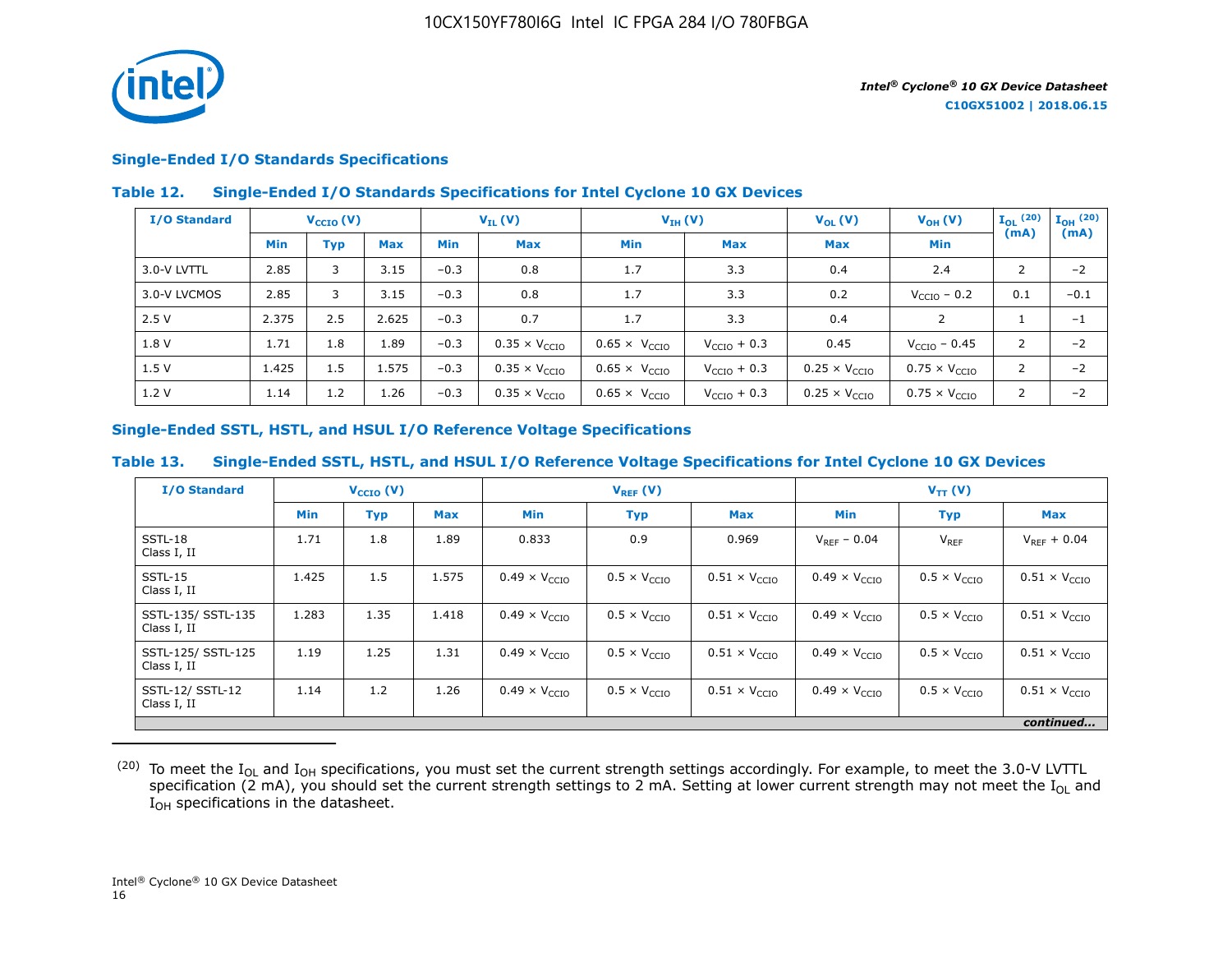**C10GX51002 | 2018.06.15**



| I/O Standard             |       | $V_{\text{CCIO}}(V)$ |       |                               | $V_{REF}(V)$                 |                               |                                | $V_{TT} (V)$                   |            |  |
|--------------------------|-------|----------------------|-------|-------------------------------|------------------------------|-------------------------------|--------------------------------|--------------------------------|------------|--|
|                          | Min   | <b>Typ</b>           | Max   | Min                           | <b>Typ</b>                   | <b>Max</b>                    | Min                            | <b>Typ</b>                     | <b>Max</b> |  |
| $HSTL-18$<br>Class I, II | 1.71  | 1.8                  | 1.89  | 0.85                          | 0.9                          | 0.95                          |                                | V <sub>CCIO</sub> /2           |            |  |
| $HSTL-15$<br>Class I, II | 1.425 | 1.5                  | 1.575 | 0.68                          | 0.75                         | 0.9                           |                                | $V_{\text{CCIO}}/2$            |            |  |
| $HSTL-12$<br>Class I, II | 1.14  | 1.2                  | 1.26  | $0.47 \times V_{CCIO}$        | $0.5 \times V_{\text{CCIO}}$ | $0.53 \times V_{CCIO}$        |                                | V <sub>CCIO</sub> /2           |            |  |
| HSUL-12                  | 1.14  | 1.2                  | 1.3   | $0.49 \times V_{\text{CCIO}}$ | $0.5 \times V_{\text{CCIO}}$ | $0.51 \times V_{\text{CCIO}}$ | $\qquad \qquad \longleftarrow$ | $\qquad \qquad \longleftarrow$ |            |  |
| POD <sub>12</sub>        | 1.16  | 1.2                  | 1.24  | $0.69 \times V_{\text{CCIO}}$ | $0.7 \times V_{\text{CCIO}}$ | $0.71 \times V_{\text{CCIO}}$ |                                | V <sub>CCIO</sub>              |            |  |

#### **Single-Ended SSTL, HSTL, and HSUL I/O Standards Signal Specifications**

#### **Table 14. Single-Ended SSTL, HSTL, and HSUL I/O Standards Signal Specifications for Intel Cyclone 10 GX Devices**

| <b>I/O Standard</b>                         | $V_{IL(DC)}$ (V)         |                   | $V_{IH(DC)}$ (V)  |                         | $V_{IL(AC)}$ (V)  | $V_{IH(AC)}$ (V)  | $V_{OL}(V)$                  | $V_{OH} (V)$                 |      | $\mathbf{I}_{OL}$ (21) $\mathbf{I}_{OH}$ (21) |
|---------------------------------------------|--------------------------|-------------------|-------------------|-------------------------|-------------------|-------------------|------------------------------|------------------------------|------|-----------------------------------------------|
|                                             | <b>Min</b>               | <b>Max</b>        | <b>Min</b>        | Max                     | Max               | Min               | <b>Max</b>                   | Min                          | (mA) | (mA)                                          |
| SSTL-18 Class I                             | $-0.3$                   | $V_{RFF} - 0.125$ | $V_{RFF}$ + 0.125 | $V_{\text{CCIO}} + 0.3$ | $V_{RFF}$ – 0.25  | $V_{RFF}$ + 0.25  | $V_{TT}$ – 0.603             | $V_{TT}$ + 0.603             | 6.7  | $-6.7$                                        |
| SSTL-18 Class<br>П                          | $-0.3$                   | $V_{REF}$ -0.125  | $V_{RFF} + 0.125$ | $V_{CCIO}$ + 0.3        | $V_{REF}$ – 0.25  | $V_{RFF}$ + 0.25  | 0.28                         | $VCCIO -0.28$                | 13.4 | $-13.4$                                       |
| SSTL-15 Class I                             | $\overline{\phantom{0}}$ | $V_{REF}$ – 0.1   | $V_{REF}$ + 0.1   |                         | $V_{RFF} - 0.175$ | $V_{RFF}$ + 0.175 | $0.2 \times V_{\text{CCIO}}$ | $0.8 \times V_{\text{CCIO}}$ | 8    | $-8$                                          |
| SSTL-15 Class<br>П                          | $\overline{\phantom{0}}$ | $V_{RFF}$ – 0.1   | $V_{REF} + 0.1$   |                         | $V_{RFF}$ – 0.175 | $V_{RFF}$ + 0.175 | $0.2 \times V_{\text{CCIO}}$ | $0.8 \times V_{\text{CCIO}}$ | 16   | $-16$                                         |
| SSTL-135/<br><b>SSTL-135</b><br>Class I, II | $\overline{\phantom{0}}$ | $V_{REF} - 0.09$  | $V_{RFF} + 0.09$  |                         | $V_{RFF} - 0.16$  | $V_{RFF}$ + 0.16  | $0.2 \times V_{\text{CCIO}}$ | $0.8 \times V_{\text{CCIO}}$ |      |                                               |
| SSTL-125/<br><b>SSTL-125</b><br>Class I, II | —                        | $V_{RFF}$ – 0.09  | $V_{RFF}$ + 0.09  |                         | $V_{RFF}$ – 0.15  | $V_{RFF}$ + 0.15  | $0.2 \times V_{\text{CCIO}}$ | $0.8 \times V_{\text{CCIO}}$ |      |                                               |
|                                             |                          |                   |                   |                         |                   |                   |                              |                              |      | continued                                     |

 $^{(21)}$  To meet the I<sub>OL</sub> and I<sub>OH</sub> specifications, you must set the current strength settings accordingly. For example, to meet the SSTL15CI specification (8 mA), you should set the current strength settings to 8 mA. Setting at lower current strength may not meet the I<sub>OL</sub> and  $I_{OH}$  specifications in the datasheet.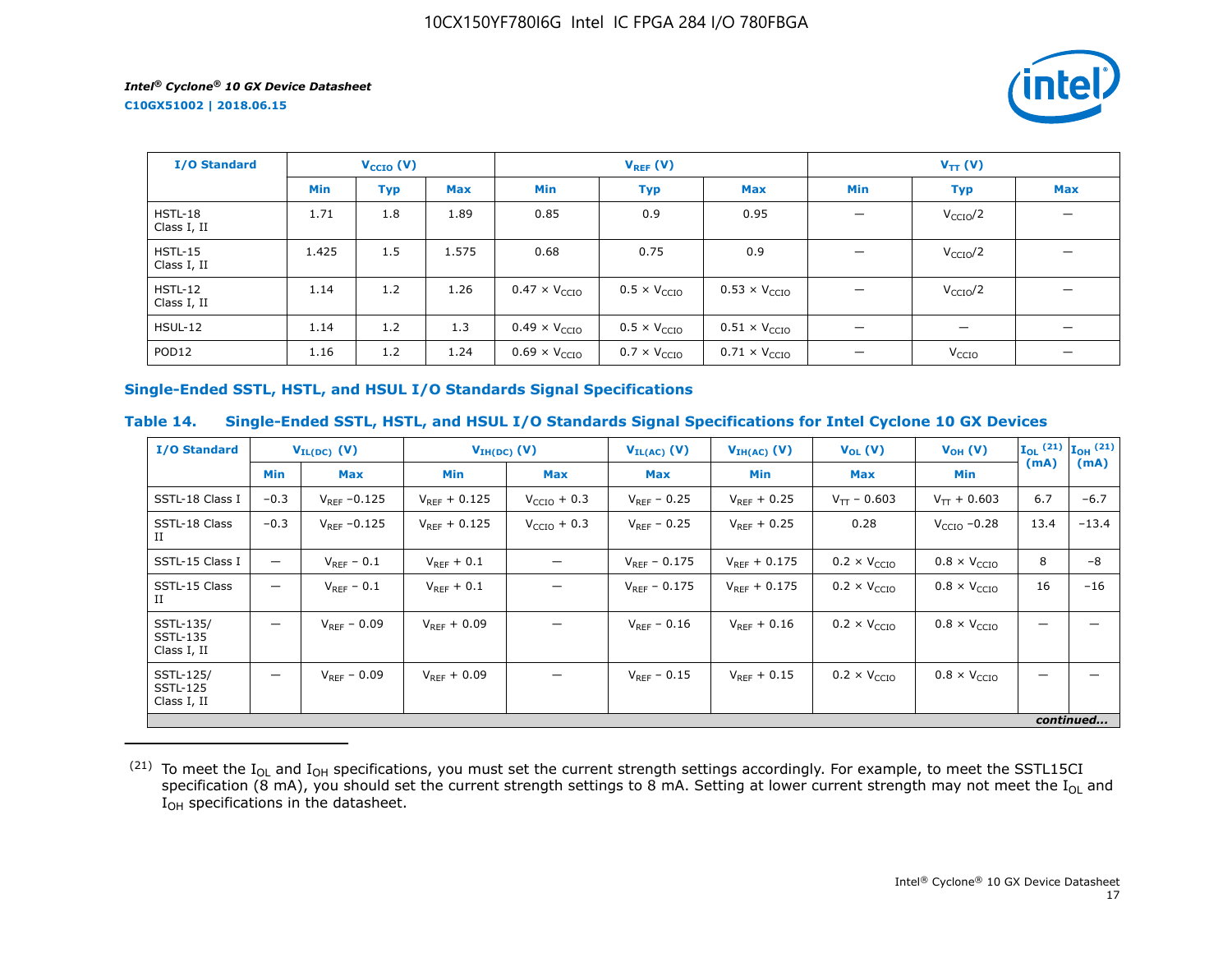

| <b>I/O Standard</b>                       |         | $V_{IL(DC)}$ (V) |                  | $V_{IH(DC)}(V)$          | $V_{IL(AC)}(V)$  | $V_{IH(AC)}(V)$  | $V_{OL} (V)$                               | $V_{OH} (V)$                          |      | $\mathbf{I}_{OL}$ (21) $\mathbf{I}_{OH}$ (21) |
|-------------------------------------------|---------|------------------|------------------|--------------------------|------------------|------------------|--------------------------------------------|---------------------------------------|------|-----------------------------------------------|
|                                           | Min     | <b>Max</b>       | <b>Min</b>       | <b>Max</b>               | <b>Max</b>       | Min              | <b>Max</b>                                 | <b>Min</b>                            | (mA) | (mA)                                          |
| <b>SSTL-12/</b><br>SSTL-12<br>Class I, II | —       | $V_{RFF} - 0.10$ | $V_{RFF}$ + 0.10 |                          | $V_{RFF}$ – 0.15 | $V_{RFF}$ + 0.15 | $0.2 \times V_{\text{CCIO}}$               | $0.8 \times V_{\text{CCIO}}$          |      |                                               |
| HSTL-18 Class I                           | —       | $V_{REF}$ -0.1   | $V_{RFF}$ + 0.1  |                          | $V_{RFF}$ – 0.2  | $V_{RFF}$ + 0.2  | 0.4                                        | $V_{\text{CCIO}}$ – 0.4               | 8    | -8                                            |
| HSTL-18 Class<br>П                        | —       | $V_{REF}$ – 0.1  | $V_{REF}$ + 0.1  |                          | $V_{REF}$ – 0.2  | $V_{REF}$ + 0.2  | 0.4                                        | $VCCIO - 0.4$                         | 16   | $-16$                                         |
| HSTL-15 Class I                           | —       | $V_{REF}$ – 0.1  | $V_{REF} + 0.1$  |                          | $V_{REF}$ – 0.2  | $V_{REF}$ + 0.2  | 0.4                                        | $V_{CCIO}$ – 0.4                      | 8    | -8                                            |
| HSTL-15 Class<br>П                        | —       | $V_{RFF}$ – 0.1  | $V_{REF} + 0.1$  |                          | $V_{REF}$ – 0.2  | $V_{REF}$ + 0.2  | 0.4                                        | $VCCIO -0.4$                          | 16   | $-16$                                         |
| HSTL-12 Class I                           | $-0.15$ | $V_{REF} - 0.08$ | $V_{RFF} + 0.08$ | $VCCIO + 0.15$           | $V_{RFF} - 0.15$ | $V_{REF} + 0.15$ | $0.25 \times V_{CCIO}$                     | $0.75 \times V_{CCIO}$                | 8    | $-8$                                          |
| HSTL-12 Class<br>П                        | $-0.15$ | $V_{RFF} - 0.08$ | $V_{RFF}$ + 0.08 | $V_{\text{CCIO}} + 0.15$ | $V_{REF}$ – 0.15 | $V_{RFF}$ + 0.15 | $0.25 \times V_{\text{CCIO}}$              | $0.75 \times V_{\text{CCIO}}$         | 16   | $-16$                                         |
| <b>HSUL-12</b>                            | —       | $V_{RFF}$ – 0.13 | $V_{RFF}$ + 0.13 |                          | $V_{RFF}$ – 0.22 | $V_{RFF}$ + 0.22 | $0.1 \times V_{\text{CCIO}}$               | $0.9 \times V_{\text{CCIO}}$          |      |                                               |
| POD <sub>12</sub>                         | $-0.15$ | $V_{RFF} - 0.08$ | $V_{RFF}$ + 0.08 | $V_{\text{CCIO}} + 0.15$ | $V_{RFF}$ - 0.15 | $V_{RFF}$ + 0.15 | $(0.7 - 0.15) \times$<br>V <sub>CCIO</sub> | $(0.7 + 0.15)$ ×<br>V <sub>CCIO</sub> |      |                                               |

#### **Differential SSTL I/O Standards Specifications**

#### **Table 15. Differential SSTL I/O Standards Specifications for Intel Cyclone 10 GX Devices**

| <b>I/O Standard</b>    | $V_{\text{CCIO}}(V)$ |            |            | $V_{SWING(DC)}$ (V) |                         | $V_{SWING(AC)}$ (V)          |                               | $V_{IX(AC)}$ (V)            |            |                                  |
|------------------------|----------------------|------------|------------|---------------------|-------------------------|------------------------------|-------------------------------|-----------------------------|------------|----------------------------------|
|                        | Min                  | <b>Typ</b> | <b>Max</b> | <b>Min</b>          | <b>Max</b>              | <b>Min</b>                   | <b>Max</b>                    | <b>Min</b>                  | <b>Typ</b> | <b>Max</b>                       |
| SSTL-18 Class<br>I, II | 1.71                 | 1.8        | 1.89       | 0.25                | $V_{\text{CCIO}} + 0.6$ | 0.5                          | $V_{\text{CCIO}} + 0.6$       | $V_{\text{CCIO}}/2 - 0.175$ | —          | V <sub>CCIO</sub> /2<br>$+0.175$ |
| SSTL-15 Class<br>I, II | 1.425                | 1.5        | 1.575      | 0.2                 | (22)                    | $2(VIH(AC) -$<br>$V_{REF}$ ) | $2(V_{REF}$ –<br>$V_{IL(AC)}$ | $V_{\rm CCIO}/2 - 0.15$     |            | $V_{\rm CCIO}/2 + 0.15$          |
|                        |                      |            |            |                     |                         |                              |                               |                             |            | continued                        |

 $^{(21)}$  To meet the I<sub>OL</sub> and I<sub>OH</sub> specifications, you must set the current strength settings accordingly. For example, to meet the SSTL15CI specification (8 mA), you should set the current strength settings to 8 mA. Setting at lower current strength may not meet the I<sub>OL</sub> and  $I_{OH}$  specifications in the datasheet.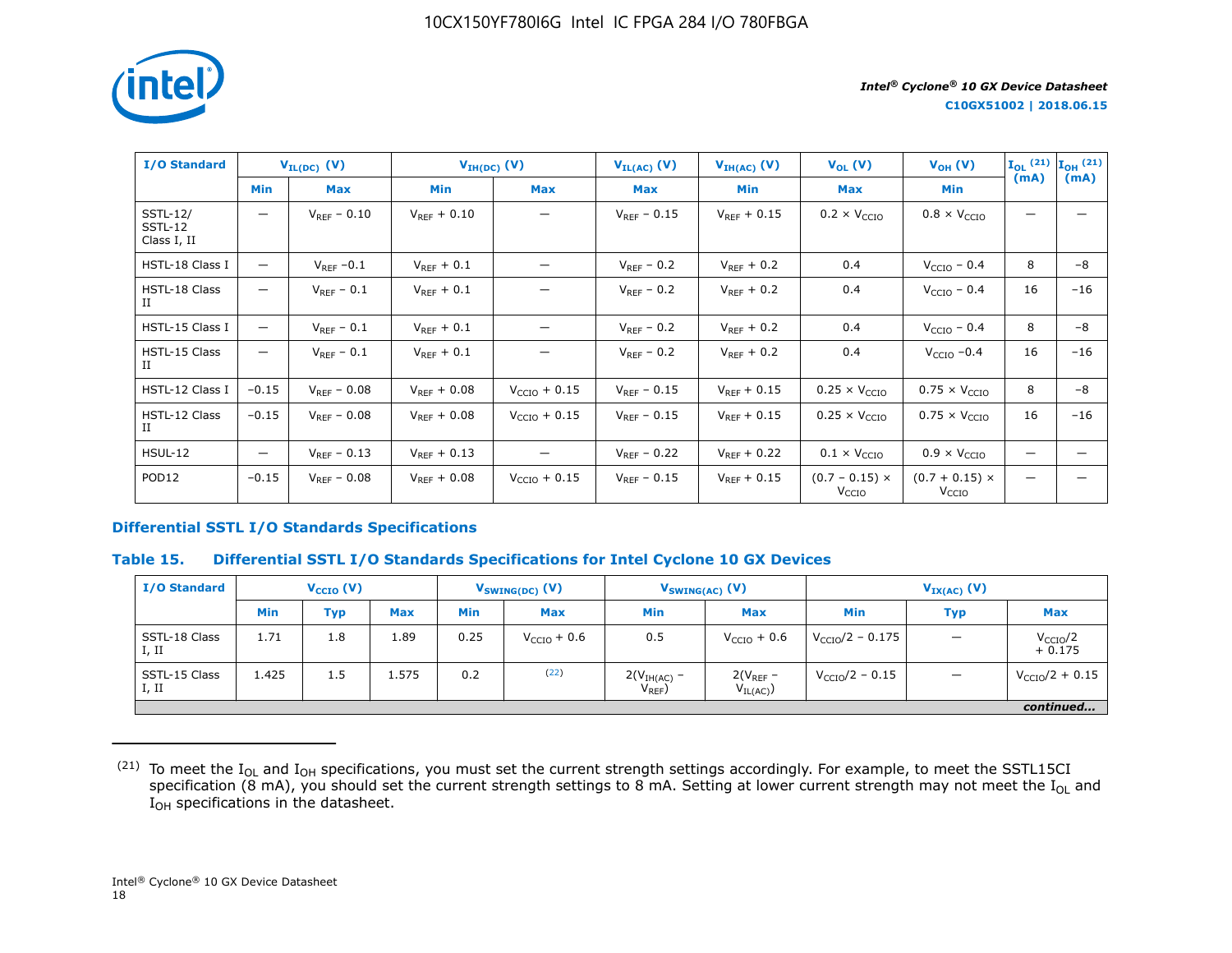*intel* 

**C10GX51002 | 2018.06.15**

| <b>I/O Standard</b>                         | $V_{\text{CCIO}}(V)$ |            |            | $V_{SWING(DC)}(V)$ | $V_{SWING(AC)}$ (V) |                              | $V_{IX(AC)}$ (V)                |                         |                      |                            |
|---------------------------------------------|----------------------|------------|------------|--------------------|---------------------|------------------------------|---------------------------------|-------------------------|----------------------|----------------------------|
|                                             | <b>Min</b>           | <b>Typ</b> | <b>Max</b> | <b>Min</b>         | <b>Max</b>          | <b>Min</b>                   | <b>Max</b>                      | <b>Min</b>              | <b>Typ</b>           | <b>Max</b>                 |
| SSTL-135/<br><b>SSTL-135</b><br>Class I, II | 1.283                | 1.35       | 1.45       | 0.18               | (22)                | $2(VIH(AC) -$<br>$V_{REF}$   | $2(V_{IL(AC)} -$<br>$V_{REF}$ ) | $V_{\rm CCIO}/2 - 0.15$ | V <sub>CCIO</sub> /2 | $V_{\text{CCIO}}/2 + 0.15$ |
| SSTL-125/<br><b>SSTL-125</b><br>Class I, II | 1.19                 | 1.25       | 1.31       | 0.18               | (22)                | $2(VIH(AC)$ –<br>$V_{REF}$ ) | $2(V_{IL(AC)} -$<br>$V_{REF}$   | $V_{\rm CCIO}/2 - 0.15$ | V <sub>CCIO</sub> /2 | $V_{\rm CCIO}/2 + 0.15$    |
| <b>SSTL-12/</b><br>SSTL-12<br>Class I, II   | 1.14                 | 1.2        | 1.26       | 0.16               | (22)                | $2(VIH(AC)$ –<br>$V_{REF}$ ) | $2(V_{IL(AC)}$ –<br>$V_{REF}$ ) | $V_{RFF}$ – 0.15        | V <sub>CCIO</sub> /2 | $V_{RFF}$ + 0.15           |
| POD <sub>12</sub>                           | 1.16                 | 1.2        | 1.24       | 0.16               |                     | 0.3                          |                                 | $V_{RFF} - 0.08$        |                      | $V_{REF} + 0.08$           |

### **Differential HSTL and HSUL I/O Standards Specifications**

# **Table 16. Differential HSTL and HSUL I/O Standards Specifications for Intel Cyclone 10 GX Devices**

| <b>I/O Standard</b>    |       | $V_{\text{CCIO}}(V)$ |            |                              | $V_{\text{DIF(DC)}}(V)$      |                            | $V_{\text{DIF(AC)}}$ (V)     |                                      | $V_{IX(AC)}$ (V)                  |                                              | $V_{CM(DC)}(V)$                   |                                   |                                   |
|------------------------|-------|----------------------|------------|------------------------------|------------------------------|----------------------------|------------------------------|--------------------------------------|-----------------------------------|----------------------------------------------|-----------------------------------|-----------------------------------|-----------------------------------|
|                        | Min   | <b>Typ</b>           | <b>Max</b> | <b>Min</b>                   | <b>Max</b>                   | <b>Min</b>                 | <b>Max</b>                   | <b>Min</b>                           | <b>Typ</b>                        | <b>Max</b>                                   | Min                               | <b>Typ</b>                        | Max                               |
| HSTL-18 Class<br>I, II | 1.71  | 1.8                  | 1.89       | 0.2                          | -                            | 0.4                        |                              | 0.78                                 |                                   | 1.12                                         | 0.78                              | $\overline{\phantom{m}}$          | 1.12                              |
| HSTL-15 Class<br>I, II | 1.425 | 1.5                  | 1.575      | 0.2                          |                              | 0.4                        |                              | 0.68                                 | –                                 | 0.9                                          | 0.68                              | -                                 | 0.9                               |
| HSTL-12 Class<br>I, II | 1.14  | 1.2                  | 1.26       | 0.16                         | V <sub>CCIO</sub><br>$+0.3$  | 0.3                        | V <sub>CCIO</sub><br>$+0.48$ |                                      | $0.5 \times$<br>V <sub>CCIO</sub> | $\qquad \qquad \longleftarrow$               | $0.4 \times$<br>V <sub>CCIO</sub> | $0.5 \times$<br>V <sub>CCIO</sub> | $0.6 \times$<br>V <sub>CCIO</sub> |
| <b>HSUL-12</b>         | 1.14  | 1.2                  | 1.3        | $2(VIH(DC)$ –<br>$V_{REF}$ ) | $2(V_{REF}-$<br>$V_{IH(DC)}$ | $2(VIH(AC)$ –<br>$V_{REF}$ | $2(V_{REF}-$<br>$V_{IH(AC)}$ | $0.5 \times$<br>$V_{CCIO}$ -<br>0.12 | $0.5 \times$<br>V <sub>CCIO</sub> | $0.5 \times$<br>V <sub>CCIO</sub><br>$+0.12$ | $0.4 \times$<br>V <sub>CCIO</sub> | $0.5 \times$<br>V <sub>CCIO</sub> | $0.6 \times$<br>V <sub>CCIO</sub> |

<sup>(22)</sup> The maximum value for  $V_{SWING(DC)}$  is not defined. However, each single-ended signal needs to be within the respective single-ended limits ( $V_{IH(DC)}$  and  $V_{IL(DC)}$ ).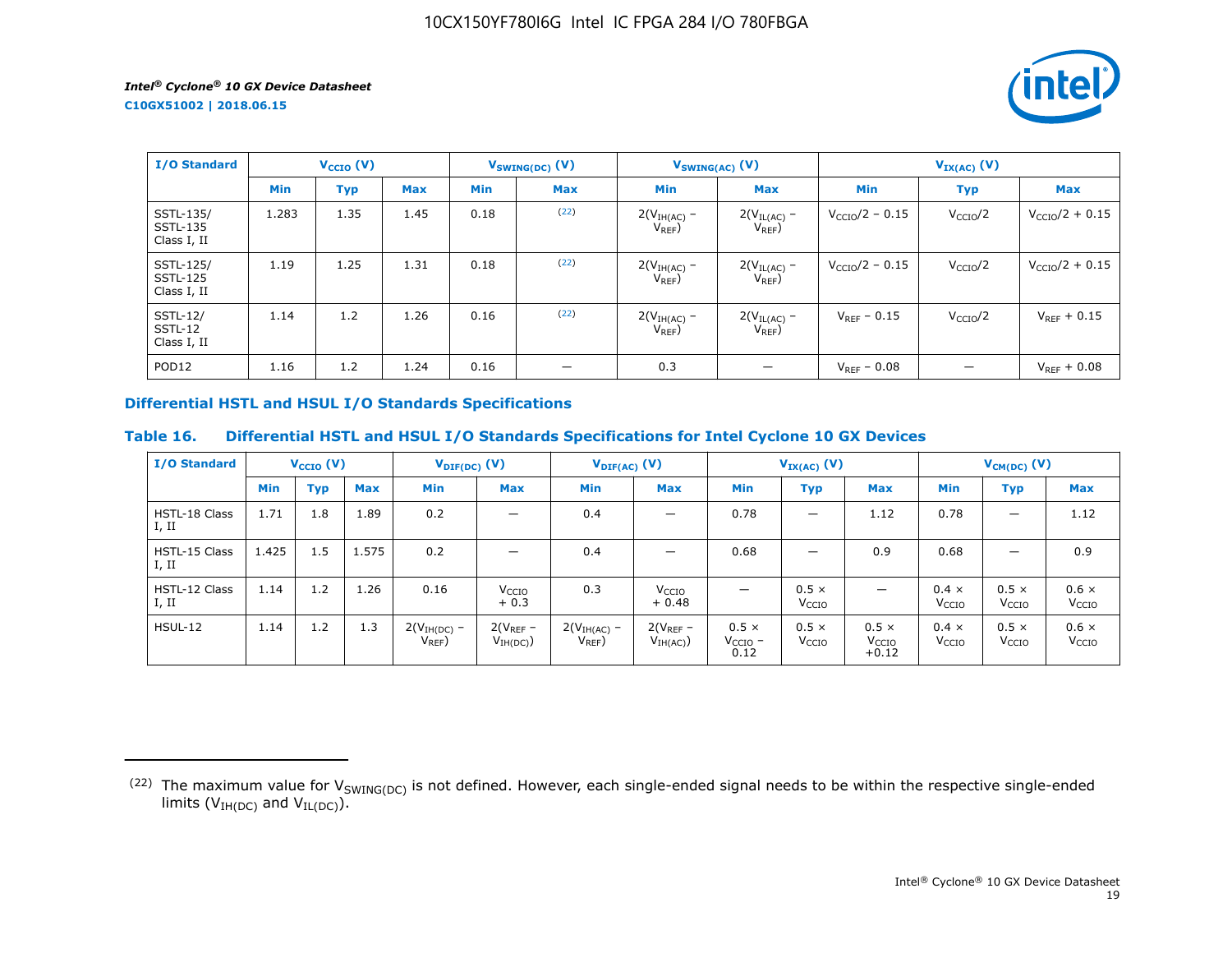

#### **Differential I/O Standards Specifications**

#### **Table 17. Differential I/O Standards Specifications for Intel Cyclone 10 GX Devices**

Differential inputs are powered by  $V_{CCPT}$  which requires 1.8 V.

| <b>I/O Standard</b>       |      | $V_{CCIO} (V)$ |            |            | $V_{ID}$ (mV) $^{(23)}$ |            |             | $V_{ICM(DC)}(V)$             |            | $V_{OD} (V)$ (24)        |            |            | $V_{OCM}$ (V) $(24)$ |            |            |
|---------------------------|------|----------------|------------|------------|-------------------------|------------|-------------|------------------------------|------------|--------------------------|------------|------------|----------------------|------------|------------|
|                           | Min  | <b>Typ</b>     | <b>Max</b> | <b>Min</b> | <b>Condition</b>        | <b>Max</b> | <b>Min</b>  | <b>Condition</b>             | <b>Max</b> | Min                      | <b>Typ</b> | <b>Max</b> | Min                  | <b>Typ</b> | <b>Max</b> |
| $LVDS$ $(25)$             | 1.71 | 1.8            | 1.89       | 100        | $V_{CM} =$<br>1.25V     | -          | $\mathbf 0$ | $D_{MAX}$<br>$≤700$ Mbps     | 1.85       | 0.247                    |            | 0.6        | 1.125                | 1.25       | 1.375      |
|                           |      |                |            |            |                         |            |             | $D_{MAX}$<br>$>700$ Mbps     | 1.6        |                          |            |            |                      |            |            |
| RSDS (HIO) (26)           | 1.71 | 1.8            | 1.89       | 100        | $V_{CM} =$<br>1.25V     | —          | 0.3         |                              | 1.4        | 0.1                      | 0.2        | 0.6        | 0.5                  | 1.2        | 1.4        |
| Mini-LVDS<br>$(HIO)$ (27) | 1.71 | 1.8            | 1.89       | 200        | —                       | 600        | 0.4         |                              | 1.325      | 0.25                     |            | 0.6        | $\mathbf{1}$         | 1.2        | 1.4        |
| LVPECL <sup>(28)</sup>    | 1.71 | 1.8            | 1.89       | 300        | _                       | —          | 0.6         | $D_{MAX}$<br>$\leq 700$ Mbps | 1.7        | $\overline{\phantom{m}}$ | -          | _          | -                    | -          |            |
|                           |      |                |            |            |                         |            |             | $D_{MAX}$<br>$>700$ Mbps     | 1.6        |                          |            |            |                      |            |            |

#### **Related Information**

Transceiver Specifications for Intel Cyclone 10 GX Devices on page 22 Provides the specifications for transmitter, receiver, and reference clock I/O pin.

- (23) The minimum  $V_{ID}$  value is applicable over the entire common mode range,  $V_{CM}$ .
- $(24)$  R<sub>L</sub> range: 90 ≤ R<sub>L</sub> ≤ 110 Ω.
- <sup>(25)</sup> For optimized LVDS receiver performance, the receiver voltage input range must be within 1.0 V to 1.6 V for data rates above 700 Mbps and 0 V to 1.85 V for data rates below 700 Mbps.
- $(26)$  For optimized RSDS receiver performance, the receiver voltage input range must be within 0.25 V to 1.45 V.
- (27) For optimized Mini-LVDS receiver performance, the receiver voltage input range must be within 0.3 V to 1.425 V.
- <sup>(28)</sup> For optimized LVPECL receiver performance, the receiver voltage input range must be within 0.85 V to 1.75 V for data rates above 700 Mbps and 0.45 V to 1.95 V for data rates below 700 Mbps.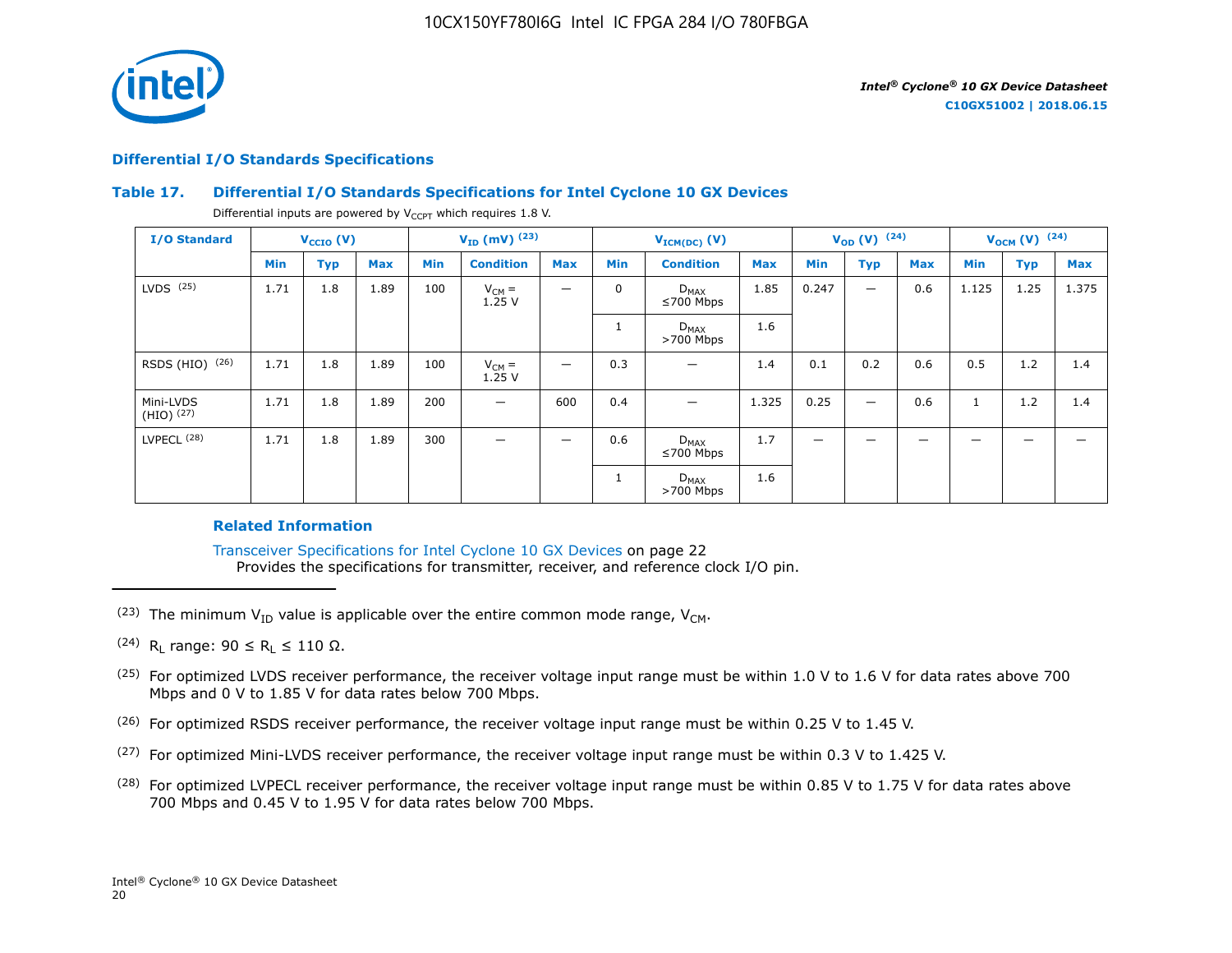

# **Switching Characteristics**

This section provides the performance characteristics of Intel Cyclone 10 GX core and periphery blocks for extended grade devices.

# **Transceiver Performance Specifications**

# **Transceiver Performance for Intel Cyclone 10 GX Devices**

#### **Table 18. Transmitter and Receiver Data Rate Performance**

| <b>Symbol/Description</b>    | <b>Condition</b>                                            | <b>Datarate</b> | <b>Unit</b> |
|------------------------------|-------------------------------------------------------------|-----------------|-------------|
|                              | Maximum data rate<br>$V_{CCR_GXB} = V_{CCT_GXB} = 1.03 V$   | 12.5            | Gbps        |
| Chip-to-Chip <sup>(29)</sup> | Maximum data rate<br>$V_{CCR_GXB} = V_{CCT_GXB} = 0.95 V$   | 11.3            | Gbps        |
|                              | Minimum Data Rate                                           | 1.0(30)         | Gbps        |
| Backplane                    | Maximum data rate<br>$V_{CCR\ GXB} = V_{CCT\ GXB} = 1.03$ V | 6.6             | Gbps        |
|                              | Minimum Data Rate                                           | 1.0(30)         | Gbps        |

#### **Table 19. ATX PLL and Fractional PLL (fPLL) Performance**

| <b>Symbol/Description</b>  | Condition         | <b>Frequency</b> | <b>Unit</b> |
|----------------------------|-------------------|------------------|-------------|
|                            | Maximum Frequency | 6.25             | GHz         |
| Supported Output Frequency | Minimum Freguency | 500              | MHz         |

<sup>(29)</sup> Chip-to-chip links are applications with short reach channels.

<sup>(30)</sup> Intel Cyclone 10 GX transceivers can support data rates down to 125 Mbps with over sampling. You must create your own over sampling logic.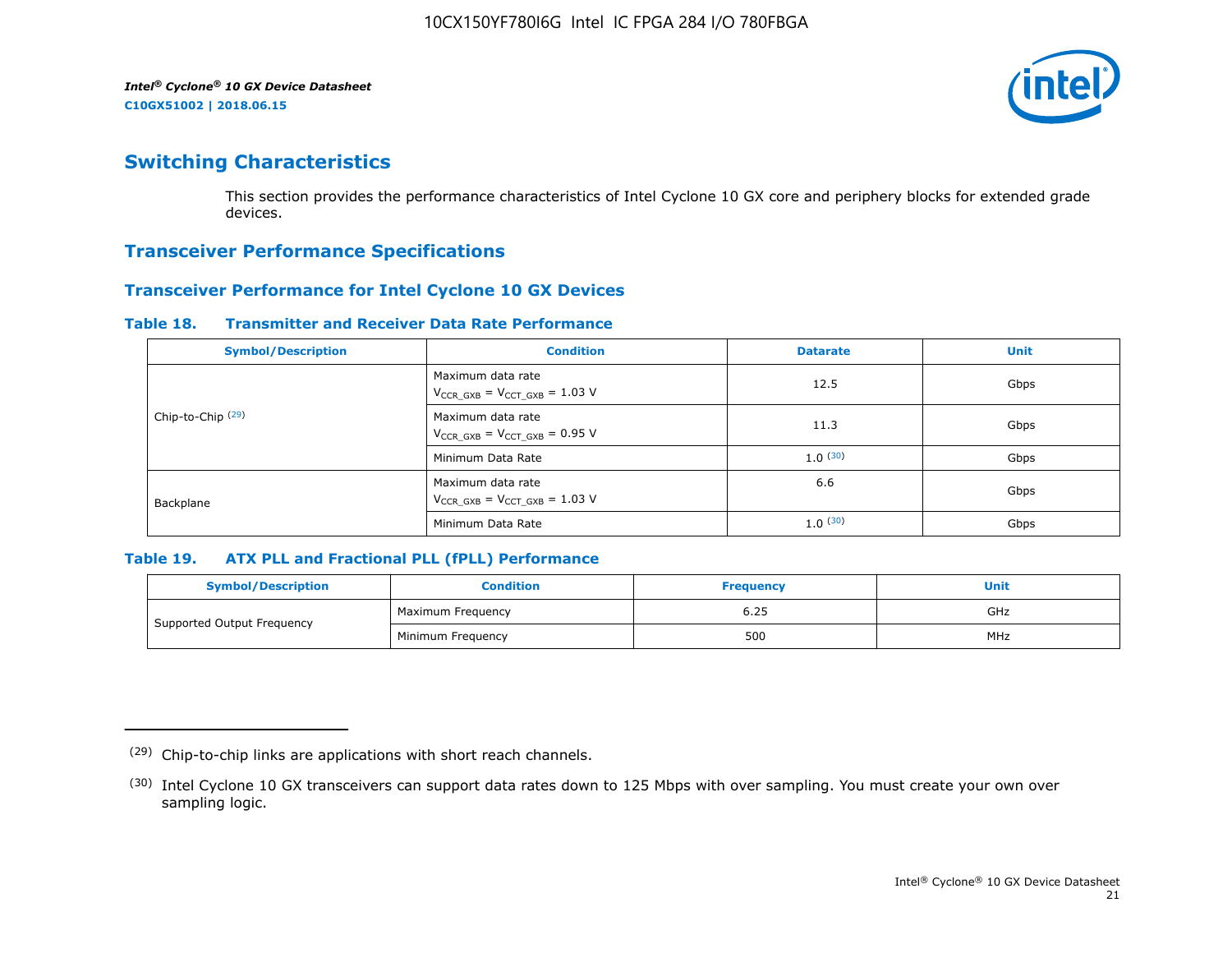

#### **Table 20. CMU PLL Performance**

| Symbol/Description         | <b>Condition</b>  | <b>Frequency</b> | Unit |
|----------------------------|-------------------|------------------|------|
| Supported Output Frequency | Maximum Frequency | 5.15625          | GHz  |
|                            | Minimum Freguency | 2450             | MHz  |

#### **Related Information**

Transceiver Power Supply Operating Conditions on page 9

# **High-Speed Serial Transceiver-Fabric Interface Performance for Intel Cyclone 10 GX Devices**

#### **Table 21. High-Speed Serial Transceiver-Fabric Interface Performance for Intel Cyclone 10 GX Devices**

The frequencies listed are the maximum frequencies.

| <b>Symbol/Description</b>     | <b>Condition (V)</b>  | <b>Core Speed Grade</b> | <b>Unit</b> |            |
|-------------------------------|-----------------------|-------------------------|-------------|------------|
|                               |                       | -5                      | -6          |            |
| 20-bit interface - FIFO       | $V_{CC} = 0.9$        | 400                     | 400         | MHz        |
| 20-bit interface - Registered | $V_{CC} = 0.9$        | 400                     | 400         | <b>MHz</b> |
| 32-bit interface - FIFO       | $V_{CC} = 0.9$        | 404                     | 335         | MHz        |
| 32-bit interface - Registered | $V_{\text{CC}} = 0.9$ | 404                     | 335         | MHz        |
| 64-bit interface - FIFO       | $V_{CC} = 0.9$        | 234                     | 222         | MHz        |
| 64-bit interface - Registered | $V_{\text{CC}} = 0.9$ | 234                     | 222         | MHz        |

# **Transceiver Specifications for Intel Cyclone 10 GX Devices**

### **Table 22. Reference Clock Specifications**

| <b>Symbol/Description</b>            | <b>Condition</b>              | Min                                           | Typ | <b>Max</b>                         | Unit      |  |  |
|--------------------------------------|-------------------------------|-----------------------------------------------|-----|------------------------------------|-----------|--|--|
| <sup>1</sup> Supported I/O Standards | Dedicated reference clock pin | CML, Differential LVPECL, LVDS, and HCSL (31) |     |                                    |           |  |  |
|                                      | RX pin as a reference clock   |                                               |     | CML, Differential LVPECL, and LVDS |           |  |  |
|                                      |                               |                                               |     |                                    | continued |  |  |

(31) HCSL is only supported for PCIe.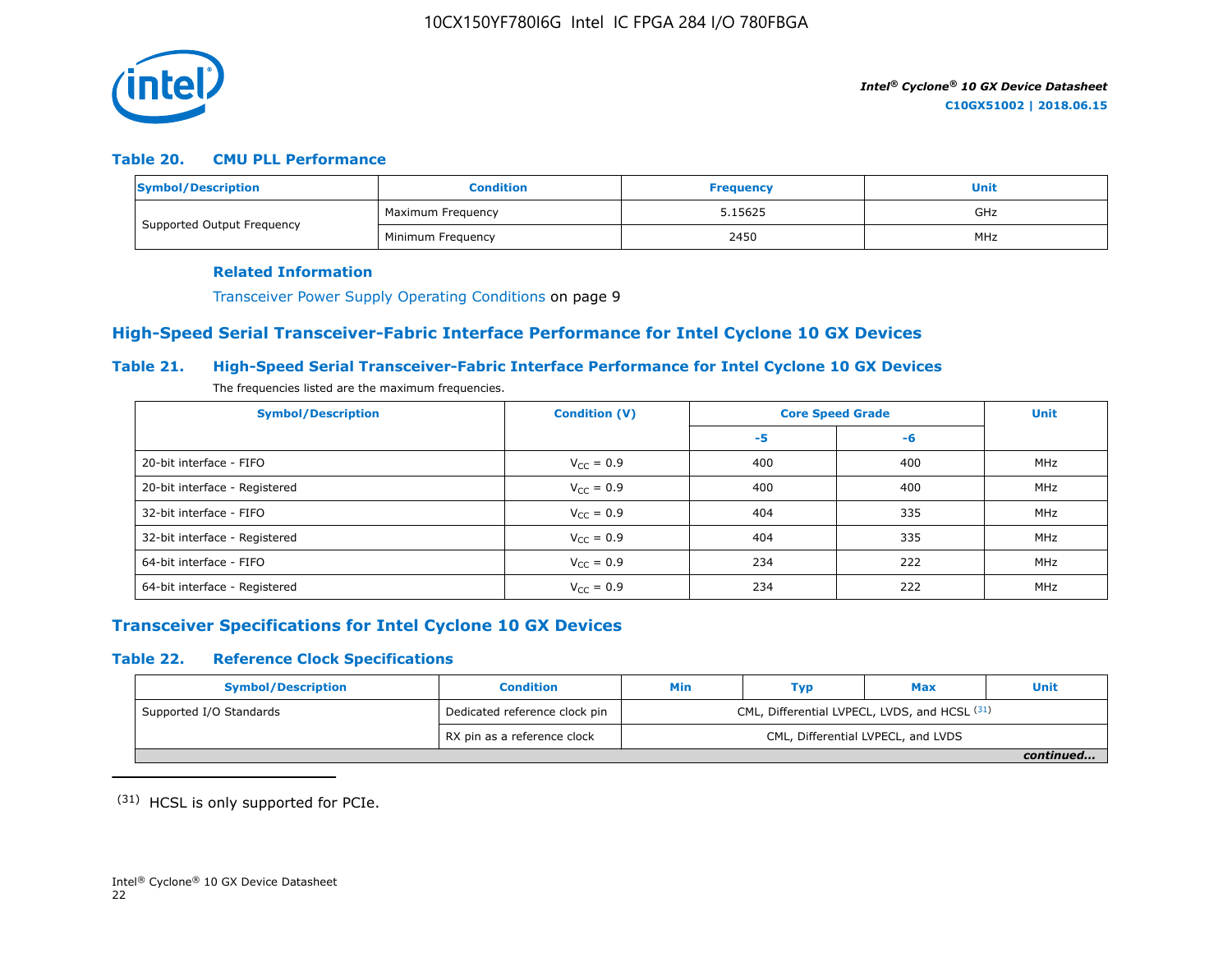**C10GX51002 | 2018.06.15**



| <b>Symbol/Description</b>                     | <b>Condition</b>                              | <b>Min</b>               | <b>Typ</b>               | <b>Max</b>                      | <b>Unit</b>   |
|-----------------------------------------------|-----------------------------------------------|--------------------------|--------------------------|---------------------------------|---------------|
| Input Reference Clock Frequency<br>(CMU PLL)  |                                               | 61                       | —                        | 800                             | MHz           |
| Input Reference Clock Frequency<br>(ATX PLL)  |                                               | 100                      | $\overline{\phantom{0}}$ | 800                             | <b>MHz</b>    |
| Input Reference Clock Frequency<br>(fPLL PLL) |                                               | $25^{(32)}/50$           | $\overline{\phantom{0}}$ | 800                             | <b>MHz</b>    |
| Rise time                                     | 20% to 80%                                    | $\overline{\phantom{0}}$ | $\overline{\phantom{0}}$ | 400                             | ps            |
| Fall time                                     | 80% to 20%                                    | $\overline{\phantom{0}}$ | $\overline{\phantom{0}}$ | 400                             | ps            |
| Duty cycle                                    | —                                             | 45                       | $\overline{\phantom{0}}$ | 55                              | $\frac{0}{0}$ |
| Spread-spectrum modulating clock frequency    | PCIe                                          | 30                       | —                        | 33                              | kHz           |
| Spread-spectrum downspread                    | PCIe                                          | $\qquad \qquad -$        | 0 to $-0.5$              | $\overbrace{\phantom{1232211}}$ | $\frac{0}{0}$ |
| On-chip termination resistors                 | —                                             | $\qquad \qquad -$        | 100                      | $\overbrace{\phantom{1232211}}$ | $\Omega$      |
| Absolute V <sub>MAX</sub>                     | Dedicated reference clock pin                 | -                        | $\overline{\phantom{0}}$ | 1.6                             | $\vee$        |
|                                               | RX pin as a reference clock                   | $\qquad \qquad -$        | —                        | 1.2                             | V             |
| Absolute V <sub>MIN</sub>                     | —                                             | $-0.4$                   | —                        | $\overbrace{\phantom{1232211}}$ | $\vee$        |
| Peak-to-peak differential input voltage       | —                                             | 200                      | $\overline{\phantom{0}}$ | 1600                            | mV            |
| V <sub>ICM</sub> (AC coupled)                 | $V_{CCR_GXB} = 0.95 V$                        |                          | 0.95                     | $\overline{\phantom{0}}$        | V             |
|                                               | $V_{CCR\ GXB} = 1.03 V$                       | —                        | 1.03                     | -                               | V             |
| V <sub>ICM</sub> (DC coupled)                 | HCSL I/O standard for PCIe<br>reference clock | 250                      | $\overline{\phantom{0}}$ | 550                             | mV            |
| Transmitter REFCLK Phase Noise (622 MHz) (33) | 100 Hz                                        | —                        | —                        | $-70$                           | dBc/Hz        |
|                                               | 1 kHz                                         |                          |                          | $-90$                           | dBc/Hz        |
|                                               |                                               |                          |                          |                                 | continued     |

<sup>(32)</sup> 25 MHz is for HDMI applications only.

<sup>&</sup>lt;sup>(33)</sup> To calculate the REFCLK phase noise requirement at frequencies other than 622 MHz, use the following formula: REFCLK phase noise at f (MHz) = REFCLK phase noise at 622 MHz +  $20*log(f/622)$ .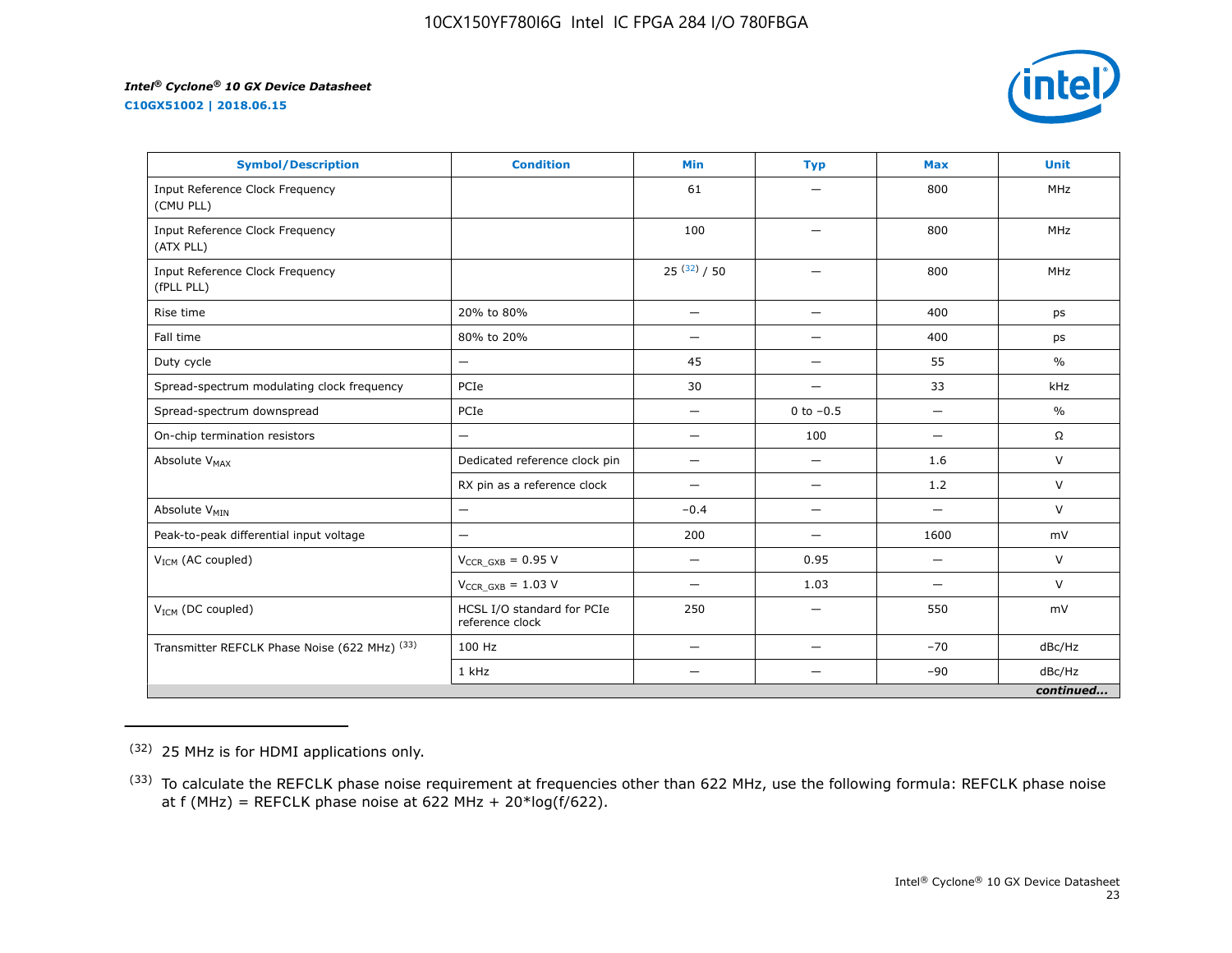

| <b>Symbol/Description</b>                                                                           | <b>Condition</b>          | <b>Min</b> | Typ             | <b>Max</b> | <b>Unit</b> |
|-----------------------------------------------------------------------------------------------------|---------------------------|------------|-----------------|------------|-------------|
|                                                                                                     | $10$ kHz                  |            |                 | $-100$     | dBc/Hz      |
|                                                                                                     | 100 kHz                   |            |                 | $-110$     | dBc/Hz      |
|                                                                                                     | $\geq$ 1 MHz              |            |                 | $-120$     | dBc/Hz      |
| Transmitter REFCLK Phase Jitter (100 MHz)                                                           | 1.5 MHz to 100 MHz (PCIe) | -          | -               | 4.2        | ps (rms)    |
| $R_{REF}$                                                                                           |                           |            | $2.0 k \pm 1\%$ |            | Ω           |
| Maximum rate of change of the reference clock<br>frequency<br>T <sub>SSC-MAX-PERIOD-SLEW</sub> (34) | Max SSC df/dt             |            |                 | 0.75       | ps/UI       |

# **Table 23. Transceiver Clocks Specifications**

| <b>Symbol/Description</b>                 | <b>Condition</b>               | Min | Тур                      | <b>Max</b> | <b>Unit</b> |
|-------------------------------------------|--------------------------------|-----|--------------------------|------------|-------------|
| CLKUSR pin for transceiver<br>calibration | <b>Transceiver Calibration</b> | 100 | $\overline{\phantom{0}}$ | 125        | <b>MHz</b>  |
| reconfig_clk                              | Reconfiguration interface      | 100 |                          | 125        | <b>MHz</b>  |

# **Table 24. Transceiver Clock Network Maximum Data Rate Specifications**

| <b>Clock Network</b>                                   | <b>Maximum Performance</b> |             |            | <b>Channel Span</b>            | <b>Unit</b> |
|--------------------------------------------------------|----------------------------|-------------|------------|--------------------------------|-------------|
|                                                        | <b>ATX</b>                 | <b>fPLL</b> | <b>CMU</b> |                                |             |
| x1                                                     | 12.5                       | 12.5        | 10.3125    | 6 channels in a single<br>bank | Gbps        |
| x6                                                     | 12.5                       | 12.5        | N/A        | 6 channels in a single<br>bank | Gbps        |
| PLL feedback<br>compensation mode                      | 12.5                       | 12.5        | N/A        | Side-wide                      | Gbps        |
| xN at 1.03 V V <sub>CCR_GXB</sub> /<br>$V_{CCT}$ $GXB$ | 12.5                       | 12.5        | N/A        | Side-wide                      | Gbps        |
| xN at 0.95 V V <sub>CCR_GXB</sub> /<br>$V_{CCT_GXB}$   | 10.5                       | 10.5        | N/A        | Side-wide                      | Gbps        |

(34) Defined for worst case spread spectrum clock (SSC) modulation profile, such as Lexmark.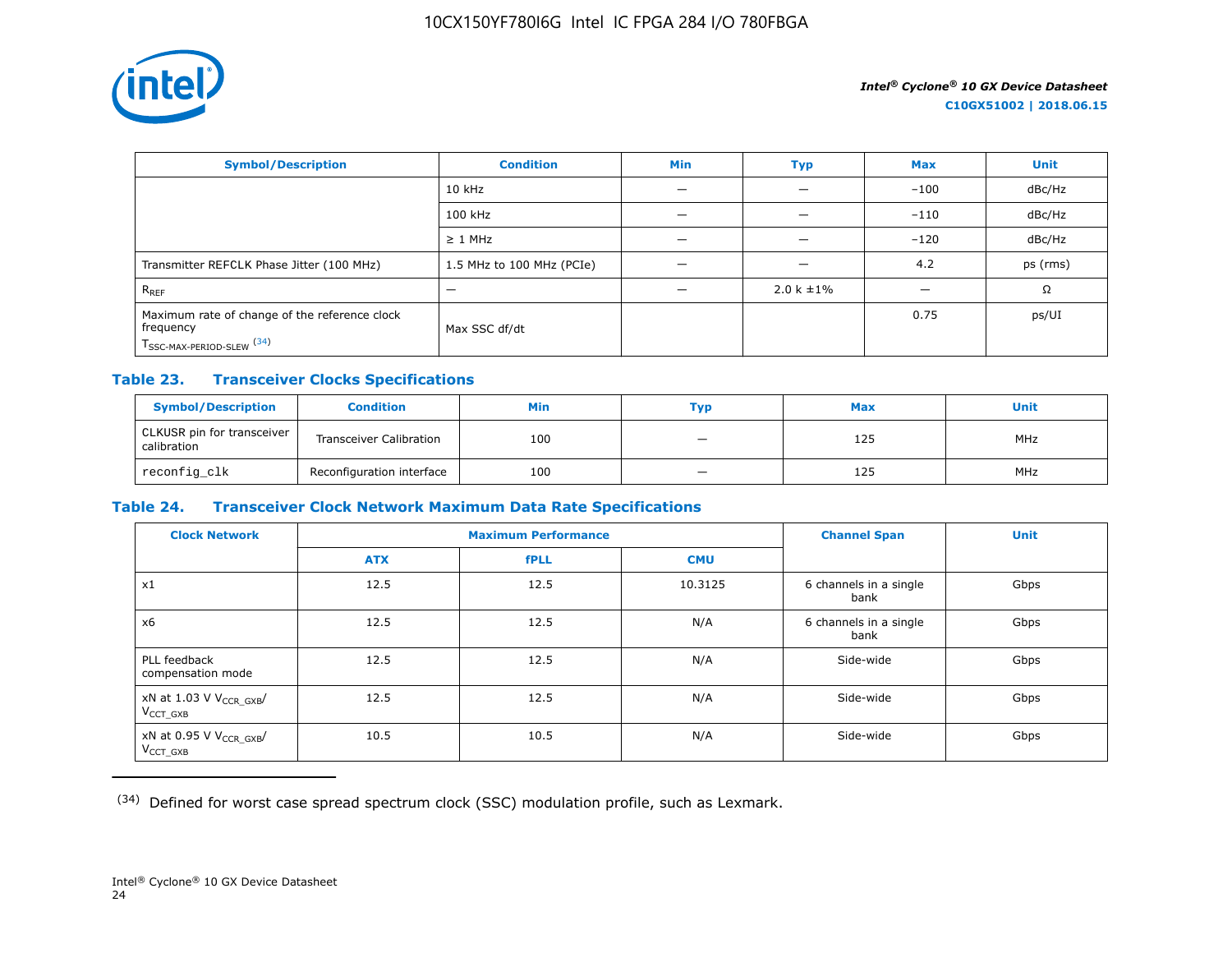**C10GX51002 | 2018.06.15**



#### **Table 25. Receiver Specifications**

| <b>Symbol/Description</b>                                                                                | <b>Condition</b>                | <b>Min</b>                                                                      | <b>Typ</b>     | <b>Max</b> | <b>Unit</b> |  |  |
|----------------------------------------------------------------------------------------------------------|---------------------------------|---------------------------------------------------------------------------------|----------------|------------|-------------|--|--|
| Supported I/O Standards                                                                                  | $\overline{\phantom{0}}$        | High Speed Differential I/O, CML, Differential LVPECL, and LVDS <sup>(35)</sup> |                |            |             |  |  |
| Absolute V <sub>MAX</sub> for a<br>receiver pin (36)                                                     | $\overbrace{\phantom{1232211}}$ |                                                                                 |                | 1.2        | V           |  |  |
| Absolute $V_{MIN}$ for a<br>receiver pin $(37)$                                                          | $\overline{\phantom{0}}$        | $-0.4$                                                                          |                |            | $\vee$      |  |  |
| Maximum peak-to-peak<br>differential input voltage<br>$V_{ID}$ (diff p-p) before device<br>configuration |                                 |                                                                                 |                | 1.6        | V           |  |  |
| Maximum peak-to-peak                                                                                     | $V_{CCR\ GXB} = 0.95 V$         |                                                                                 |                | 2.4        | $\vee$      |  |  |
| differential input voltage<br>$V_{ID}$ (diff p-p) after device<br>configuration                          | $V_{CCR\ GXB} = 1.03 V$         |                                                                                 |                | 2.0        | V           |  |  |
| Minimum differential eye<br>opening at receiver serial<br>input pins (38)                                | $\qquad \qquad -$               | 50                                                                              |                |            | mV          |  |  |
| Differential on-chip                                                                                     | $85-\Omega$ setting             |                                                                                 | $85 \pm 30\%$  | -          | Ω           |  |  |
| termination resistors                                                                                    | 100-Ω setting                   |                                                                                 | $100 \pm 30\%$ |            | Ω           |  |  |
| V <sub>ICM</sub> (AC and DC coupled)                                                                     | $V_{CCR_GXB} = 0.95 V$          |                                                                                 | 600            |            | mV          |  |  |
| (39)                                                                                                     | $V_{CCR_GXB} = 1.03 V$          |                                                                                 | 700            |            | mV          |  |  |
| continued                                                                                                |                                 |                                                                                 |                |            |             |  |  |

(35) CML, Differential LVPECL, and LVDS are only used on AC coupled links.

- (36) The device cannot tolerate prolonged operation at this absolute maximum.
- $(37)$  The device cannot tolerate prolonged operation at this absolute minimum.
- <sup>(38)</sup> The differential eye opening specification at the receiver input pins assumes that Receiver Equalization is disabled. If you enable Receiver Equalization, the receiver circuitry can tolerate a lower minimum eye opening, depending on the equalization level.
- <sup>(39)</sup> Intel Cyclone 10 GX devices support DC coupling to other Intel Cyclone 10 GX devices and other devices with a transmitter that has matching common mode voltage.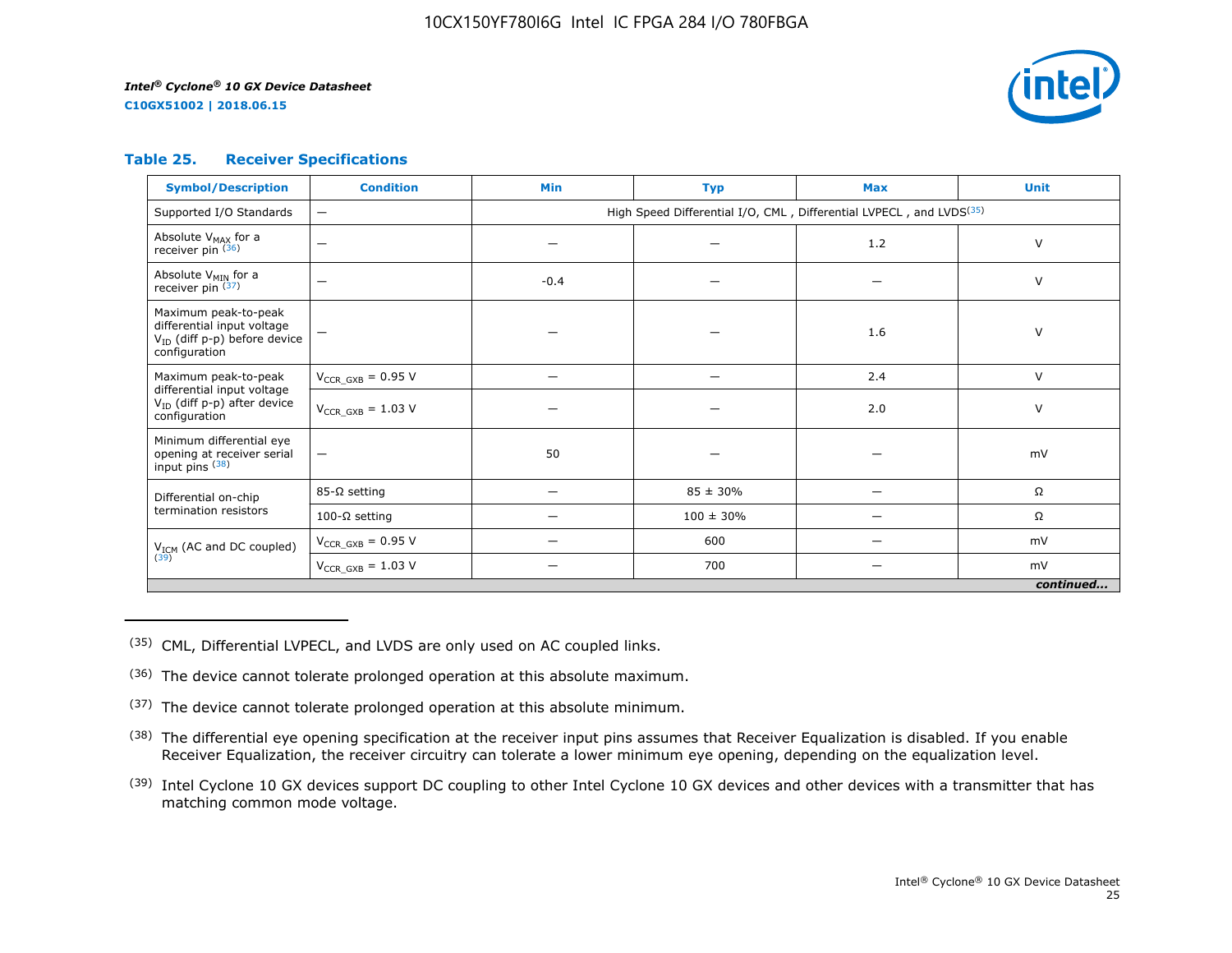

**C10GX51002 | 2018.06.15**

| <b>Symbol/Description</b>                     | <b>Condition</b>                           | <b>Min</b>     | <b>Typ</b> | <b>Max</b> | <b>Unit</b> |
|-----------------------------------------------|--------------------------------------------|----------------|------------|------------|-------------|
| $t_{LTR}$ <sup>(40)</sup>                     | $\overline{\phantom{m}}$                   |                |            | 10         | $\mu$ s     |
| $t_{LTD}$ <sup>(41)</sup>                     | $\overline{\phantom{m}}$                   | $\overline{4}$ |            |            | $\mu$ s     |
| $t_{\text{LTD\_manual}}$ (42)                 | -                                          | 4              |            |            | $\mu$ s     |
| $t_{\text{LTR\_LTD\_manual}}$ <sup>(43)</sup> | $\overline{\phantom{m}}$                   | 15             |            |            | $\mu$ s     |
| Run Length                                    | $\overline{\phantom{0}}$                   |                |            | 200        | UI          |
| CDR PPM tolerance                             | PCIe-only                                  | $-300$         |            | 300        | PPM         |
|                                               | All other protocols                        | $-1000$        |            | 1000       | PPM         |
| Programmable DC Gain                          | Setting $= 0-4$                            | 0              |            | 10         | dB          |
| Programmable AC Gain at                       | Setting $= 0-28$<br>$V_{CCR_GXB} = 0.95 V$ | $\mathbf 0$    |            | 19         | dB          |
| High Gain mode and Data<br>Rate $\leq 6$ Gbps | Setting $= 0-28$<br>$V_{CCR_GXB} = 1.03 V$ | 0              |            | 21         | dB          |

### **Table 26. Transmitter Specifications**

| <b>Symbol/Description</b>                     | <b>Condition</b> | Min                              | Тур                      | <b>Max</b> | <b>Unit</b> |  |
|-----------------------------------------------|------------------|----------------------------------|--------------------------|------------|-------------|--|
| Supported I/O Standards                       | $\qquad \qquad$  | High Speed Differential I/O (44) | $\overline{\phantom{0}}$ |            |             |  |
| Differential on-chip<br>termination resistors | 85-Ω setting     | _                                | $85 \pm 20\%$            | -          | 75          |  |
|                                               |                  |                                  |                          |            |             |  |

 $(40)$  t<sub>LTR</sub> is the time required for the receive CDR to lock to the input reference clock frequency after coming out of reset.

<sup>(41)</sup>  $t_{\text{LTD}}$  is time required for the receiver CDR to start recovering valid data after the  $rx\_is\_locked$ todata signal goes high.

 $(42)$  t<sub>LTD</sub> manual is the time required for the receiver CDR to start recovering valid data after the  $rx\_is\_locked$ todata signal goes high when the CDR is functioning in the manual mode.

- $(43)$  t<sub>LTR LTD</sub> manual is the time the receiver CDR must be kept in lock to reference (LTR) mode after the  $rx\_is\_lockedtoref$  signal goes high when the CDR is functioning in the manual mode.
- (44) High Speed Differential I/O is the dedicated I/O standard for the transmitter in Intel Cyclone 10 GX transceivers.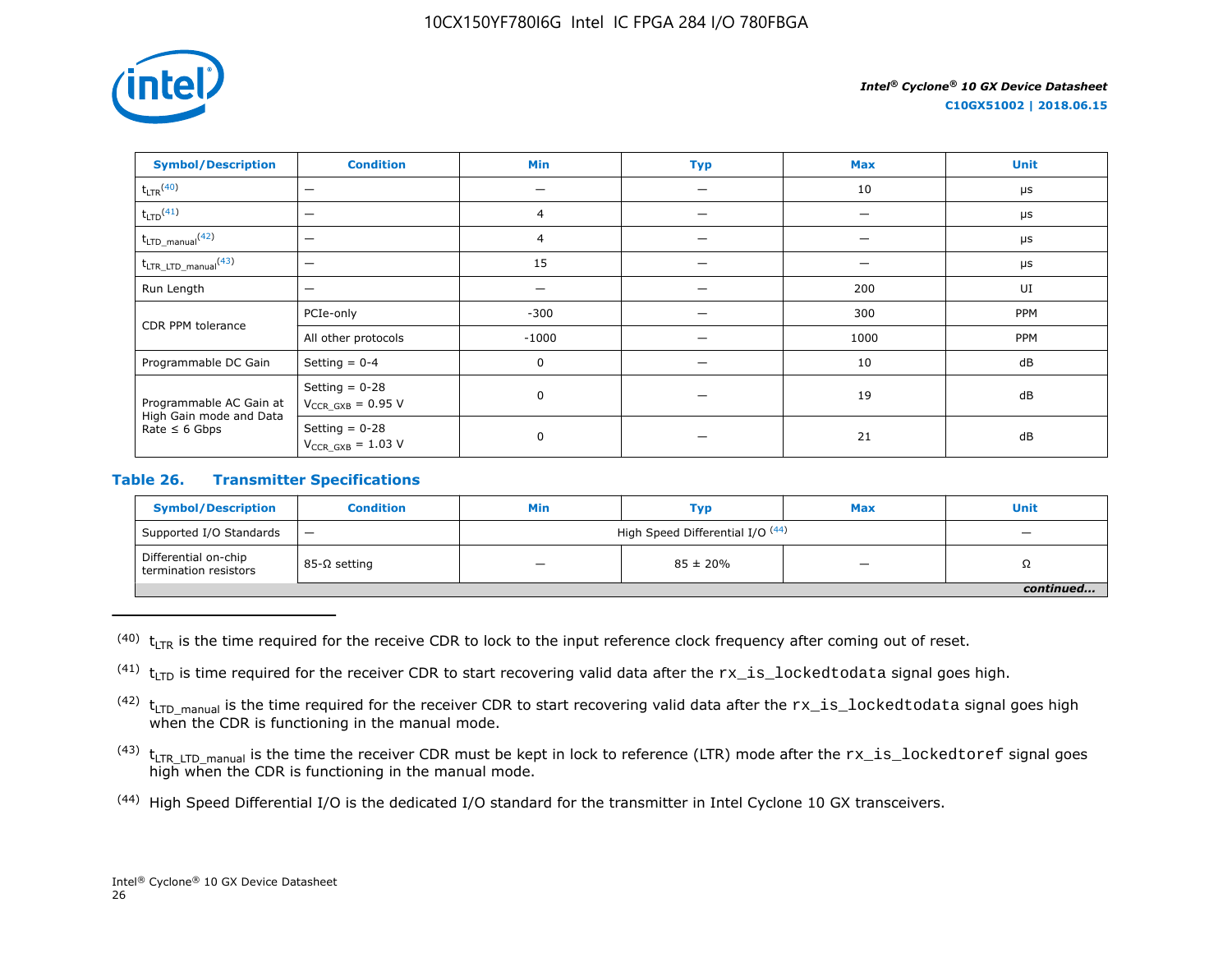**C10GX51002 | 2018.06.15**



| <b>Symbol/Description</b>     | <b>Condition</b>                                                             | Min | <b>Typ</b>     | <b>Max</b> | <b>Unit</b> |
|-------------------------------|------------------------------------------------------------------------------|-----|----------------|------------|-------------|
|                               | 100-Ω setting                                                                | —   | $100 \pm 20\%$ |            | Ω           |
| V <sub>OCM</sub> (AC coupled) | $V_{CCT_GXB} = 0.95 V$                                                       |     | 450            |            | mV          |
|                               | $V_{CCT_GXB} = 1.03 V$                                                       | -   | 500            |            | mV          |
| $V_{OCM}$ (DC coupled)        | $V_{CCT GXB} = 0.95 V$                                                       |     | 450            |            | mV          |
|                               | $V_{CCT_GXB} = 1.03 V$                                                       |     | 500            |            | mV          |
| Rise time (45)                | 20% to 80%                                                                   | 20  | –              | 130        | ps          |
| Fall time (45)                | 80% to 20%                                                                   | 20  | -              | 130        | ps          |
| Intra-differential pair skew  | TX $V_{CM}$ = 0.5 V and slew<br>rate setting of<br>$SLEW_R5$ <sup>(46)</sup> |     |                | 15         | ps          |

# **Table 27. Typical Transmitter V<sub>OD</sub>** Settings

| <b>Symbol</b>                                                                     | V <sub>OD</sub> Setting | V <sub>OD</sub> -to-V <sub>CCT_GXB</sub> Ratio |  |  |  |
|-----------------------------------------------------------------------------------|-------------------------|------------------------------------------------|--|--|--|
|                                                                                   | 31                      | 1.00                                           |  |  |  |
|                                                                                   | 30                      | 0.97                                           |  |  |  |
|                                                                                   | 29                      | 0.93                                           |  |  |  |
|                                                                                   | 28                      | 0.90                                           |  |  |  |
|                                                                                   | 27                      | 0.87                                           |  |  |  |
| $V_{OD}$ differential value = $V_{OD}$ -to- $V_{CCT\_GXB}$ ratio x $V_{CCT\_GXB}$ | 26                      | 0.83                                           |  |  |  |
|                                                                                   | 25                      | 0.80                                           |  |  |  |
|                                                                                   | 24                      | 0.77                                           |  |  |  |
|                                                                                   | 23                      | 0.73                                           |  |  |  |
|                                                                                   | 22                      | 0.70                                           |  |  |  |
| continued                                                                         |                         |                                                |  |  |  |

<sup>(45)</sup> The Intel Quartus Prime software automatically selects the appropriate slew rate depending on the design configurations.

<sup>(46)</sup> SLEW\_R1 is the slowest and SLEW\_R5 is the fastest. SLEW\_R6 and SLEW\_R7 are not used.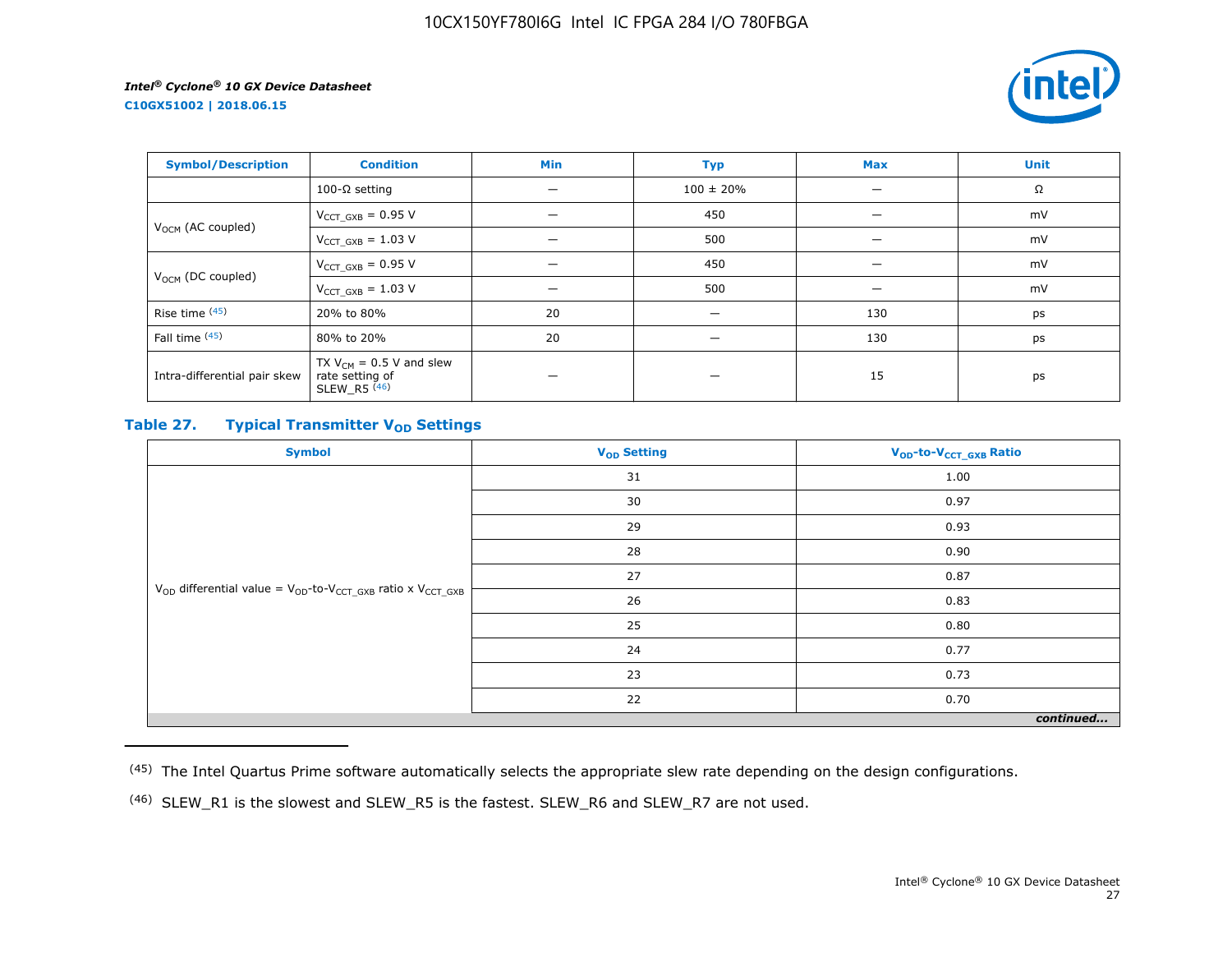

| <b>Symbol</b> | <b>V<sub>OD</sub></b> Setting | V <sub>OD</sub> -to-V <sub>CCT_GXB</sub> Ratio |
|---------------|-------------------------------|------------------------------------------------|
|               | 21                            | 0.67                                           |
|               | 20                            | 0.63                                           |
|               | 19                            | 0.60                                           |
|               | 18                            | 0.57                                           |
|               | 17                            | 0.53                                           |
|               | 16                            | 0.50                                           |
|               | 15                            | 0.47                                           |
|               | 14                            | 0.43                                           |
|               | 13                            | 0.40                                           |
|               | 12                            | 0.37                                           |

### **Table 28. Transmitter Channel-to-channel Skew Specifications**

| Mode                                 | <b>Channel Span</b>          | <b>Maximum Skew</b> | Unit |
|--------------------------------------|------------------------------|---------------------|------|
| x6 Clock                             | Up to 6 channels in one bank | 61                  | ps   |
| xN Clock                             | Within 2 banks               | 230                 | ps   |
| PLL Feedback Compensation (47), (48) | Side-wide                    | 1600                | ps   |

**Related Information**

[PLLs and Clock Networks](https://documentation.altera.com/#/link/hki1486507600636/mbh1486506924952)

<sup>(47)</sup> refclk is set to 125 MHz during the test.

<sup>(48)</sup> You can reduce the lane-to-lane skew by increasing the reference clock frequency.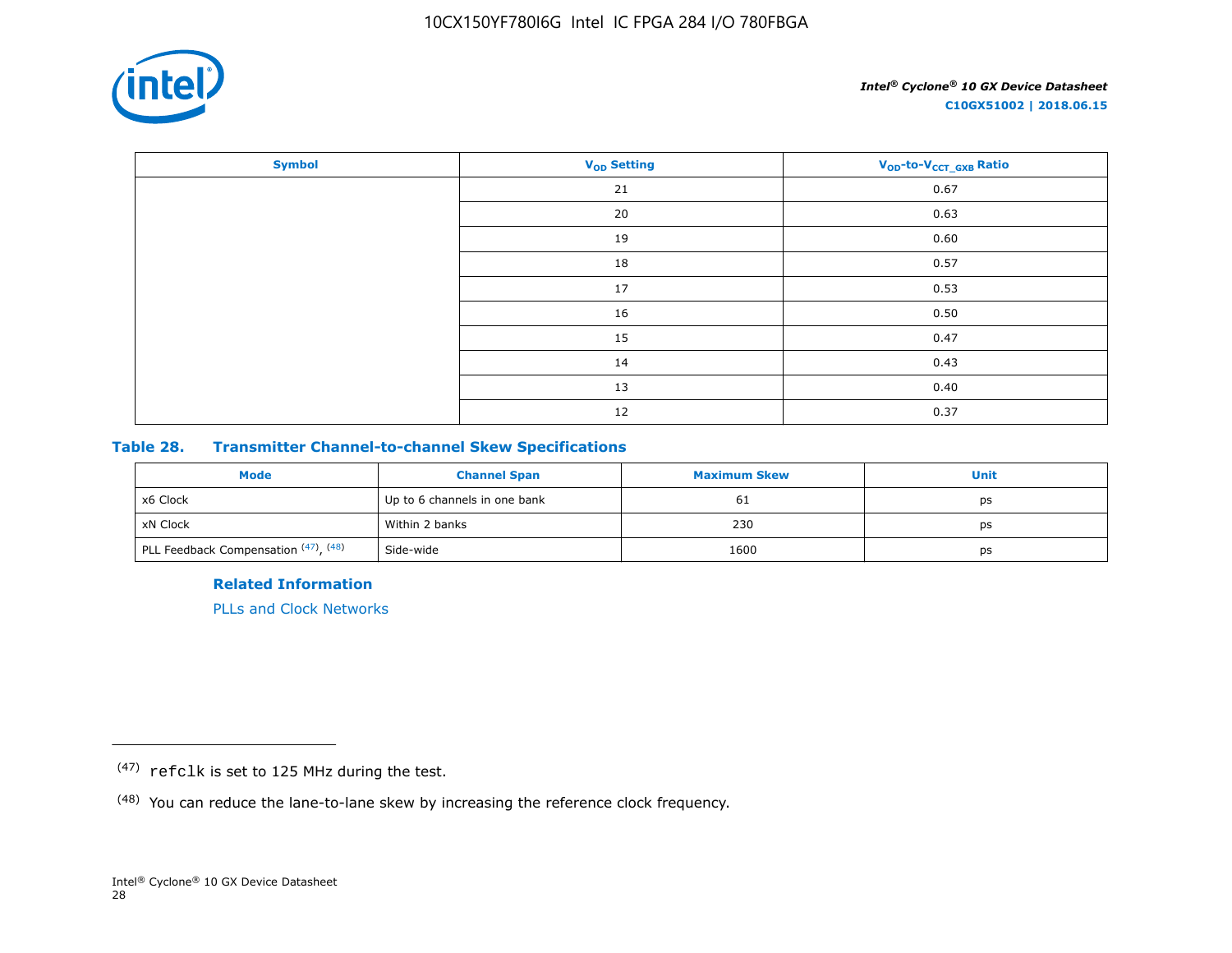

# **Core Performance Specifications**

# **Clock Tree Specifications**

#### **Table 29. Clock Tree Performance for Intel Cyclone 10 GX Devices**

| <b>Parameter</b>                                        | <b>Performance (All Speed Grades)</b> | Unit |
|---------------------------------------------------------|---------------------------------------|------|
| Global clock, regional clock, and small periphery clock | 644                                   | MHz  |
| Large periphery clock                                   | 525                                   | MHz  |

# **PLL Specifications**

#### **Fractional PLL Specifications**

#### **Table 30. Fractional PLL Specifications for Intel Cyclone 10 GX Devices**

| <b>Symbol</b>           | <b>Parameter</b>                                               | <b>Condition</b> | <b>Min</b> | <b>Typ</b> | <b>Max</b> | <b>Unit</b>   |
|-------------------------|----------------------------------------------------------------|------------------|------------|------------|------------|---------------|
| $f_{IN}$                | Input clock frequency                                          |                  | 30         |            | 800(49)    | MHz           |
| $f_{\rm INPFD}$         | Input clock frequency to the phase<br>frequency detector (PFD) |                  | 30         |            | 700        | MHz           |
| f <sub>CASC</sub> INPFD | Input clock frequency to the PFD of<br>destination cascade PLL |                  | 30         |            | 60         | MHz           |
| f <sub>VCO</sub>        | PLL voltage-controlled oscillator (VCO)<br>operating range     |                  | 6          |            | 12.5       | GHz           |
| t <sub>einduty</sub>    | Input clock duty cycle                                         |                  | 45         |            | 55         | $\frac{0}{0}$ |
| $f_{\text{OUT}}$        | Output frequency for internal global or<br>regional clock      |                  |            |            | 644        | MHz           |
| <b>FDYCONFIGCLK</b>     | Dynamic configuration clock for<br>reconfig_clk                |                  |            |            | 100        | MHz           |
|                         |                                                                |                  |            |            |            | continued     |

<sup>&</sup>lt;sup>(49)</sup> This specification is limited by the I/O maximum frequency. The maximum achievable I/O frequency is different for each I/O standard and is depends on design and system specific factors. Ensure proper timing closure in your design and perform HSPICE/IBIS simulations based on your specific design and system setup to determine the maximum achievable frequency in your system.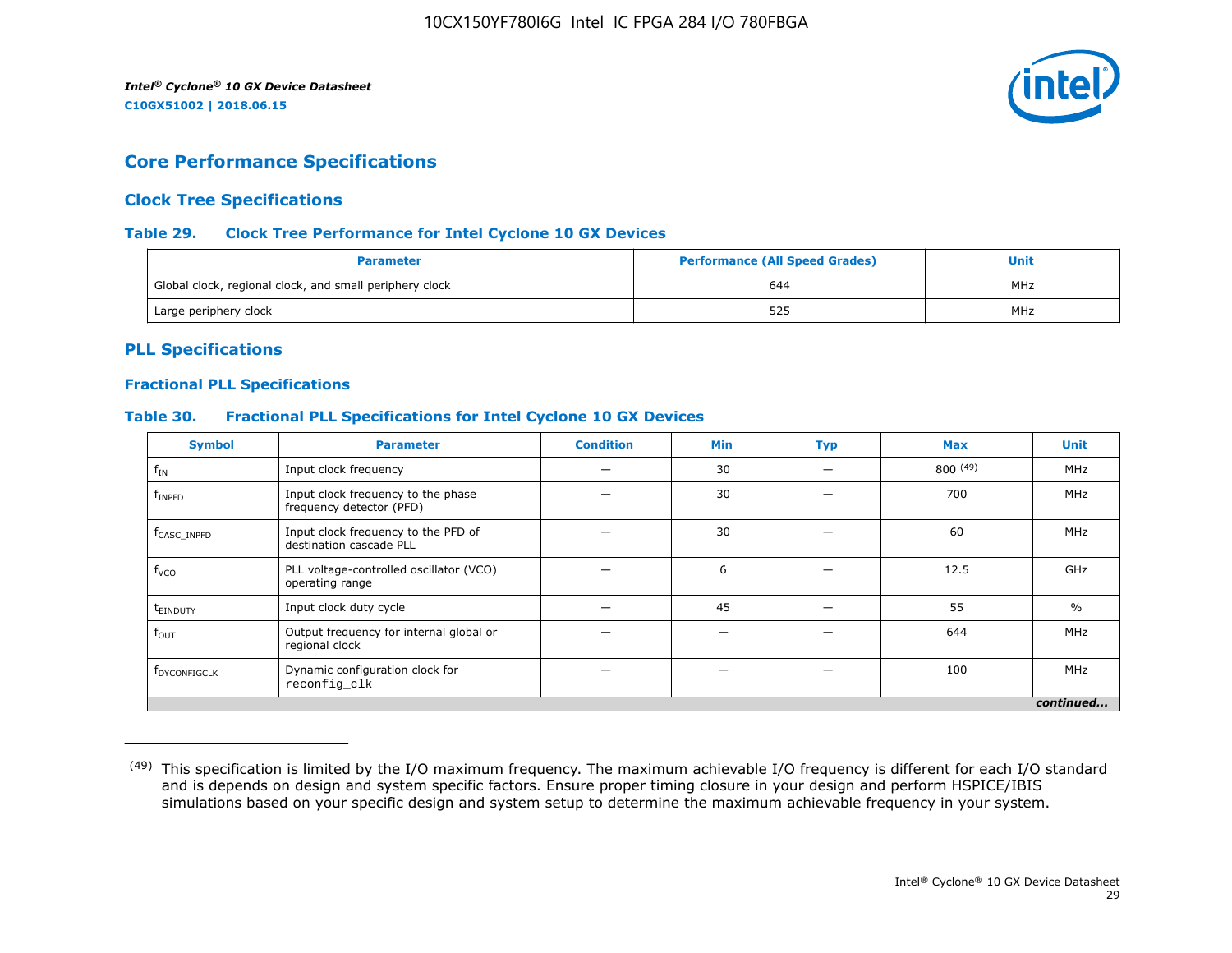

| <b>Symbol</b>              | <b>Parameter</b>                                                                                                | <b>Condition</b>                      | <b>Min</b> | <b>Typ</b> | <b>Max</b> | <b>Unit</b> |
|----------------------------|-----------------------------------------------------------------------------------------------------------------|---------------------------------------|------------|------------|------------|-------------|
| t <sub>LOCK</sub>          | Time required to lock from end-of-device<br>configuration or deassertion of<br>pll_powerdown                    |                                       |            |            | 1          | ms          |
| t <sub>DLOCK</sub>         | Time required to lock dynamically (after<br>switchover or reconfiguring any non-post-<br>scale counters/delays) |                                       |            |            |            | ms          |
| f <sub>CLBW</sub>          | PLL closed-loop bandwidth                                                                                       |                                       | 0.3        |            | 4          | MHz         |
| t <sub>PLL</sub> PSERR     | Accuracy of PLL phase shift                                                                                     |                                       | -          |            | 50         | ps          |
| t <sub>ARESET</sub>        | Minimum pulse width on the<br>pll_powerdown signal                                                              |                                       | 10         |            |            | ns          |
| $t_{INCCJ}$ (50)(51)       | Input clock cycle-to-cycle jitter                                                                               | $F_{RFF} \geq 100$ MHz                |            |            | 0.13       | $UI(p-p)$   |
|                            |                                                                                                                 | $F_{RFF}$ < 100 MHz                   |            |            | 650        | $ps(p-p)$   |
| $t_{\text{OUTPJ}}$ (52)    | Period jitter for clock output                                                                                  | $F_{\text{OUT}} \geq 100 \text{ MHz}$ |            |            | 600        | $ps(p-p)$   |
|                            |                                                                                                                 | $F_{\text{OUT}}$ < 100 MHz            |            |            | 60         | $mUI(p-p)$  |
| $t_{\text{OUTCCJ}}$ $(52)$ | Cycle-to-cycle jitter for clock output                                                                          | $F_{\text{OUT}} \geq 100 \text{ MHz}$ |            |            | 600        | $ps(p-p)$   |
|                            |                                                                                                                 | $F_{\text{OUT}}$ < 100 MHz            |            |            | 60         | $mUI(p-p)$  |
| $dK_{\text{BIT}}$          | Bit number of Delta Sigma Modulator (DSM)                                                                       |                                       |            | 32         |            | bit         |

#### **Related Information**

Memory Output Clock Jitter Specifications on page 43

Provides more information about the external memory interface clock output jitter specifications.

- <sup>(51)</sup> F<sub>REF</sub> is  $f_{IN}/N$ , specification applies when  $N = 1$ .
- (52) External memory interface clock output jitter specifications use a different measurement method, which are available in Memory Output Clock Jitter Specification for Intel Cyclone 10 GX Devices table.

<sup>&</sup>lt;sup>(50)</sup> A high input jitter directly affects the PLL output jitter. To have low PLL output clock jitter, you must provide a clean clock source with jitter  $<$  120 ps.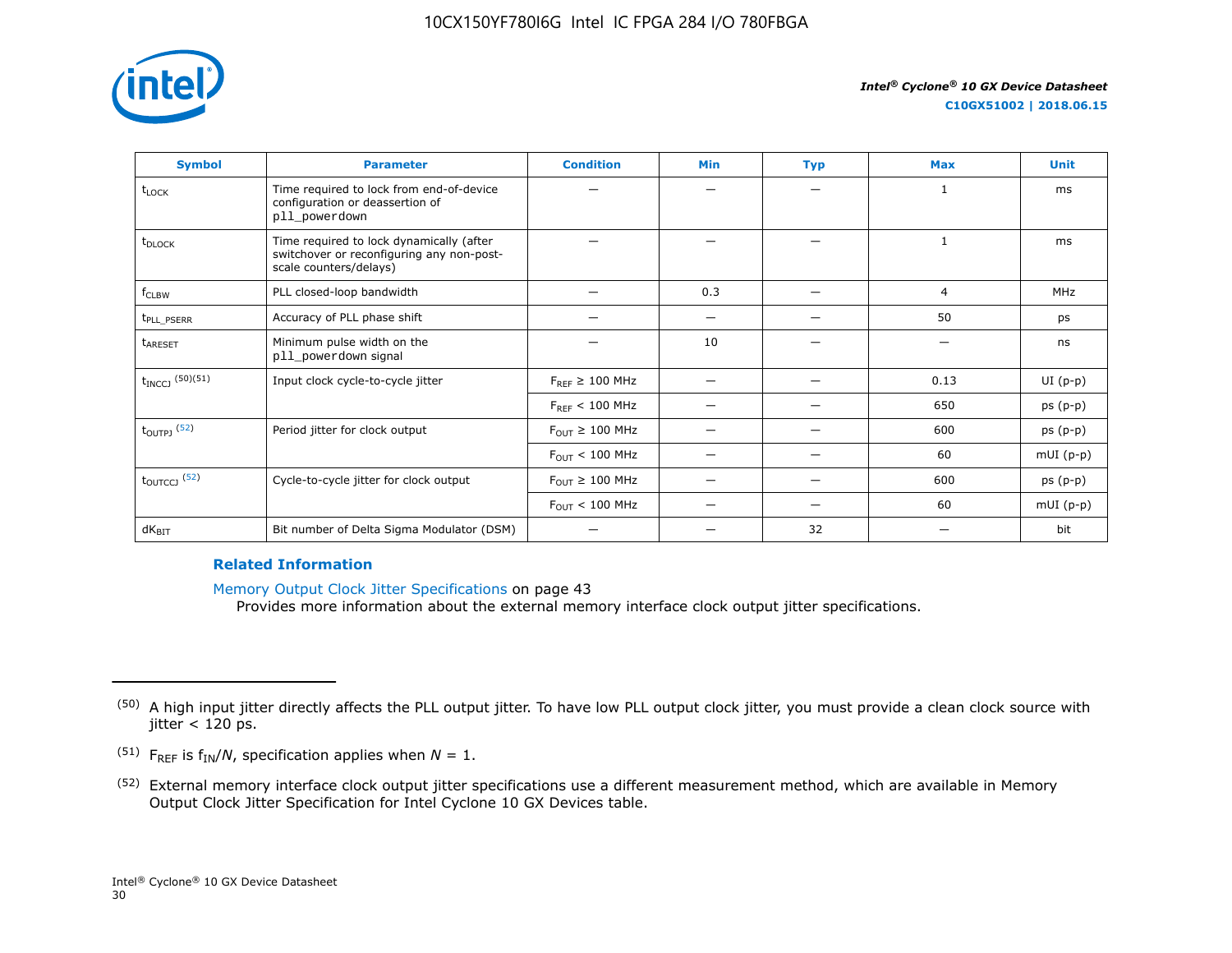

# **I/O PLL Specifications**

# **Table 31. I/O PLL Specifications for Intel Cyclone 10 GX Devices**

| <b>Symbol</b>            | <b>Parameter</b>                                                                   | <b>Condition</b>        | <b>Min</b>               | <b>Typ</b>               | <b>Max</b>   | <b>Unit</b>   |
|--------------------------|------------------------------------------------------------------------------------|-------------------------|--------------------------|--------------------------|--------------|---------------|
| $f_{IN}$                 | Input clock frequency                                                              | -5 speed grade          | 10                       |                          | 700(53)      | MHz           |
|                          |                                                                                    | -6 speed grade          | 10                       | —                        | 650(53)      | MHz           |
| $f_{INPFD}$              | Input clock frequency to the PFD                                                   |                         | 10                       |                          | 325          | MHz           |
| f <sub>CASC</sub> INPFD  | Input clock frequency to the PFD of destination<br>cascade PLL                     |                         | 10                       |                          | 60           | MHz           |
| f <sub>vco</sub>         | PLL VCO operating range                                                            | -5 speed grade          | 600                      | $\qquad \qquad$          | 1434         | MHz           |
|                          |                                                                                    | -6 speed grade          | 600                      | $\overline{\phantom{0}}$ | 1250         | MHz           |
| $f_{CLBW}$               | PLL closed-loop bandwidth                                                          | —                       | 0.1                      | $\overline{\phantom{0}}$ | 8            | MHz           |
| t <sub>einduty</sub>     | Input clock or external feedback clock input<br>duty cycle                         |                         | 40                       |                          | 60           | $\frac{0}{0}$ |
| $f_{\text{OUT}}$         | Output frequency for internal global or regional<br>clock (C counter)              | $-5$ , $-6$ speed grade | -                        |                          | 644          | MHz           |
| $fOUT$ $_{EXT}$          | Output frequency for external clock output                                         | -5 speed grade          | -                        |                          | 720          | MHz           |
|                          |                                                                                    | -6 speed grade          | -                        |                          | 650          | MHz           |
| t <sub>outputy</sub>     | Duty cycle for dedicated external clock output<br>(when set to 50%)                |                         | 45                       | 50                       | 55           | $\frac{0}{0}$ |
| t <sub>FCOMP</sub>       | External feedback clock compensation time                                          |                         | $\overline{\phantom{m}}$ | $\qquad \qquad$          | 10           | ns            |
| f <sub>DYCONFIGCLK</sub> | Dynamic configuration clock for mgmt_clk and<br>scanclk                            |                         |                          |                          | 100          | MHz           |
| $t_{\text{LOCK}}$        | Time required to lock from end-of-device<br>configuration or deassertion of areset |                         |                          |                          | $\mathbf{1}$ | ms            |
|                          |                                                                                    |                         |                          |                          |              | continued     |

<sup>(53)</sup> This specification is limited by the I/O maximum frequency. The maximum achievable I/O frequency is different for each I/O standard and is depends on design and system specific factors. Ensure proper timing closure in your design and perform HSPICE/IBIS simulations based on your specific design and system setup to determine the maximum achievable frequency in your system.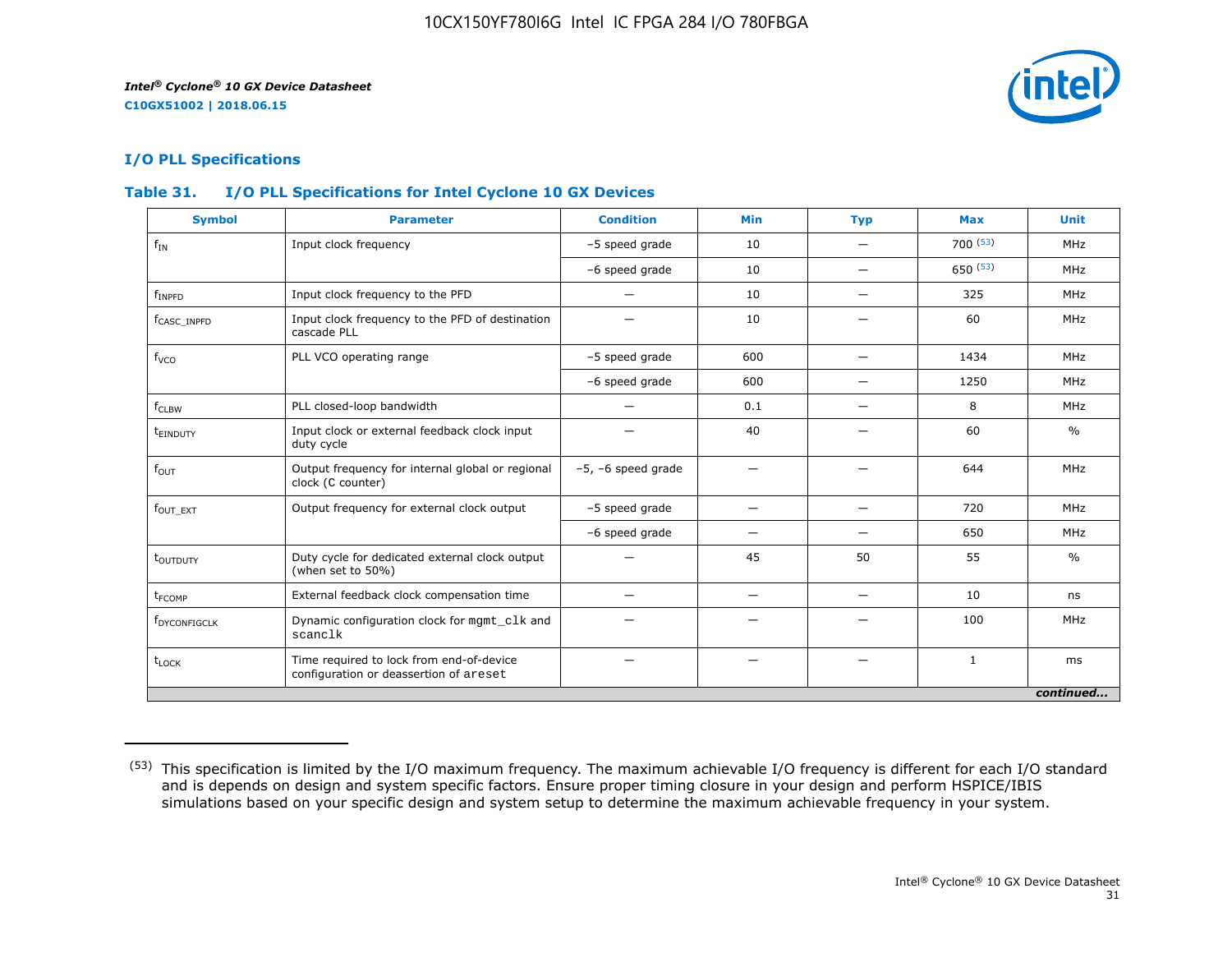

**C10GX51002 | 2018.06.15**

| <b>Symbol</b>                     | <b>Parameter</b>                                                                                               | <b>Condition</b>                      | <b>Min</b>               | <b>Typ</b> | <b>Max</b>   | <b>Unit</b> |
|-----------------------------------|----------------------------------------------------------------------------------------------------------------|---------------------------------------|--------------------------|------------|--------------|-------------|
| t <sub>DLOCK</sub>                | Time required to lock dynamically (after<br>switchover or reconfiguring any non-post-scale<br>counters/delays) |                                       |                          |            | $\mathbf{1}$ | ms          |
| t <sub>PLL_PSERR</sub>            | Accuracy of PLL phase shift                                                                                    |                                       | —                        |            | ±50          | ps          |
| <b>LARESET</b>                    | Minimum pulse width on the areset signal                                                                       |                                       | 10                       |            |              | ns          |
| $t_{INCCJ}$ (54)(55)              | Input clock cycle-to-cycle jitter                                                                              | $F_{REF} \geq 100$ MHz                | $\overline{\phantom{0}}$ |            | 0.15         | $UI(p-p)$   |
|                                   |                                                                                                                | $F_{RFF}$ < 100 MHz                   |                          |            | 750          | $ps(p-p)$   |
| toutpj DC                         | Period jitter for dedicated clock output                                                                       | $F_{OUT} \geq 100$ MHz                |                          |            | 175          | $ps(p-p)$   |
|                                   |                                                                                                                | $F_{OIII}$ < 100 MHz                  | $\overline{\phantom{0}}$ |            | 17.5         | $mUI(p-p)$  |
| t <sub>outccj</sub> <sub>pc</sub> | Cycle-to-cycle jitter for dedicated clock output                                                               | $F_{OIII} \geq 100$ MHz               | –                        |            | 175          | $ps(p-p)$   |
|                                   |                                                                                                                | $F_{OUT}$ < 100 MHz                   | —                        |            | 17.5         | $mUI(p-p)$  |
| $t_{\text{OUTPI\_IO}}$ (56)       | Period jitter for clock output on the regular I/O                                                              | $F_{\text{OUT}} \geq 100 \text{ MHz}$ | —                        |            | 600          | $ps(p-p)$   |
|                                   |                                                                                                                | $F_{\text{OUT}} < 100 \text{ MHz}$    |                          |            | 60           | $mUI(p-p)$  |
| $t_{\text{OUTCCJ\_IO}}$ (56)      | Cycle-to-cycle jitter for clock output on the                                                                  | $F_{OUT} \geq 100$ MHz                | $\overline{\phantom{0}}$ |            | 600          | $ps(p-p)$   |
|                                   | regular I/O                                                                                                    | $F_{OUT}$ < 100 MHz                   | $\overline{\phantom{0}}$ |            | 60           | $mUI(p-p)$  |
| t <sub>CASC_OUTPJ_DC</sub>        | Period jitter for dedicated clock output in<br>cascaded PLLs                                                   | $F_{\text{OUT}} \geq 100 \text{ MHz}$ |                          |            | 175          | $ps(p-p)$   |
|                                   |                                                                                                                | $F_{OUT}$ < 100 MHz                   |                          |            | 17.5         | $mUI(p-p)$  |

#### **Related Information**

Memory Output Clock Jitter Specifications on page 43 Provides more information about the external memory interface clock output jitter specifications.

<sup>&</sup>lt;sup>(54)</sup> A high input jitter directly affects the PLL output jitter. To have low PLL output clock jitter, you must provide a clean clock source with jitter  $<$  120 ps.

<sup>&</sup>lt;sup>(55)</sup> F<sub>REF</sub> is  $f_{IN}/N$ , specification applies when  $N = 1$ .

<sup>(56)</sup> External memory interface clock output jitter specifications use a different measurement method, which are available in Memory Output Clock Jitter Specification for Intel Cyclone 10 GX Devices table.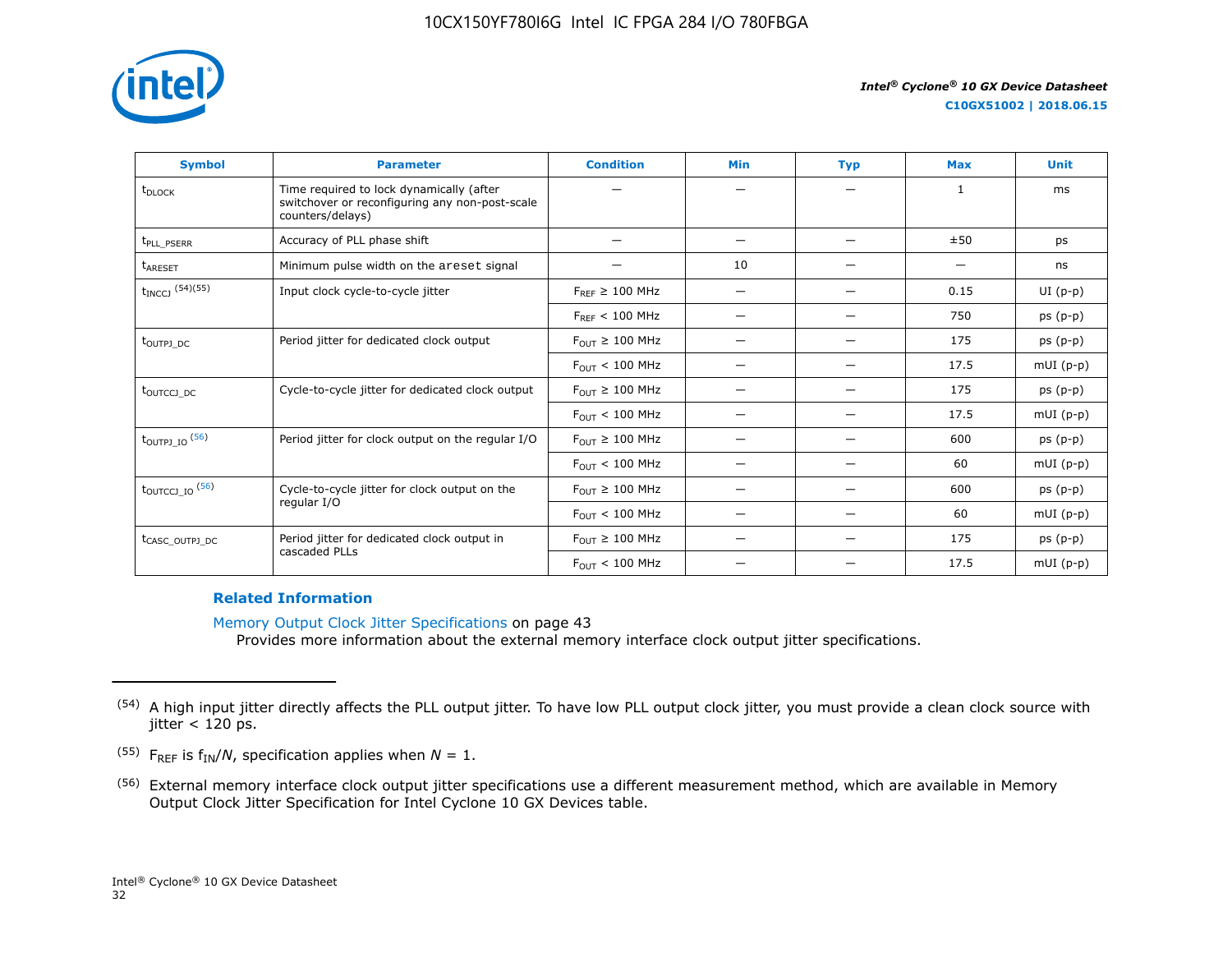

# **DSP Block Specifications**

#### **Table 32. DSP Block Performance Specifications for Intel Cyclone 10 GX Devices**

| <b>Mode</b>                                                                  |       |       | <b>Performance</b> |       | <b>Unit</b> |
|------------------------------------------------------------------------------|-------|-------|--------------------|-------|-------------|
|                                                                              | $-E5$ | $-15$ | $-E6$              | $-16$ |             |
| Fixed-point $18 \times 19$ multiplication mode                               | 456   | 438   | 364                | 346   | <b>MHz</b>  |
| Fixed-point 27 $\times$ 27 multiplication mode                               | 450   | 434   | 358                | 344   | <b>MHz</b>  |
| Fixed-point $18 \times 18$ multiplier adder mode                             | 459   | 440   | 370                | 351   | <b>MHz</b>  |
| Fixed-point $18 \times 18$ multiplier adder summed with 36-bit input<br>mode | 444   | 422   | 349                | 326   | <b>MHz</b>  |
| Fixed-point $18 \times 19$ systolic mode                                     | 459   | 440   | 370                | 351   | <b>MHz</b>  |
| Complex $18 \times 19$ multiplication mode                                   | 456   | 438   | 364                | 346   | MHz         |
| Floating point multiplication mode                                           | 447   | 427   | 347                | 326   | <b>MHz</b>  |
| Floating point adder or subtract mode                                        | 388   | 369   | 288                | 266   | MHz         |
| Floating point multiplier adder or subtract mode                             | 386   | 368   | 290                | 270   | <b>MHz</b>  |
| Floating point multiplier accumulate mode                                    | 418   | 393   | 326                | 294   | <b>MHz</b>  |
| Floating point vector one mode                                               | 404   | 382   | 306                | 282   | <b>MHz</b>  |
| Floating point vector two mode                                               | 383   | 367   | 293                | 278   | <b>MHz</b>  |

# **Memory Block Specifications**

To achieve the maximum memory block performance, use a memory block clock that comes through global clock routing from an on-chip PLL and set to **50%** output duty cycle. Use the Intel Quartus Prime software to report timing for the memory block clocking schemes.

When you use the error detection cyclical redundancy check (CRC) feature, there is no degradation in  $f_{MAX}$ .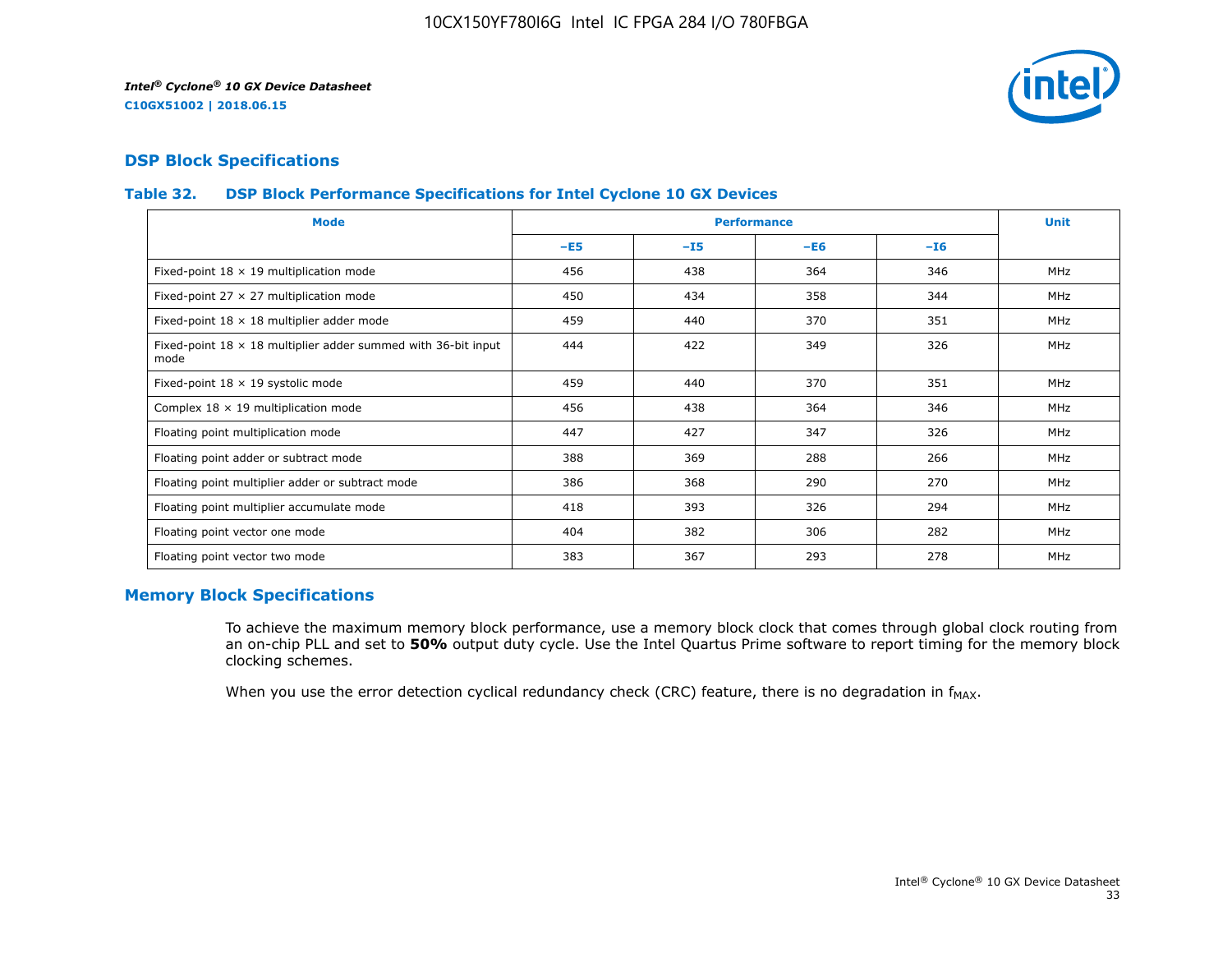

# **Table 33. Memory Block Performance Specifications for Intel Cyclone 10 GX Devices**

| <b>Memory</b> | <b>Mode</b>                                                                                 |            | <b>Performance</b> |       |             |
|---------------|---------------------------------------------------------------------------------------------|------------|--------------------|-------|-------------|
|               |                                                                                             | $-E5, -15$ | $-E6$              | $-I6$ | <b>Unit</b> |
| <b>MLAB</b>   | Single port, all supported widths $(x16/x32)$                                               | 570        | 490                | 490   | MHz         |
|               | Simple dual-port, all supported widths $(x16/x32)$                                          | 570        | 490                | 490   | MHz         |
|               | Simple dual-port with the read-during-write option set to<br>Old Data, all supported widths | 400        | 330                | 330   | MHz         |
|               | ROM, all supported width $(x16/x32)$                                                        | 570        | 490                | 490   | MHz         |
| M20K Block    | Single-port, all supported widths                                                           | 625        | 530                | 510   | MHz         |
|               | Simple dual-port, all supported widths                                                      | 625        | 530                | 510   | MHz         |
|               | Simple dual-port with the read-during-write option set to<br>Old Data, all supported widths | 470        | 410                | 410   | MHz         |
|               | Simple dual-port with ECC enabled, $512 \times 32$                                          | 410        | 360                | 360   | MHz         |
|               | Simple dual-port with ECC and optional pipeline registers<br>enabled, $512 \times 32$       | 520        | 470                | 470   | MHz         |
|               | True dual port, all supported widths                                                        | 600        | 480                | 480   | MHz         |
|               | ROM, all supported widths                                                                   | 625        | 530                | 510   | MHz         |

### **Temperature Sensing Diode Specifications**

### **Internal Temperature Sensing Diode Specifications**

#### **Table 34. Internal Temperature Sensing Diode Specifications for Intel Cyclone 10 GX Devices**

| <b>Temperature Range</b> | Accuracy | <b>Offset Calibrated Option</b> | <b>Sampling Rate</b> | <b>Conversion Time</b> | <b>Resolution</b> |
|--------------------------|----------|---------------------------------|----------------------|------------------------|-------------------|
| $-40$ to $100^{\circ}$ C | ±5°C     | No                              | 1 MHz                | , ms                   | 10 bits           |

### **Related Information**

[Transfer Function for Internal TSD](https://www.altera.com/documentation/vua1487061384661.html#utv1490341047242) Provides the transfer function for the internal TSD.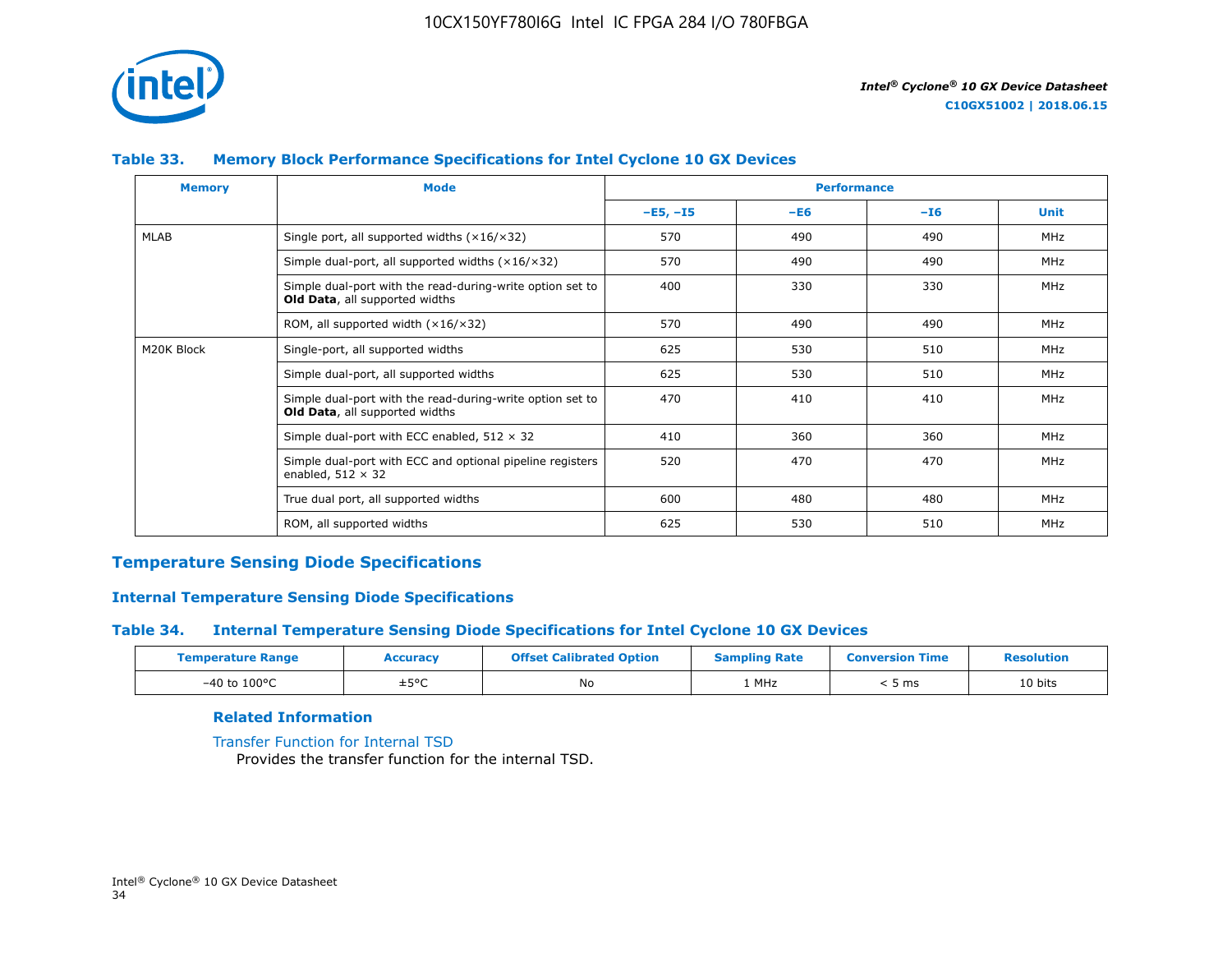

#### **External Temperature Sensing Diode Specifications**

#### **Table 35. External Temperature Sensing Diode Specifications for Intel Cyclone 10 GX Devices**

- The typical value is at 25°C.
- Diode accuracy improves with lower injection current.
- Absolute accuracy is dependent on third party external diode ADC and integration specifics.

| <b>Description</b>                       | <b>Min</b> | Тур                      | <b>Max</b> | <b>Unit</b> |
|------------------------------------------|------------|--------------------------|------------|-------------|
| I <sub>bias</sub> , diode source current | 10         | $\overline{\phantom{0}}$ | 100        | μA          |
| V <sub>bias</sub> , voltage across diode | 0.3        |                          | 0.9        |             |
| Series resistance                        |            | $\overline{\phantom{a}}$ |            | 75          |
| Diode ideality factor                    | -          | 1.03                     |            |             |

# **Internal Voltage Sensor Specifications**

#### **Table 36. Internal Voltage Sensor Specifications for Intel Cyclone 10 GX Devices**

|                                  | <b>Parameter</b>                     | <b>Minimum</b> | <b>Typical</b> | <b>Maximum</b> | <b>Unit</b>   |
|----------------------------------|--------------------------------------|----------------|----------------|----------------|---------------|
| Resolution                       |                                      |                |                | 6              | Bit           |
| Sampling rate                    |                                      |                |                | 500            | Ksps          |
| Differential non-linearity (DNL) |                                      |                |                | ±1             | <b>LSB</b>    |
| Integral non-linearity (INL)     |                                      |                |                | ±1             | <b>LSB</b>    |
| Gain error                       |                                      |                |                | ±1             | $\frac{0}{0}$ |
| Offset error                     |                                      |                |                | ±1             | <b>LSB</b>    |
| Input capacitance                |                                      |                | 20             |                | pF            |
| Clock frequency                  |                                      | 0.1            |                | 11             | MHz           |
| Unipolar Input Mode              | Input signal range for Vsigp         | 0              |                | 1.5            | $\vee$        |
|                                  | Common mode voltage on Vsign         | 0              |                | 0.25           | $\vee$        |
|                                  | Input signal range for Vsigp - Vsign | 0              |                | 1.25           | $\vee$        |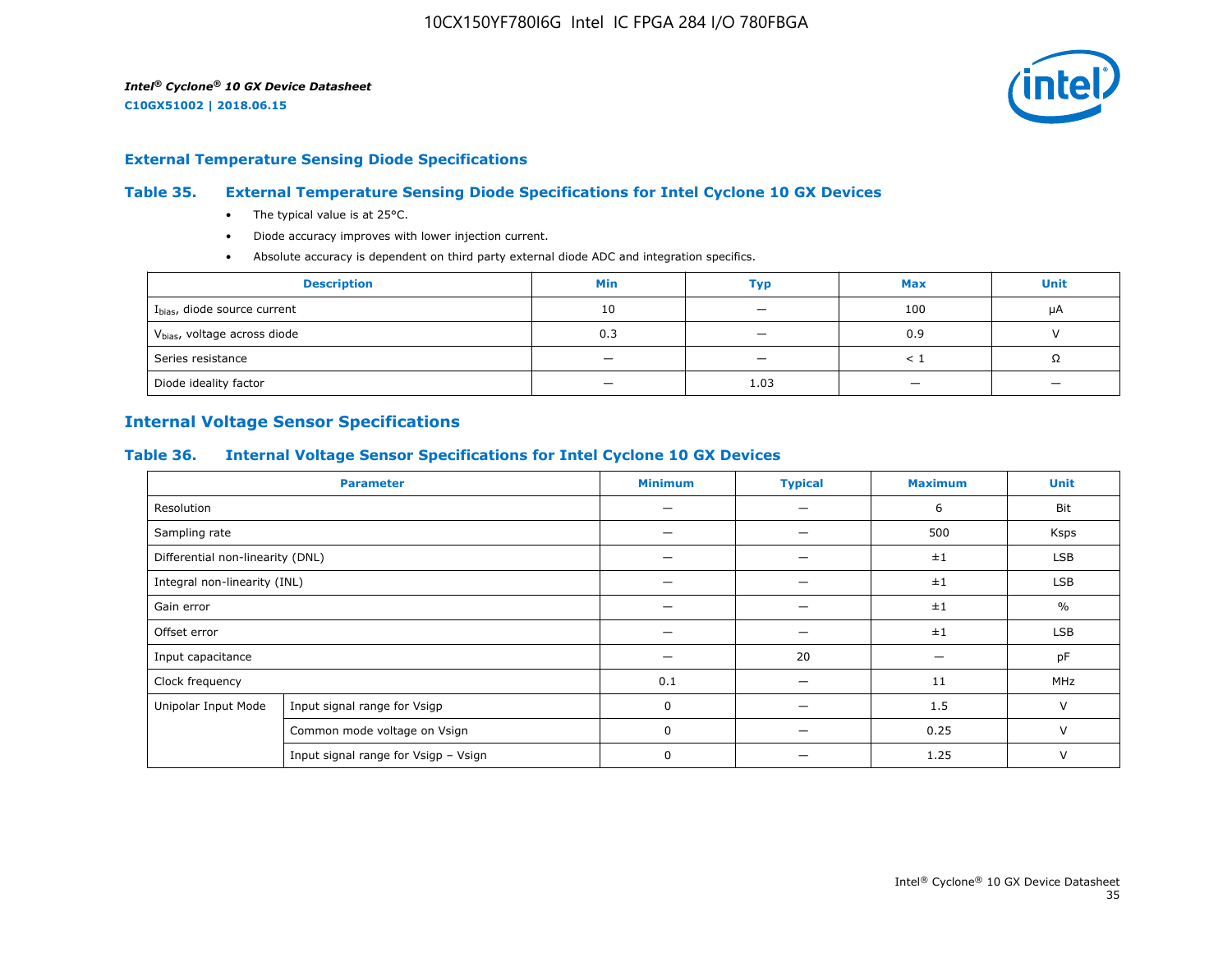

# **Periphery Performance Specifications**

This section describes the periphery performance, high-speed I/O, and external memory interface.

Actual achievable frequency depends on design and system specific factors. Ensure proper timing closure in your design and perform HSPICE/IBIS simulations based on your specific design and system setup to determine the maximum achievable frequency in your system.

### **High-Speed I/O Specifications**

#### **Table 37. High-Speed I/O Specifications for Intel Cyclone 10 GX Devices**

When serializer/deserializer (SERDES) factor  $J = 3$  to 10, use the SERDES block.

For LVDS applications, you must use the PLLs in integer PLL mode.

You must calculate the leftover timing margin in the receiver by performing link timing closure analysis. You must consider the board skew margin, transmitter channel-to-channel skew, and receiver sampling margin to determine the leftover timing margin.

The Intel Cyclone 10 GX devices support the following output standards using true LVDS output buffer types on all I/O banks:

- True RSDS output standard with data rates of up to 360 Mbps
- True mini-LVDS output standard with data rates of up to 400 Mbps

| <b>Symbol</b>                                                                    | <b>Condition</b>                           | $-E5, -15$ |                          | $-E6, -I6$ |            |     | <b>Unit</b> |     |
|----------------------------------------------------------------------------------|--------------------------------------------|------------|--------------------------|------------|------------|-----|-------------|-----|
|                                                                                  |                                            | Min        | Тур                      | <b>Max</b> | <b>Min</b> | Тур | <b>Max</b>  |     |
| f <sub>HSCLK_in</sub> (input clock frequency) True Differential<br>I/O Standards | Clock boost factor<br>$W = 1$ to 40 $(57)$ | 10         | $\overline{\phantom{0}}$ | 700        | 10         | -   | 625         | MHz |
| f <sub>HSCLK_in</sub> (input clock frequency) Single Ended I/O<br>Standards      | Clock boost factor<br>$W = 1$ to 40 $(57)$ | 10         | –                        | 625        | 10         |     | 525         | MHz |
| f <sub>HSCLK_OUT</sub> (output clock frequency)                                  |                                            |            |                          | 700(58)    |            |     | 625(58)     | MHz |
| continued                                                                        |                                            |            |                          |            |            |     |             |     |

 $(57)$  Clock Boost Factor (W) is the ratio between the input data rate and the input clock rate.

 $(58)$  This is achieved by using the PHY clock network.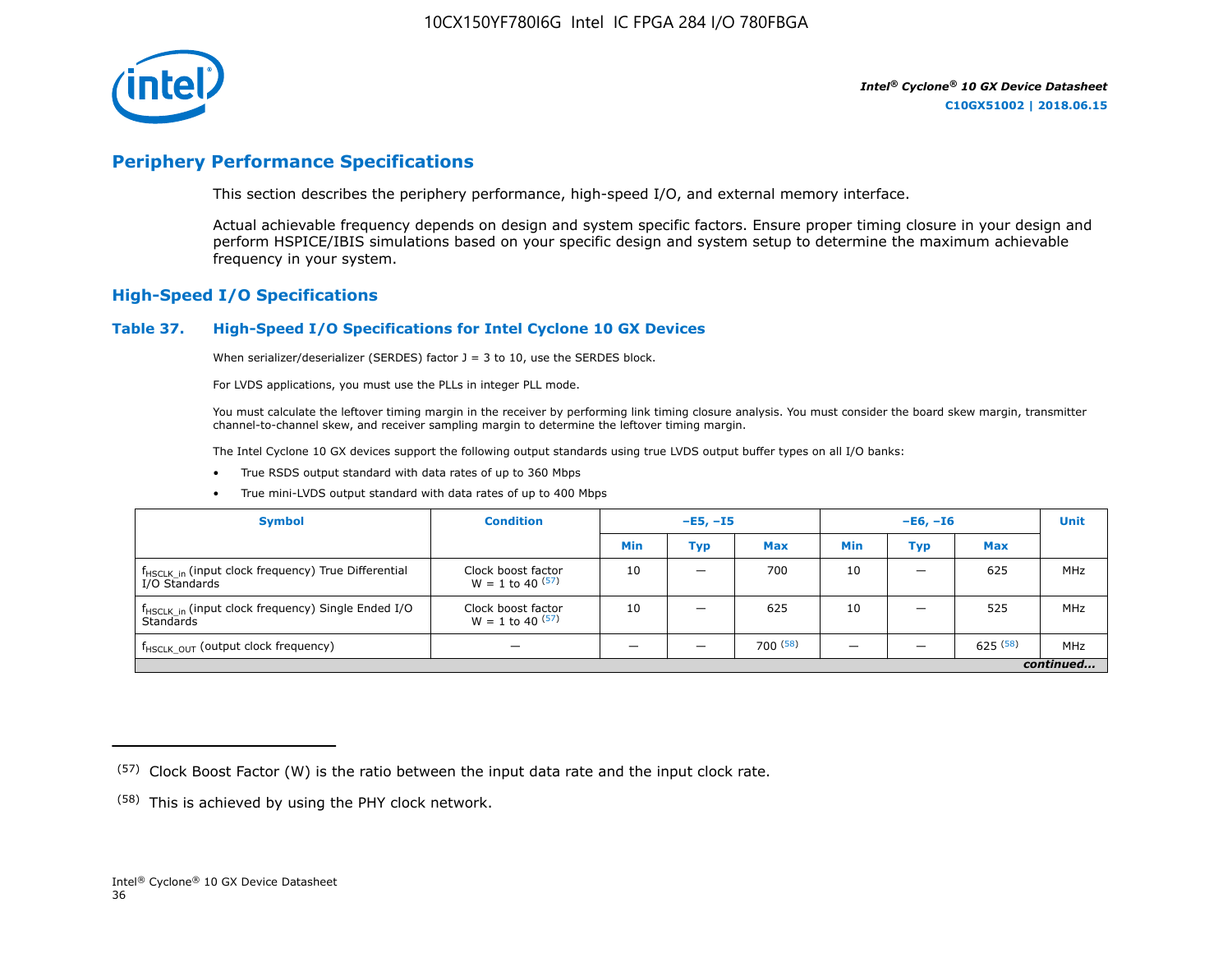**C10GX51002 | 2018.06.15**



| <b>Symbol</b> |                                                   | <b>Condition</b>                                                |      | $-E5, -I5$ |            |      | $-E6, -I6$        |         | <b>Unit</b>   |
|---------------|---------------------------------------------------|-----------------------------------------------------------------|------|------------|------------|------|-------------------|---------|---------------|
|               |                                                   |                                                                 | Min  | <b>Typ</b> | <b>Max</b> | Min  | <b>Max</b><br>Typ |         |               |
| Transmitter   | True Differential<br>I/O Standards -              | SERDES factor $J = 4$ to 10<br>(60)(61)(62)                     | (62) |            | 1434       | (62) | —                 | 1250    | Mbps          |
|               | $f_{HSDR}$ (data rate)<br>$(59)$                  | <b>SERDES</b> factor<br>$J = 3(60)(61)(62)$                     | (62) |            | 1076       | (62) |                   | 938     | Mbps          |
|               |                                                   | SERDES factor $J = 2$ , uses<br>DDR registers                   | (62) |            | 275(63)    | (62) |                   | 250(63) | Mbps          |
|               |                                                   | SERDES factor $J = 1$ , uses<br>DDR registers                   | (62) |            | 275(63)    | (62) |                   | 250(63) | Mbps          |
|               | $t_{x \text{ Jitter}}$ - True<br>Differential I/O | Total jitter for data rate,<br>$600$ Mbps $-1.6$ Gbps           |      |            | 200        | -    |                   | 250     | ps            |
|               | Standards                                         | Total jitter for data rate,<br>$< 600$ Mbps                     |      |            | 0.12       |      |                   | 0.15    | UI            |
|               | $t_{DUTY}$ (64)                                   | TX output clock duty cycle<br>for Differential I/O<br>Standards | 45   | 50         | 55         | 45   | 50                | 55      | $\frac{0}{0}$ |
|               | $t_{\text{RISE 8}}$ & $t_{\text{FALL}}$ (61)      | True Differential I/O<br>Standards                              |      |            | 180        |      |                   | 200     | ps            |
|               |                                                   |                                                                 |      |            |            |      |                   |         | continued     |

(59) Requires package skew compensation with PCB trace length.

 $^{(60)}$  The F<sub>max</sub> specification is based on the fast clock used for serial data. The interface F<sub>max</sub> is also dependent on the parallel clock domain which is design dependent and requires timing analysis.

<sup>(61)</sup> The V<sub>CC</sub> and V<sub>CCP</sub> must be on a combined power layer and a maximum load of 5 pF for chip-to-chip interface.

<sup>(62)</sup> The minimum specification depends on the clock source (for example, the PLL and clock pin) and the clock routing resource (global, regional, or local) that you use. The I/O differential buffer and serializer do not have a minimum toggle rate.

<sup>(63)</sup> The maximum ideal data rate is the SERDES factor (J) x the PLL maximum output frequency ( $f_{OUT}$ ) provided you can close the design timing and the signal integrity meets the interface requirements.

 $(64)$  Not applicable for DIVCLK = 1.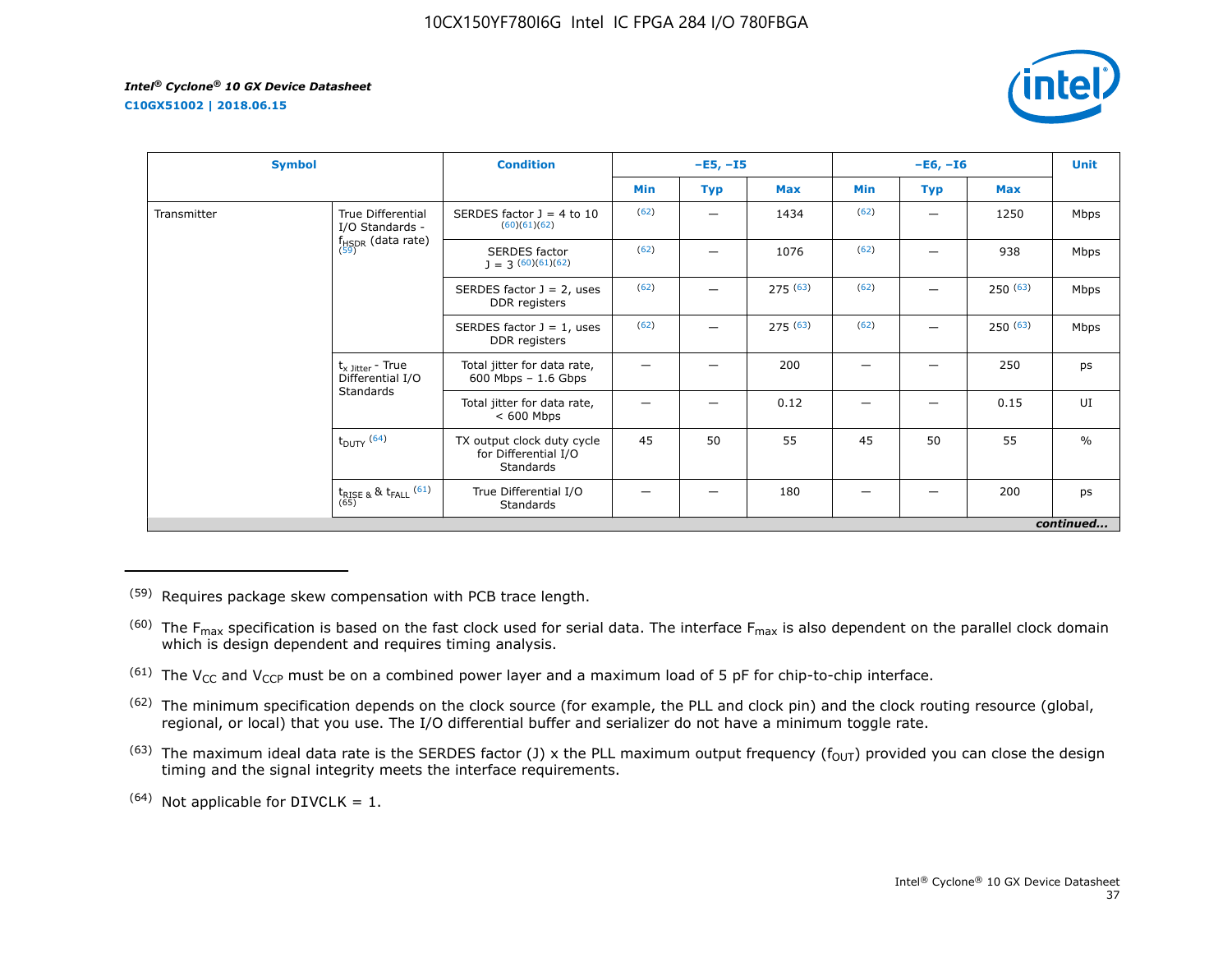

**C10GX51002 | 2018.06.15**

| <b>Symbol</b>       |                                                      | <b>Condition</b>                                     |                          | $-E5, -15$               |                                     |                                | <b>Unit</b>              |                                     |         |
|---------------------|------------------------------------------------------|------------------------------------------------------|--------------------------|--------------------------|-------------------------------------|--------------------------------|--------------------------|-------------------------------------|---------|
|                     |                                                      |                                                      | <b>Min</b>               | <b>Typ</b>               | <b>Max</b>                          | <b>Min</b>                     | <b>Typ</b>               | <b>Max</b>                          |         |
|                     | TCCS $(64)(59)$                                      | True Differential I/O<br><b>Standards</b>            |                          | $\overline{\phantom{0}}$ | 150                                 | -                              |                          | 150                                 | ps      |
| Receiver            | <b>True Differential</b><br>I/O Standards -          | <b>SERDES</b> factor<br>$J = 4$ to 10 $(60)(61)(62)$ | 150                      | -                        | 1434                                | 150                            |                          | 1250                                | Mbps    |
|                     | f <sub>HSDRDPA</sub> (data<br>rate)                  | <b>SERDES</b> factor<br>$1 = 3(60)(61)(62)$          | 150                      |                          | 1076                                | 150                            |                          | 938                                 | Mbps    |
|                     | $f_{HSDR}$ (data rate)<br>(without)<br>$DPA)$ $(59)$ | SERDES factor $J = 3$ to 10                          | (62)                     | $\overline{\phantom{0}}$ | (66)                                | (62)                           | $\overline{\phantom{0}}$ | (66)                                | Mbps    |
|                     |                                                      | SERDES factor $J = 2$ , uses<br>DDR registers        | (62)                     |                          | (63)                                | (62)                           |                          | (63)                                | Mbps    |
|                     |                                                      | SERDES factor $J = 1$ , uses<br>DDR registers        | (62)                     | —                        | (63)                                | (62)                           | $\overline{\phantom{0}}$ | (63)                                | Mbps    |
| DPA (FIFO mode)     | DPA run length                                       | $\overline{\phantom{0}}$                             | -                        | $\qquad \qquad -$        | 10000                               |                                | $\overline{\phantom{0}}$ | 10000                               | UI      |
| DPA (soft CDR mode) | DPA run length                                       | SGMII/GbE protocol                                   | $\overline{\phantom{0}}$ | $\overline{\phantom{0}}$ | 5                                   | $\qquad \qquad \longleftarrow$ | -                        | 5                                   | UI      |
|                     |                                                      | All other protocols                                  |                          | -                        | 50 data<br>transition<br>per 208 UI |                                |                          | 50 data<br>transition<br>per 208 UI |         |
| Soft CDR mode       | Soft-CDR ppm<br>tolerance                            |                                                      |                          |                          | 300                                 |                                |                          | 300                                 | $±$ ppm |
| Non DPA mode        | Sampling Window                                      |                                                      | –                        | $\overline{\phantom{0}}$ | 300                                 |                                |                          | 300                                 | ps      |

 $(65)$  This applies to default pre-emphasis and  $V_{OD}$  settings only.

<sup>&</sup>lt;sup>(66)</sup> You can estimate the achievable maximum data rate for non-DPA mode by performing link timing closure analysis. You must consider the board skew margin, transmitter delay margin, and receiver sampling margin to determine the maximum data rate supported.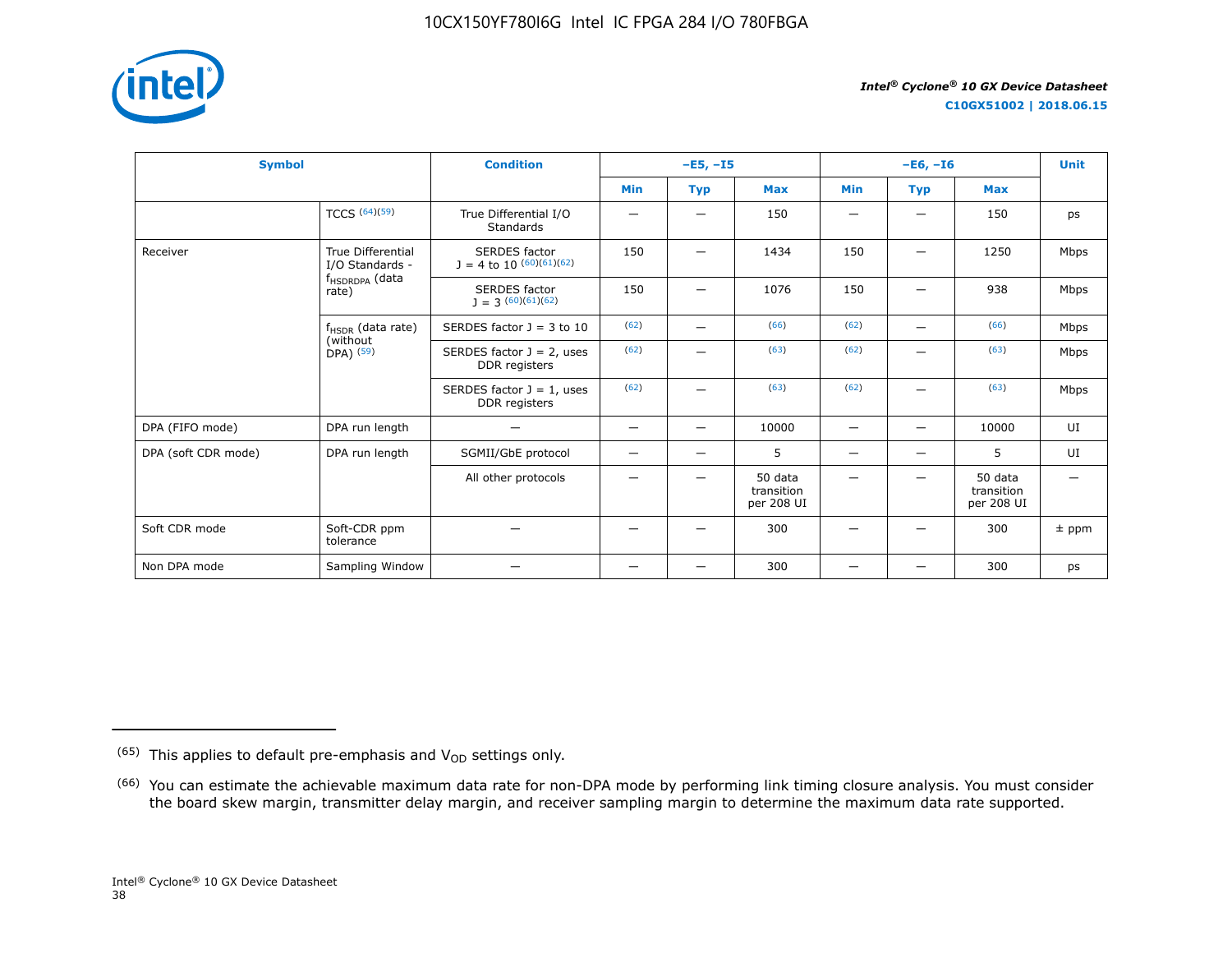

# **DPA Lock Time Specifications**

#### **Figure 2. DPA Lock Time Specifications with DPA PLL Calibration Enabled**



#### **Table 38. DPA Lock Time Specifications for Intel Cyclone 10 GX Devices**

The specifications are applicable to both extended and industrial grades. The DPA lock time is for one channel. One data transition is defined as a 0-to-1 or 1-to-0 transition.

| <b>Standard</b>    | <b>Training Pattern</b> | <b>Number of Data Transitions in</b><br><b>One Repetition of the Training</b><br><b>Pattern</b> | <b>Number of Repetitions per 256</b><br>Data Transitions (67) | <b>Maximum Data</b><br><b>Transition</b> |
|--------------------|-------------------------|-------------------------------------------------------------------------------------------------|---------------------------------------------------------------|------------------------------------------|
| $SPI-4$            | 00000000001111111111    |                                                                                                 | 128                                                           | 640                                      |
| Parallel Rapid I/O | 00001111                |                                                                                                 | 128                                                           | 640                                      |
|                    | 10010000                |                                                                                                 | 64                                                            | 640                                      |
| Miscellaneous      | 10101010                | 8                                                                                               | 32                                                            | 640                                      |
|                    | 01010101                | 8                                                                                               | 32                                                            | 640                                      |

 $(67)$  This is the number of repetitions for the stated training pattern to achieve the 256 data transitions.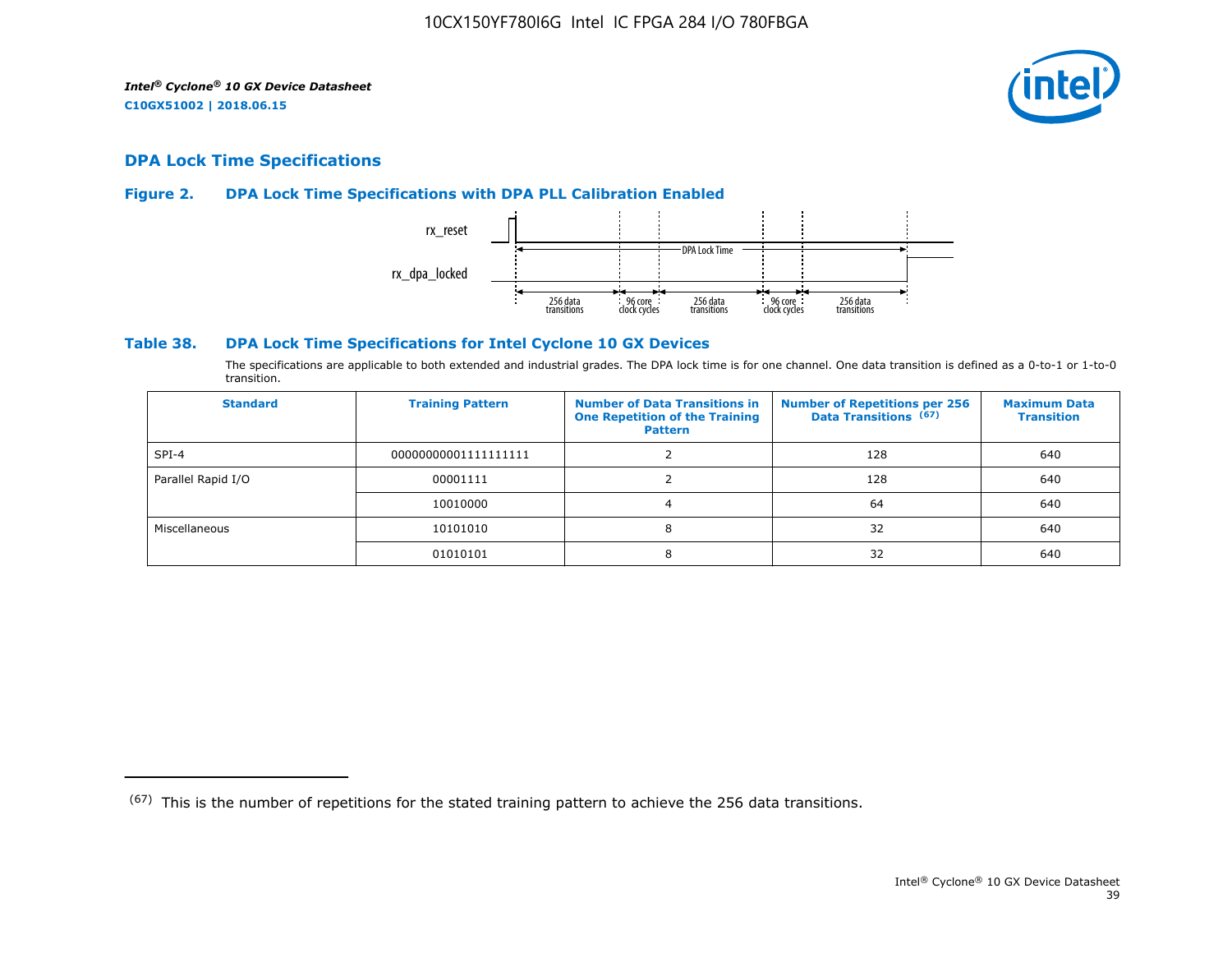

# **LVDS Soft-CDR/DPA Sinusoidal Jitter Tolerance Specifications**

# **Figure 3. LVDS Soft-CDR/DPA Sinusoidal Jitter Tolerance Specifications for a Data Rate Equal to 1.4 Gbps**



LVDS Soft-CDR/DPA Sinusoidal Jitter Tolerance Specification

**Table 39. LVDS Soft-CDR/DPA Sinusoidal Jitter Mask Values for a Data Rate Equal to 1.4 Gbps**

|                | <b>Jitter Frequency (Hz)</b> |       |  |  |
|----------------|------------------------------|-------|--|--|
| F <sub>1</sub> | 10,000                       | 25.00 |  |  |
| F <sub>2</sub> | 17,565                       | 25.00 |  |  |
| F3             | 1,493,000                    | 0.28  |  |  |
| F <sub>4</sub> | 50,000,000                   | 0.28  |  |  |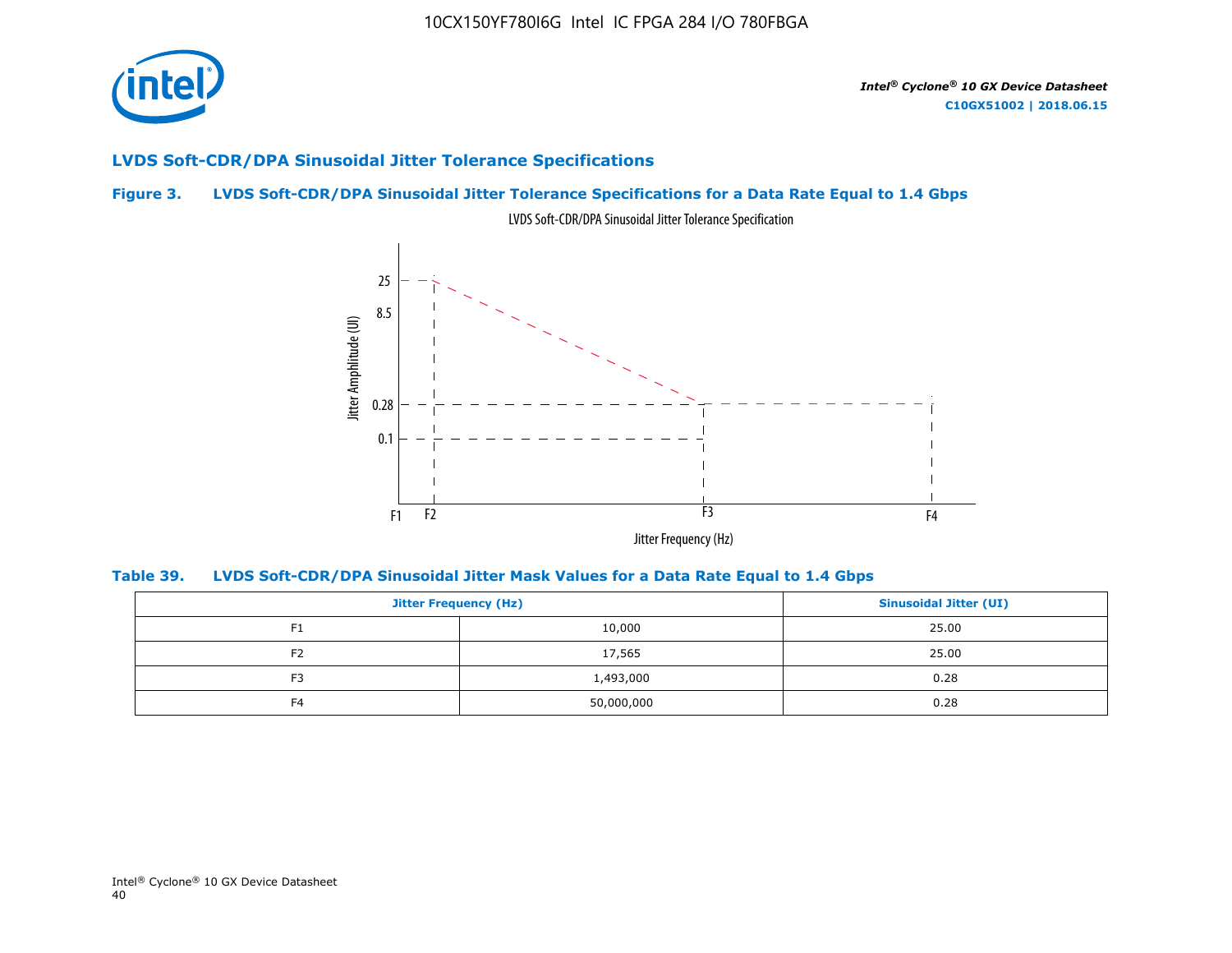

# **Figure 4. LVDS Soft-CDR/DPA Sinusoidal Jitter Tolerance Specifications for a Data Rate Less than 1.4 Gbps**



#### **Memory Standards Supported by the Hard Memory Controller**

#### **Table 40. Memory Standards Supported by the Hard Memory Controller for Intel Cyclone 10 GX Devices**

This table lists the overall capability of the hard memory controller. For specific details, refer to the External Memory Interface Spec Estimator.

| <b>Memory Standard</b> | <b>Rate Support</b> | <b>Speed Grade</b> | <b>Ping Pong PHY</b> | <b>Maximum Frequency (MHz)</b> |              |  |
|------------------------|---------------------|--------------------|----------------------|--------------------------------|--------------|--|
|                        |                     |                    | <b>Support</b>       | I/O Bank                       | 3 V I/O Bank |  |
| <b>DDR3 SDRAM</b>      | Half rate           | $-5$               | Yes                  | 533                            | 225          |  |
|                        |                     |                    |                      | 533                            | 225          |  |
|                        |                     | $-6$               | Yes                  | 466                            | 166          |  |
|                        |                     |                    |                      | 466                            | 166          |  |
|                        | Quarter rate        | $-5$               | Yes                  | 933                            | 450          |  |
|                        |                     |                    |                      | 933                            | 450          |  |
|                        |                     | $-6$               | Yes                  | 933                            | 333          |  |
|                        |                     |                    |                      |                                | continued    |  |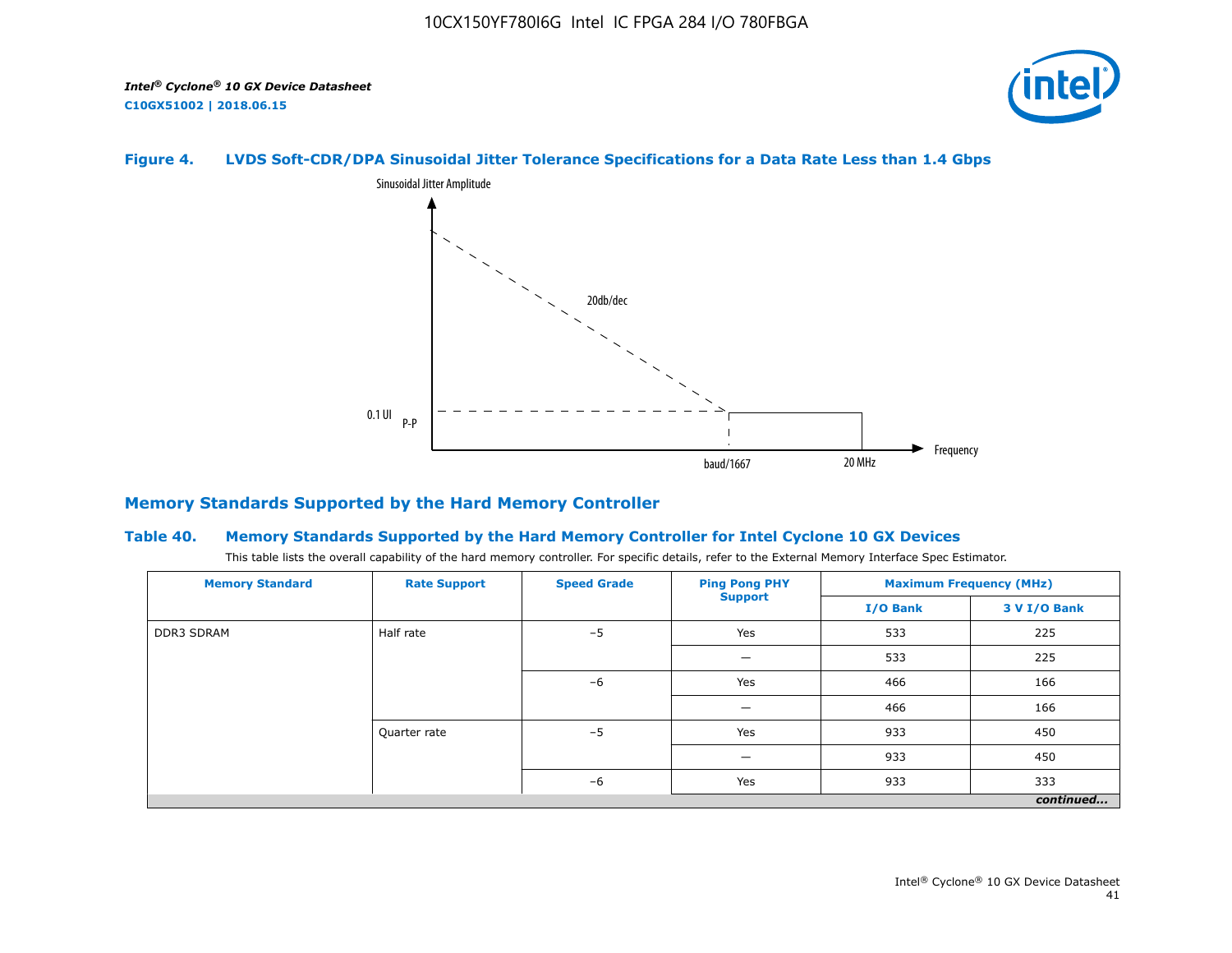

**C10GX51002 | 2018.06.15**

| <b>Memory Standard</b> | <b>Rate Support</b> | <b>Speed Grade</b> | <b>Ping Pong PHY</b>           | <b>Maximum Frequency (MHz)</b> |              |
|------------------------|---------------------|--------------------|--------------------------------|--------------------------------|--------------|
|                        |                     |                    | <b>Support</b>                 | I/O Bank                       | 3 V I/O Bank |
|                        |                     |                    | $\qquad \qquad \longleftarrow$ | 933                            | 333          |
| <b>DDR3L SDRAM</b>     | Half rate           | $-5$               | Yes                            | 533                            | 225          |
|                        |                     |                    | $\qquad \qquad \longleftarrow$ | 533                            | 225          |
|                        |                     | $-6$               | Yes                            | 466                            | 166          |
|                        |                     |                    | $\overline{\phantom{m}}$       | 466                            | 166          |
|                        | Quarter rate        | $-5$               | Yes                            | 933                            | 450          |
|                        |                     |                    | -                              | 933                            | 450          |
|                        |                     | $-6$               | Yes                            | 933                            | 333          |
|                        |                     |                    |                                | 933                            | 333          |
| LPDDR3 SDRAM           | Half rate           | $-5$               |                                | 400                            | 225          |
|                        |                     | $-6$               | -                              | 333                            | 166          |
|                        | Quarter rate        | $-5$               |                                | 800                            | 450          |
|                        |                     | $-6$               | --                             | 666                            | 333          |

#### **Related Information**

[External Memory Interface Spec Estimator](https://www.altera.com/products/intellectual-property/best-in-class-ip/external-memory/support-selector.html)

Provides the specific details of the memory standards supported.

# **DLL Range Specifications**

#### **Table 41. DLL Frequency Range Specifications for Intel Cyclone 10 GX Devices**

Intel Cyclone 10 GX devices support memory interface frequencies lower than 600 MHz, although the reference clock that feeds the DLL must be at least 600 MHz. To support interfaces below 600 MHz, multiply the reference clock feeding the DLL to ensure the frequency is within the supported range.

| Parameter                     | <b>Performance (for All Speed Grades)</b> | Unit |
|-------------------------------|-------------------------------------------|------|
| DLL operating frequency range | $600 - 1333$                              | MHz  |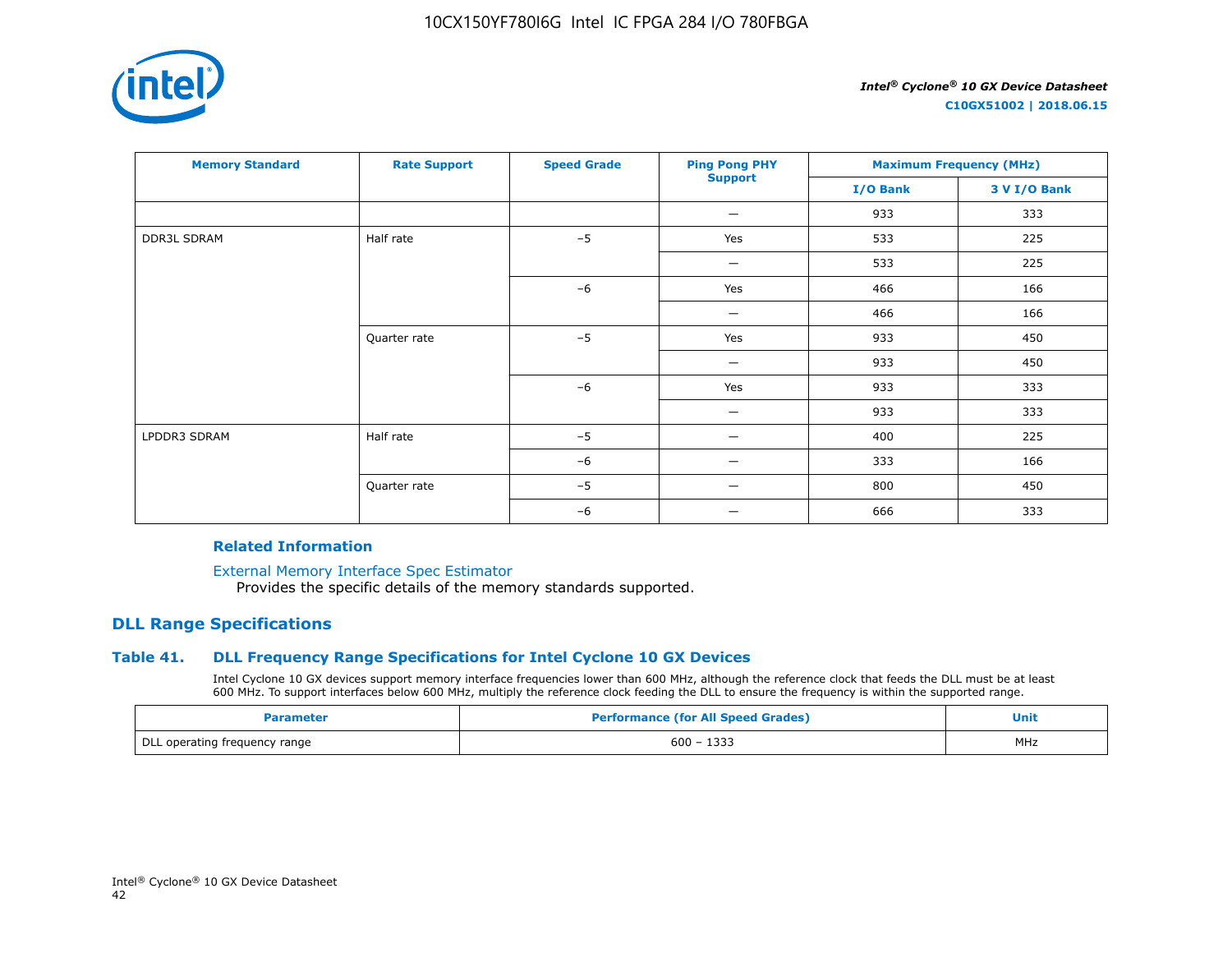

# **DQS Logic Block Specifications**

#### Table 42. **DQS Phase Shift Error Specifications for DLL-Delayed Clock (t<sub>DQS\_PSERR</sub>) for Intel Cyclone 10 GX Devices**

This error specification is the absolute maximum and minimum error.

| Symbol                  | <b>Performance (for All Speed Grades)</b> | <b>Unit</b> |
|-------------------------|-------------------------------------------|-------------|
| t <sub>DQS</sub> _PSERR |                                           | ps          |

### **Memory Output Clock Jitter Specifications**

#### **Table 43. Memory Output Clock Jitter Specifications for Intel Cyclone 10 GX Devices**

The clock jitter specification applies to the memory output clock pins clocked by an I/O PLL, or generated using differential signal-splitter and double data I/O circuits clocked by a PLL output routed on a PHY clock network as specified. Intel recommends using PHY clock networks for better jitter performance.

| The memory output clock jitter is applicable when an input jitter of 10 ps peak-to-peak is applied with bit error rate (BER) $10^{-12}$ , equivalent to 14 sigma. |  |
|-------------------------------------------------------------------------------------------------------------------------------------------------------------------|--|
|-------------------------------------------------------------------------------------------------------------------------------------------------------------------|--|

| <b>Protocol</b> | <b>Parameter</b>             | <b>Symbol</b>           | <b>Data Rate</b><br>(Mbps) | Min   | <b>Max</b> | <b>Unit</b> |
|-----------------|------------------------------|-------------------------|----------------------------|-------|------------|-------------|
| DDR3            | Clock period jitter          | $t$ JIT(per)            | 1,866                      | $-40$ | 40         | ps          |
|                 | Cycle-to-cycle period jitter | $\tau_{\text{JIT(cc)}}$ | 1,866                      | $-40$ | 40         | ps          |
|                 | Duty cycle jitter            | $t$ JIT $(duty)$        | 1,866                      | $-40$ | 40         | ps          |

# **OCT Calibration Block Specifications**

#### **Table 44. OCT Calibration Block Specifications for Intel Cyclone 10 GX Devices**

| <b>Symbol</b>                 | <b>Description</b>                                                                                                                                         | Min    | Typ | <b>Max</b> | Unit   |
|-------------------------------|------------------------------------------------------------------------------------------------------------------------------------------------------------|--------|-----|------------|--------|
| OCTUSRCLK                     | Clock required by OCT calibration blocks                                                                                                                   |        |     | 20         | MHz    |
| <b>LOCTCAL</b>                | Number of OCTUSRCLK clock cycles required for<br>$R_S$ OCT / $R_T$ OCT calibration                                                                         | > 2000 |     |            | Cycles |
| <b>LOCTSHIFT</b>              | Number of OCTUSRCLK clock cycles required for OCT code to shift out                                                                                        |        | 32  |            | Cycles |
| $\mathsf{T}_{\mathsf{RS-RT}}$ | Time required between the dyn_term_ctrl and oe signal transitions<br>in a bidirectional I/O buffer to dynamically switch between $Rs$ OCT and<br>$R_T$ OCT |        | 2.5 |            | ns     |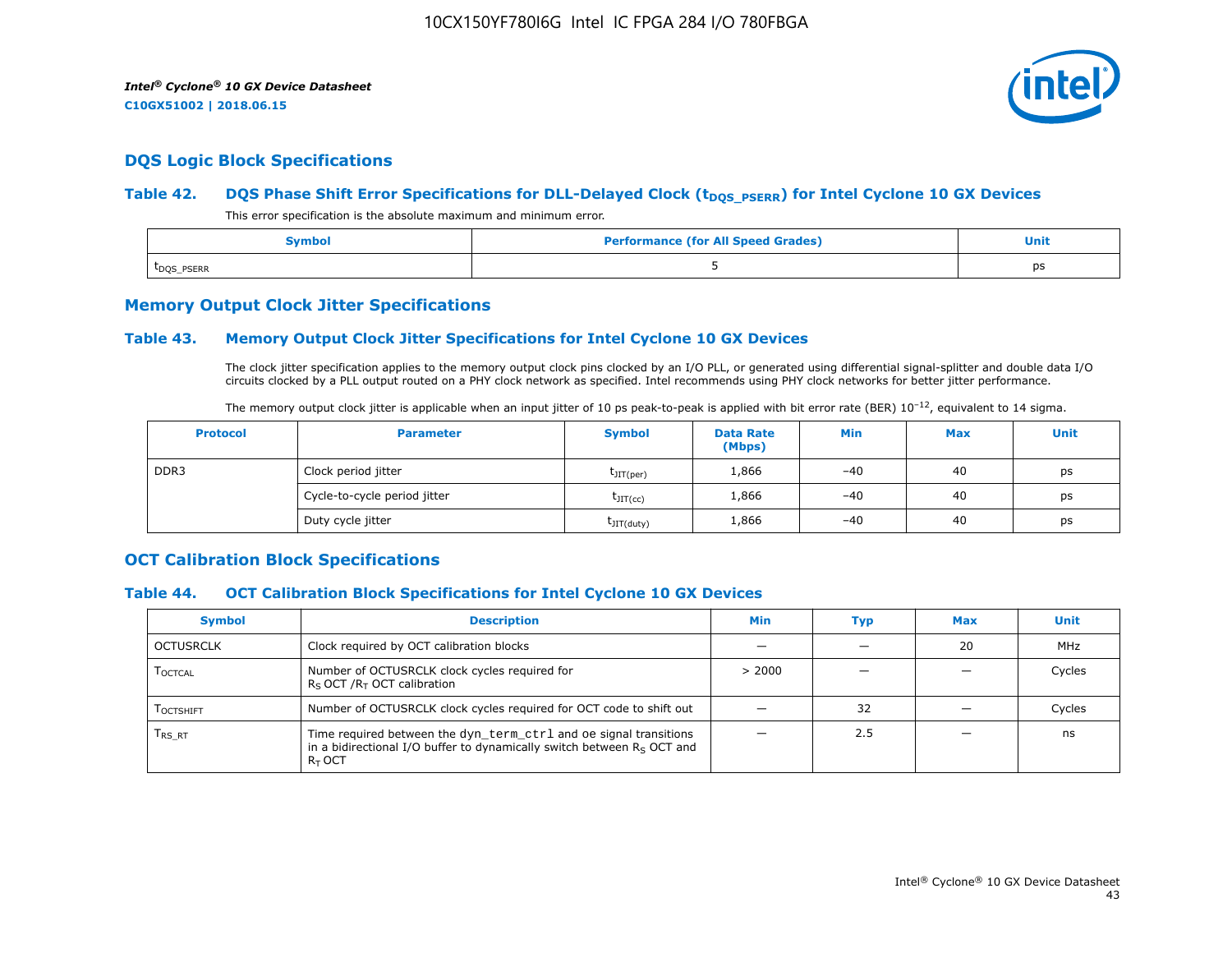

#### **Figure 5. Timing Diagram for on oe and dyn\_term\_ctrl Signals**



# **Configuration Specifications**

This section provides configuration specifications and timing for Intel Cyclone 10 GX devices.

# **POR Specifications**

Power-on reset (POR) delay is defined as the delay between the time when all the power supplies monitored by the POR circuitry reach the minimum recommended operating voltage to the time when the nSTATUS is released high and your device is ready to begin configuration.

#### **Table 45. Fast and Standard POR Delay Specification for Intel Cyclone 10 GX Devices**

| <b>POR Delay</b> | Minimum | Maximum | Unit |
|------------------|---------|---------|------|
| Fast             |         | 12 (68) | ms   |
| Standard         | 100     | 300     | ms   |

#### **Related Information**

[MSEL Pin Settings](https://www.altera.com/documentation/vua1487061384661.html#qui1490602367330)

Provides more information about POR delay based on MSEL pin settings for each configuration scheme.

<sup>&</sup>lt;sup>(68)</sup> The maximum pulse width of the fast POR delay is 12 ms, providing enough time for the PCIe hard IP to initialize after the POR trip.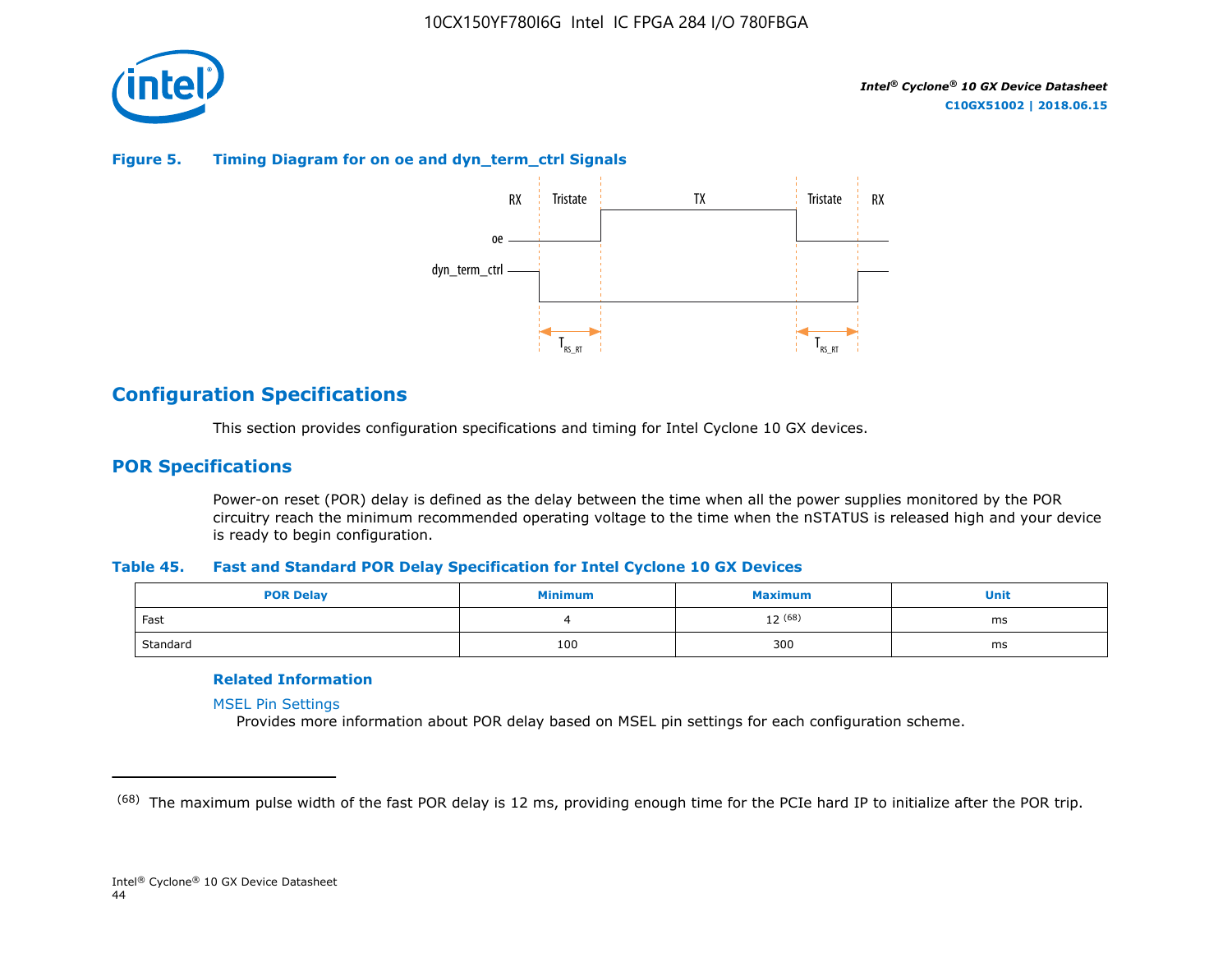

# **JTAG Configuration Timing**

| <b>Symbol</b>     | <b>Description</b>                       | <b>Min</b>     | <b>Max</b> | <b>Unit</b> |
|-------------------|------------------------------------------|----------------|------------|-------------|
| $t_{\text{JCP}}$  | TCK clock period                         | 30, 167 $(69)$ |            | ns          |
| $t_{\text{JCH}}$  | TCK clock high time                      | 14             |            | ns          |
| $t_{\text{JCL}}$  | TCK clock low time                       | 14             |            | ns          |
| $t_{JPSU(TDI)}$   | TDI JTAG port setup time                 | 2              |            | ns          |
| $t_{JPSU(TMS)}$   | TMS JTAG port setup time                 | 3              |            | ns          |
| $t_{\rm JPH}$     | JTAG port hold time                      | 5              |            | ns          |
| $t_{\text{JPCO}}$ | JTAG port clock to output                |                | 11         | ns          |
| $t_{JPZX}$        | JTAG port high impedance to valid output |                | 14         | ns          |
| $t_{JPXZ}$        | JTAG port valid output to high impedance |                | 14         | ns          |

#### **Table 46. JTAG Timing Parameters and Values for Intel Cyclone 10 GX Devices**

# **FPP Configuration Timing**

# **DCLK-to-DATA[] Ratio (r) for FPP Configuration**

Fast passive parallel (FPP) configuration requires a different DCLK-to-DATA[] ratio when you turn on encryption or the compression feature.

Depending on the DCLK-to-DATA[] ratio, the host must send a DCLK frequency that is *r* times the DATA[] rate in byte per second (Bps) or word per second (Wps). For example, in FPP ×16 where the *r* is 2, the DCLK frequency must be 2 times the DATA[] rate in Wps.

<sup>&</sup>lt;sup>(69)</sup> The minimum TCK clock period is 167 ns if V<sub>CCBAT</sub> is within the range 1.2 V – 1.5 V when you perform the volatile key programming.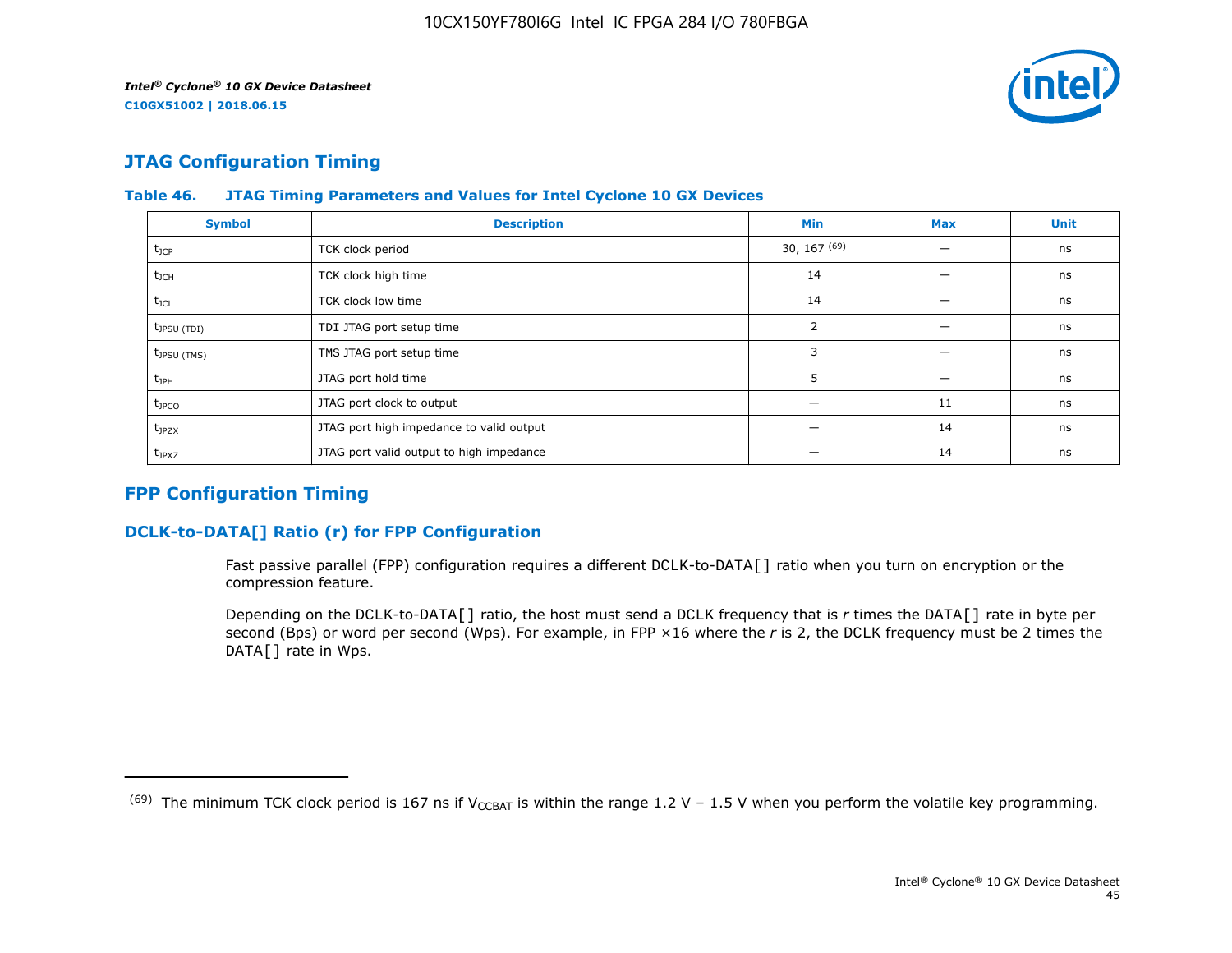

#### **Table 47. DCLK-to-DATA[] Ratio for Intel Cyclone 10 GX Devices**

You cannot turn on encryption and compression at the same time for Intel Cyclone 10 GX devices.

| <b>Configuration Scheme</b> | <b>Encryption</b> | <b>Compression</b> | <b>DCLK-to-DATA[] Ratio (r)</b> |
|-----------------------------|-------------------|--------------------|---------------------------------|
| FPP (8-bit wide)            | Off               | Off                |                                 |
|                             | On                | Off                |                                 |
|                             | Off               | On                 |                                 |
| FPP (16-bit wide)           | Off               | Off                |                                 |
|                             | On                | Off                |                                 |
|                             | Off               | On                 | 4                               |
| FPP (32-bit wide)           | Off               | Off                |                                 |
|                             | On                | Off                | 4                               |
|                             | Off               | On                 |                                 |

# **FPP Configuration Timing when DCLK-to-DATA[] = 1**

*Note:* When you enable decompression or the design security feature, the DCLK-to-DATA[] ratio varies for FPP ×8, FPP ×16, and FPP ×32. For the respective DCLK-to-DATA[] ratio, refer to the DCLK-to-DATA[] Ratio for Intel Cyclone 10 GX Devices table.

#### **Table 48. FPP Timing Parameters When the DCLK-to-DATA[] Ratio is 1 for Intel Cyclone 10 GX Devices**

Use these timing parameters when the decompression and design security features are disabled.

| <b>Symbol</b>       | <b>Parameter</b>             | <b>Minimum</b> | <b>Maximum</b> | <b>Unit</b> |
|---------------------|------------------------------|----------------|----------------|-------------|
| t <sub>CF2CD</sub>  | nCONFIG low to CONF DONE low | 480            | 1,440          | ns          |
| $t_{CF2ST0}$        | nCONFIG low to nSTATUS low   | 320            | 960            | ns          |
| $t_{CFG}$           | nCONFIG low pulse width      |                |                | μs          |
| t <sub>STATUS</sub> | nSTATUS low pulse width      | 268            | 3,000(70)      | μs          |
| $t$ CF2ST1          | nCONFIG high to nSTATUS high |                | $3,000^{(71)}$ | μs          |
|                     |                              |                |                | continued   |

 $(70)$  This value is applicable if you do not delay configuration by extending the nCONFIG or nSTATUS low pulse width.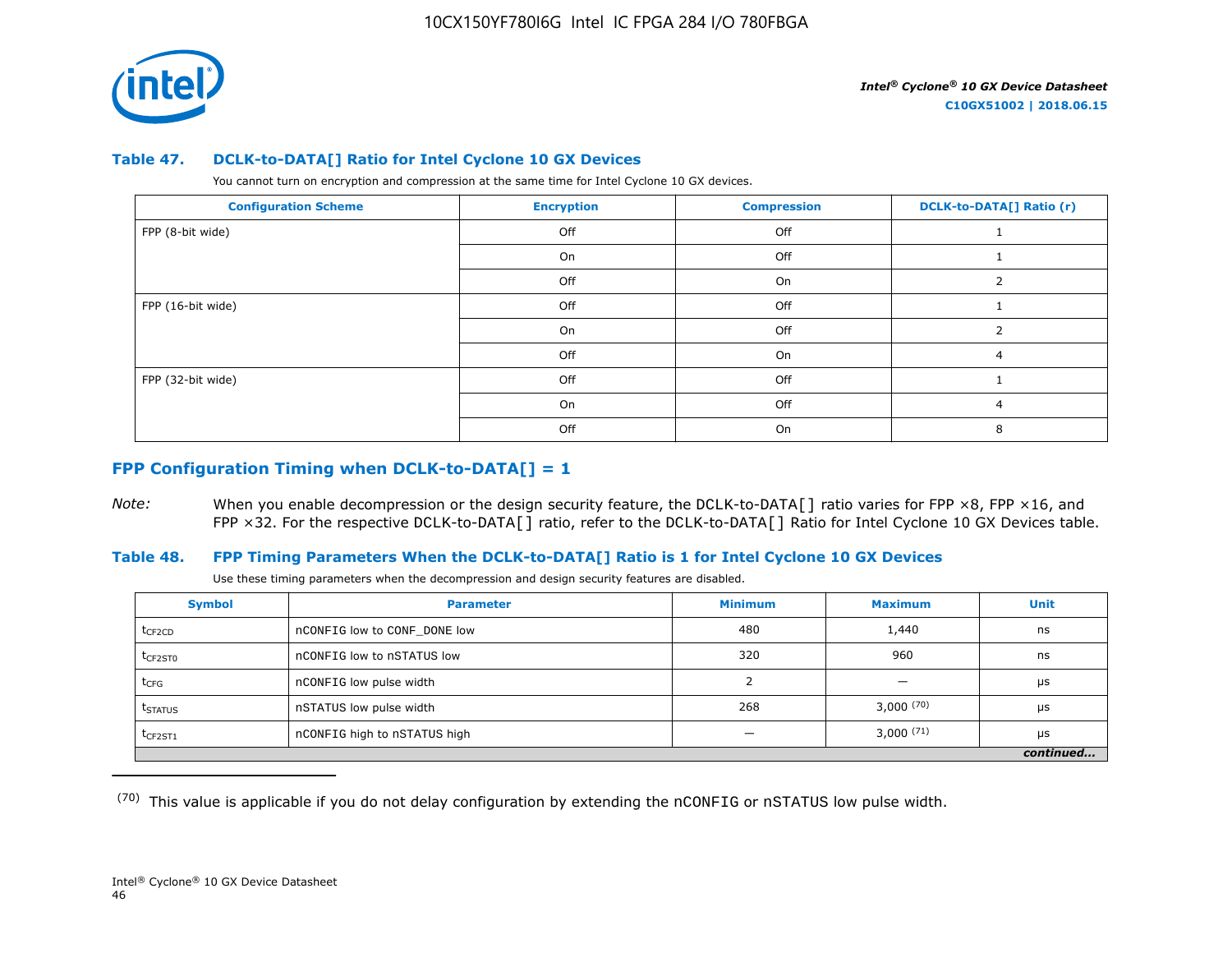



| <b>Symbol</b>       | <b>Parameter</b>                                     | <b>Minimum</b>                                | <b>Maximum</b> | <b>Unit</b> |
|---------------------|------------------------------------------------------|-----------------------------------------------|----------------|-------------|
| $t_{CF2CK}$ (72)    | nCONFIG high to first rising edge on DCLK            | 3,010                                         |                | μs          |
| $t_{ST2CK}$ (72)    | nSTATUS high to first rising edge of DCLK            | 10                                            |                | μs          |
| t <sub>DSU</sub>    | DATA[] setup time before rising edge on DCLK         | 5.5                                           |                | ns          |
| $t_{DH}$            | DATA[] hold time after rising edge on DCLK           | 0                                             |                | ns          |
| t <sub>CH</sub>     | DCLK high time                                       | $0.45 \times 1/f_{MAX}$                       |                | s           |
| $t_{CL}$            | DCLK low time                                        | $0.45 \times 1/f_{MAX}$                       |                | s           |
| $t_{CLK}$           | DCLK period                                          | $1/f_{MAX}$                                   |                | s           |
| $f_{MAX}$           | DCLK frequency (FPP $\times 8/\times 16/\times 32$ ) |                                               | 100            | <b>MHz</b>  |
| t <sub>CD2UM</sub>  | CONF_DONE high to user mode (73)                     | 175                                           | 830            | μs          |
| $t_{CD2CU}$         | CONF_DONE high to CLKUSR enabled                     | $4 \times$ maximum DCLK<br>period             |                |             |
| t <sub>CD2UMC</sub> | CONF_DONE high to user mode with CLKUSR option on    | $t_{CD2CU}$ +<br>$(600 \times$ CLKUSR period) |                |             |

#### **Related Information**

[FPP Configuration Timing](https://www.altera.com/documentation/vua1487061384661.html#sss1425901817612)

Provides the FPP configuration timing waveforms.

<sup>(71)</sup> This value is applicable if you do not delay configuration by externally holding the nSTATUS low.

<sup>(72)</sup> If nSTATUS is monitored, follow the  $t_{ST2CK}$  specification. If nSTATUS is not monitored, follow the  $t_{CF2CK}$  specification.

<sup>(73)</sup> The minimum and maximum numbers apply only if you chose the internal oscillator as the clock source for initializing the device.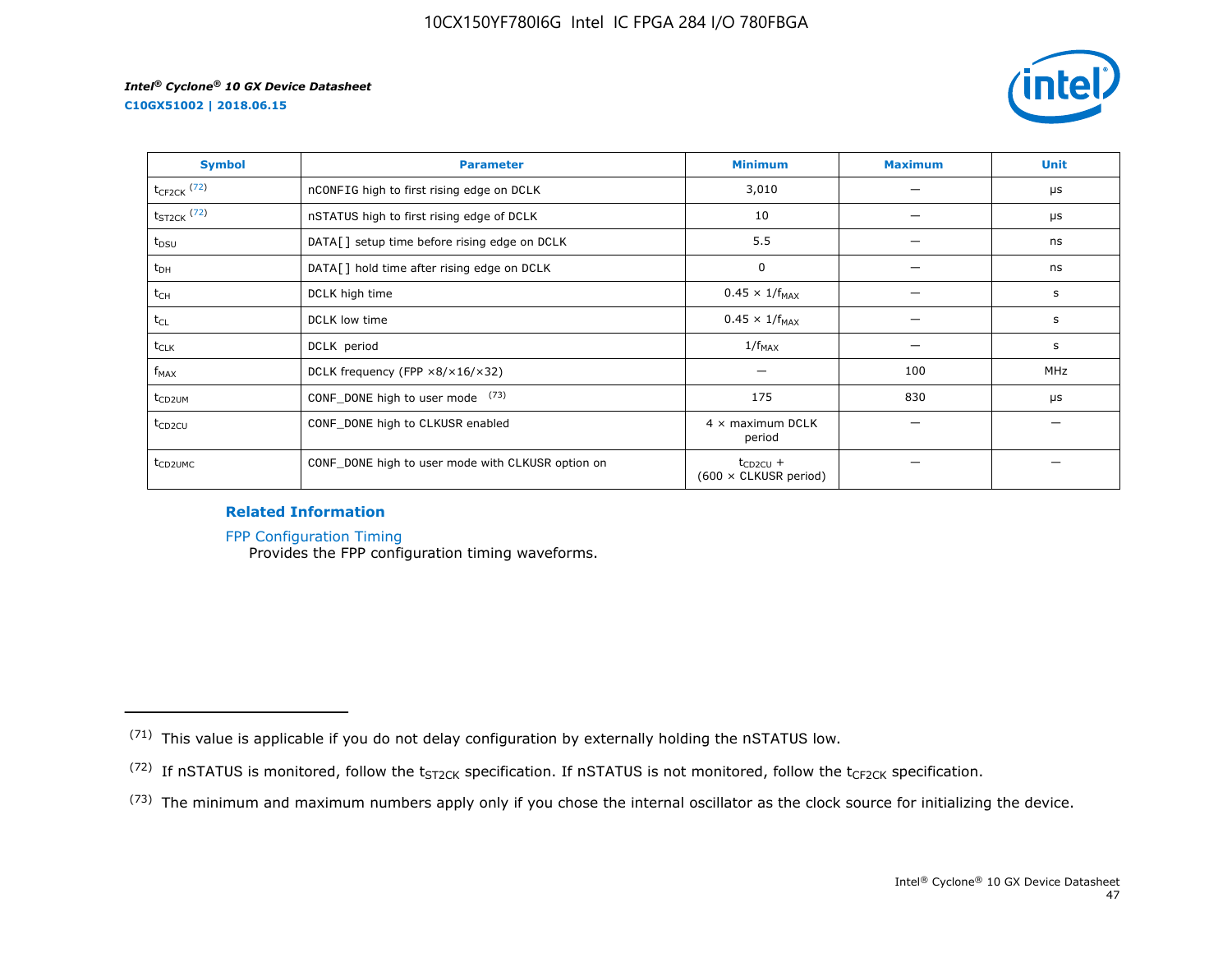

# **FPP Configuration Timing when DCLK-to-DATA[] >1**

# **Table 49. FPP Timing Parameters When the DCLK-to-DATA[] Ratio is >1 for Intel Cyclone 10 GX Devices**

Use these timing parameters when you use the decompression and design security features.

| <b>Symbol</b>           | <b>Parameter</b>                             | <b>Minimum</b>          | <b>Maximum</b> | <b>Unit</b> |
|-------------------------|----------------------------------------------|-------------------------|----------------|-------------|
| $t_{CF2CD}$             | nCONFIG low to CONF_DONE low                 | 480                     | 1,440          | ns          |
| $t_{CF2ST0}$            | nCONFIG low to nSTATUS low                   | 320                     | 960            | ns          |
| $t_{CFG}$               | nCONFIG low pulse width                      | 2                       |                | μs          |
| t <sub>STATUS</sub>     | nSTATUS low pulse width                      | 268                     | 3,000(74)      | μs          |
| $t_{CF2ST1}$            | nCONFIG high to nSTATUS high                 |                         | 3,000(74)      | μs          |
| $t_{\text{CF2CK}}$ (75) | nCONFIG high to first rising edge on DCLK    | 3,010                   |                | μs          |
| $t_{ST2CK}$ (75)        | nSTATUS high to first rising edge of DCLK    | 10                      |                | μs          |
| $t_{DSU}$               | DATA[] setup time before rising edge on DCLK | 5.5                     |                | ns          |
| $t_{DH}$                | DATA[] hold time after rising edge on DCLK   | $N-1/f_{DCLK}$ (76)     |                | s           |
| $t_{CH}$                | DCLK high time                               | $0.45 \times 1/f_{MAX}$ |                | s           |
| $t_{CL}$                | DCLK low time                                | $0.45 \times 1/f_{MAX}$ |                | s           |
| $t_{CLK}$               | DCLK period                                  | $1/f_{MAX}$             |                | s           |
| $f_{MAX}$               | DCLK frequency (FPP ×8/×16/×32)              | —                       | 100            | MHz         |
| $t_{R}$                 | Input rise time                              | —                       | 40             | ns          |
| $t_F$                   | Input fall time                              | —                       | 40             | ns          |
|                         |                                              |                         |                | continued   |

 $(74)$  You can obtain this value if you do not delay configuration by extending the nCONFIG or nSTATUS low pulse width.

<sup>&</sup>lt;sup>(75)</sup> If nSTATUS is monitored, follow the  $t_{ST2CK}$  specification. If nSTATUS is not monitored, follow the  $t_{CF2CK}$  specification.

<sup>(76)</sup> *N* is the DCLK-to-DATA ratio and  $f_{DCLK}$  is the DCLK frequency the system is operating.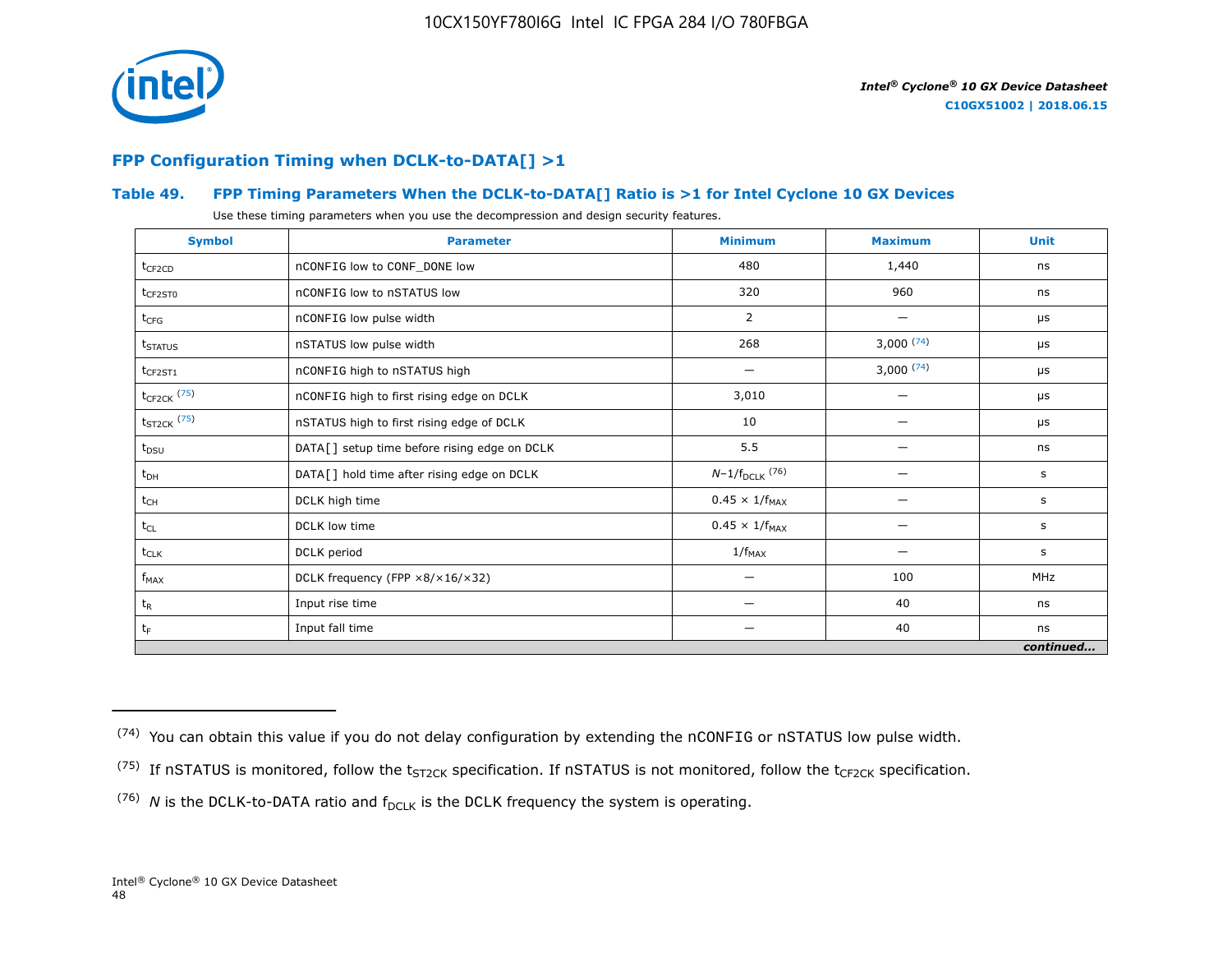

| <b>Symbol</b>       | <b>Parameter</b>                                  | <b>Minimum</b>                                | <b>Maximum</b> | <b>Unit</b> |
|---------------------|---------------------------------------------------|-----------------------------------------------|----------------|-------------|
| t <sub>CD2UM</sub>  | CONF_DONE high to user mode (77)                  | 175                                           | 830            | μs          |
| t <sub>CD2CU</sub>  | CONF_DONE high to CLKUSR enabled                  | $4 \times$ maximum DCLK<br>period             | –              | -           |
| t <sub>CD2UMC</sub> | CONF_DONE high to user mode with CLKUSR option on | $t_{CD2CU}$ +<br>$(600 \times$ CLKUSR period) |                | -           |

#### **Related Information**

#### [FPP Configuration Timing](https://www.altera.com/documentation/vua1487061384661.html#sss1425901817612)

Provides the FPP configuration timing waveforms.

# **AS Configuration Timing**

#### **Table 50. AS Timing Parameters for AS ×1 and AS ×4 Configurations in Intel Cyclone 10 GX Devices**

The minimum and maximum numbers apply only if you choose the internal oscillator as the clock source for initializing the device.

The t<sub>CF2CD</sub>, t<sub>CF2ST0</sub>, t<sub>CFG</sub>, t<sub>STATUS</sub>, and t<sub>CF2ST1</sub> timing parameters are identical to the timing parameters for passive serial (PS) mode listed in PS Timing Parameters for Intel Cyclone 10 GX Devices table.

| <b>Symbol</b>       | <b>Parameter</b>                                  | <b>Minimum</b>                                | <b>Maximum</b> | <b>Unit</b> |
|---------------------|---------------------------------------------------|-----------------------------------------------|----------------|-------------|
| $t_{CO}$            | DCLK falling edge to AS_DATA0/ASDO output         |                                               |                | ns          |
| $t_{\text{SU}}$     | Data setup time before falling edge on DCLK       |                                               |                | ns          |
| $t_{DH}$            | Data hold time after falling edge on DCLK         | 1.5                                           |                | ns          |
| t <sub>CD2UM</sub>  | CONF_DONE high to user mode                       | 175                                           | 830            | μs          |
| $t_{CD2CU}$         | CONF_DONE high to CLKUSR enabled                  | $4 \times$ maximum DCLK<br>period             |                |             |
| t <sub>CD2UMC</sub> | CONF_DONE high to user mode with CLKUSR option on | $t_{CD2CU}$ + (600 $\times$ CLKUSR<br>period) |                |             |

<sup>(77)</sup> The minimum and maximum numbers apply only if you use the internal oscillator as the clock source for initializing the device.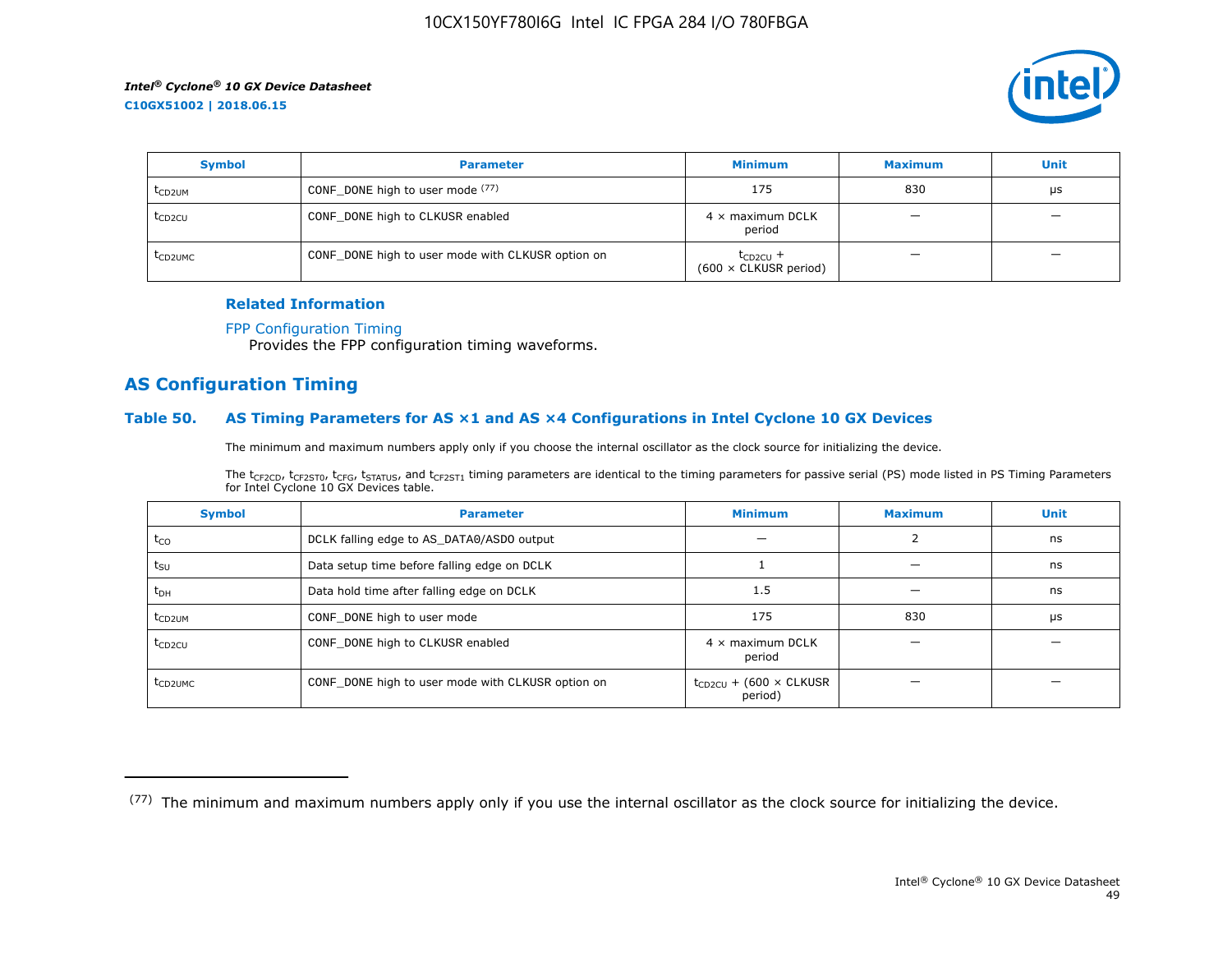

#### **Related Information**

- PS Configuration Timing on page 50
- [AS Configuration Timing](https://www.altera.com/documentation/vua1487061384661.html#sss1425901879133) Provides the AS configuration timing waveform.

# **DCLK Frequency Specification in the AS Configuration Scheme**

#### **Table 51. DCLK Frequency Specification in the AS Configuration Scheme**

This table lists the internal clock frequency specification for the AS configuration scheme.

The DCLK frequency specification applies when you use the internal oscillator as the configuration clock source.

The AS multi-device configuration scheme does not support DCLK frequency of 100 MHz.

You can only set 12.5, 25, 50, and 100 MHz in the Intel Quartus Prime software.

| <b>Parameter</b>                   | <b>Minimum</b> | <b>Typical</b> | <b>Maximum</b> | <b>Intel Quartus Prime</b><br><b>Software Settings</b> | <b>Unit</b> |
|------------------------------------|----------------|----------------|----------------|--------------------------------------------------------|-------------|
| DCLK frequency in AS configuration | 5.3            | 7.5            | 9.7            | 12.5                                                   | MHz         |
| scheme                             | 10.5           | 15.0           | 19.3           | 25.0                                                   | MHz         |
|                                    | 21.0           | 30.0           | 38.5           | 50.0                                                   | MHz         |
|                                    | 42.0           | 60.0           | 77.0           | 100.0                                                  | MHz         |

# **PS Configuration Timing**

#### **Table 52. PS Timing Parameters for Intel Cyclone 10 GX Devices**

| <b>Symbol</b>       | <b>Parameter</b>             | <b>Minimum</b> | <b>Maximum</b> | <b>Unit</b> |
|---------------------|------------------------------|----------------|----------------|-------------|
| $t_{CF2CD}$         | nCONFIG low to CONF DONE low | 480            | 1,440          | ns          |
| t <sub>CF2ST0</sub> | nCONFIG low to nSTATUS low   | 320            | 960            | ns          |
| $t_{CFG}$           | nCONFIG low pulse width      |                |                | μs          |
| t <sub>STATUS</sub> | nSTATUS low pulse width      | 268            | 3,000(78)      | μs          |
| $t_{CF2ST1}$        | nCONFIG high to nSTATUS high |                | $3,000^{(79)}$ | μs          |
|                     |                              |                |                | continued   |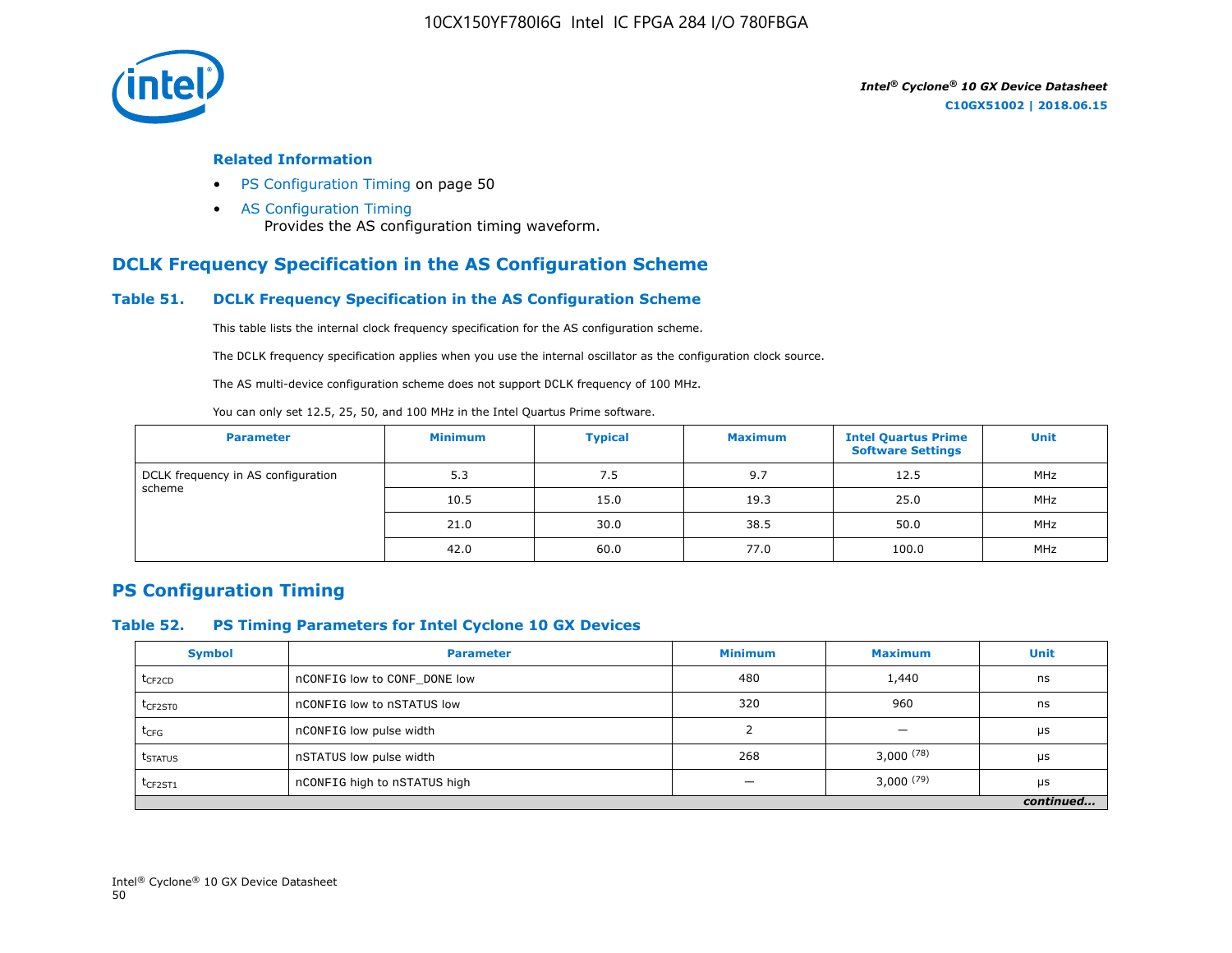**C10GX51002 | 2018.06.15**



| <b>Symbol</b>       | <b>Parameter</b>                                  | <b>Minimum</b>                                | <b>Maximum</b> | <b>Unit</b> |
|---------------------|---------------------------------------------------|-----------------------------------------------|----------------|-------------|
| $t_{CF2CK}$ $(80)$  | nCONFIG high to first rising edge on DCLK         | 3,010                                         |                | μs          |
| $t_{ST2CK}$ $(80)$  | nSTATUS high to first rising edge of DCLK         | 10                                            |                | μs          |
| $t_{DSU}$           | DATA[] setup time before rising edge on DCLK      | 5.5                                           |                | ns          |
| $t_{DH}$            | DATA[] hold time after rising edge on DCLK        | 0                                             |                | ns          |
| t <sub>CH</sub>     | DCLK high time                                    | $0.45 \times 1/f_{MAX}$                       |                | s           |
| $t_{CL}$            | DCLK low time                                     | $0.45 \times 1/f_{MAX}$                       |                | s           |
| $t_{CLK}$           | DCLK period                                       | $1/f_{MAX}$                                   |                | s           |
| $f_{MAX}$           | DCLK frequency                                    |                                               | 125            | MHz         |
| t <sub>CD2UM</sub>  | CONF_DONE high to user mode (81)                  | 175                                           | 830            | μs          |
| t <sub>CD2CU</sub>  | CONF_DONE high to CLKUSR enabled                  | $4 \times$ maximum DCLK<br>period             |                |             |
| t <sub>CD2UMC</sub> | CONF_DONE high to user mode with CLKUSR option on | $t_{CD2CU}$ + (600 $\times$ CLKUSR<br>period) |                |             |

#### **Related Information**

[PS Configuration Timing](https://www.altera.com/documentation/vua1487061384661.html#sss1425901911993)

Provides the PS configuration timing waveform.

 $(81)$  The minimum and maximum numbers apply only if you choose the internal oscillator as the clock source for initializing the device.

 $(78)$  This value is applicable if you do not delay configuration by extending the nCONFIG or nSTATUS low pulse width.

<sup>(79)</sup> This value is applicable if you do not delay configuration by externally holding the nSTATUS low.

<sup>(80)</sup> If nSTATUS is monitored, follow the  $t_{ST2CK}$  specification. If nSTATUS is not monitored, follow the  $t_{CF2CK}$  specification.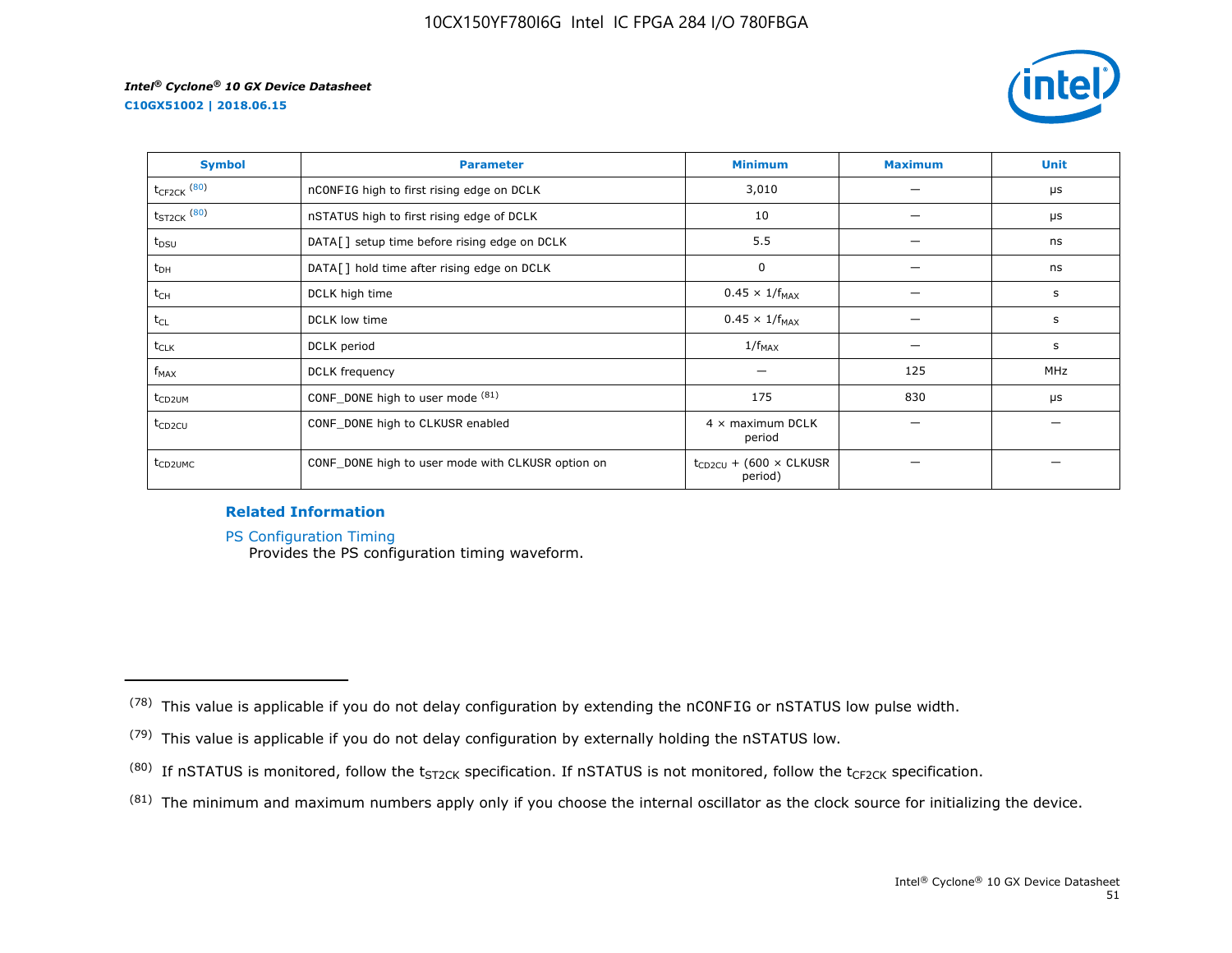

# **Initialization**

**Table 53. Initialization Clock Source Option and the Maximum Frequency for Intel Cyclone 10 GX Devices**

| <b>Initialization Clock Source</b> | <b>Configuration Scheme</b> | <b>Maximum Frequency (MHz)</b> | <b>Minimum Number of Clock Cycles</b> |
|------------------------------------|-----------------------------|--------------------------------|---------------------------------------|
| Internal Oscillator                | AS, PS, and FPP             | 12.5                           | 600                                   |
| CLKUSR (82)(83)                    | AS, PS, and FPP             | 100                            |                                       |

# **Configuration Files**

There are two types of configuration bit stream formats for different configuration schemes:

- PS and FPP-Raw Binary File (.rbf)
- AS-Raw Programming Data File (.rpd)

The .rpd file size follows the Intel configuration devices capacity. However, the actual configuration bit stream size for .rpd file is the same as .rbf file.

<sup>(82)</sup> To enable CLKUSR as the initialization clock source, in the Intel Quartus Prime software, select **Device and Pin Options** ➤ **General** ➤ **Device initialization clock source** ➤ **CLKUSR pin**.

 $(83)$  If you use the CLKUSR pin for AS and transceiver calibration simultaneously, the only allowed frequency is 100 MHz.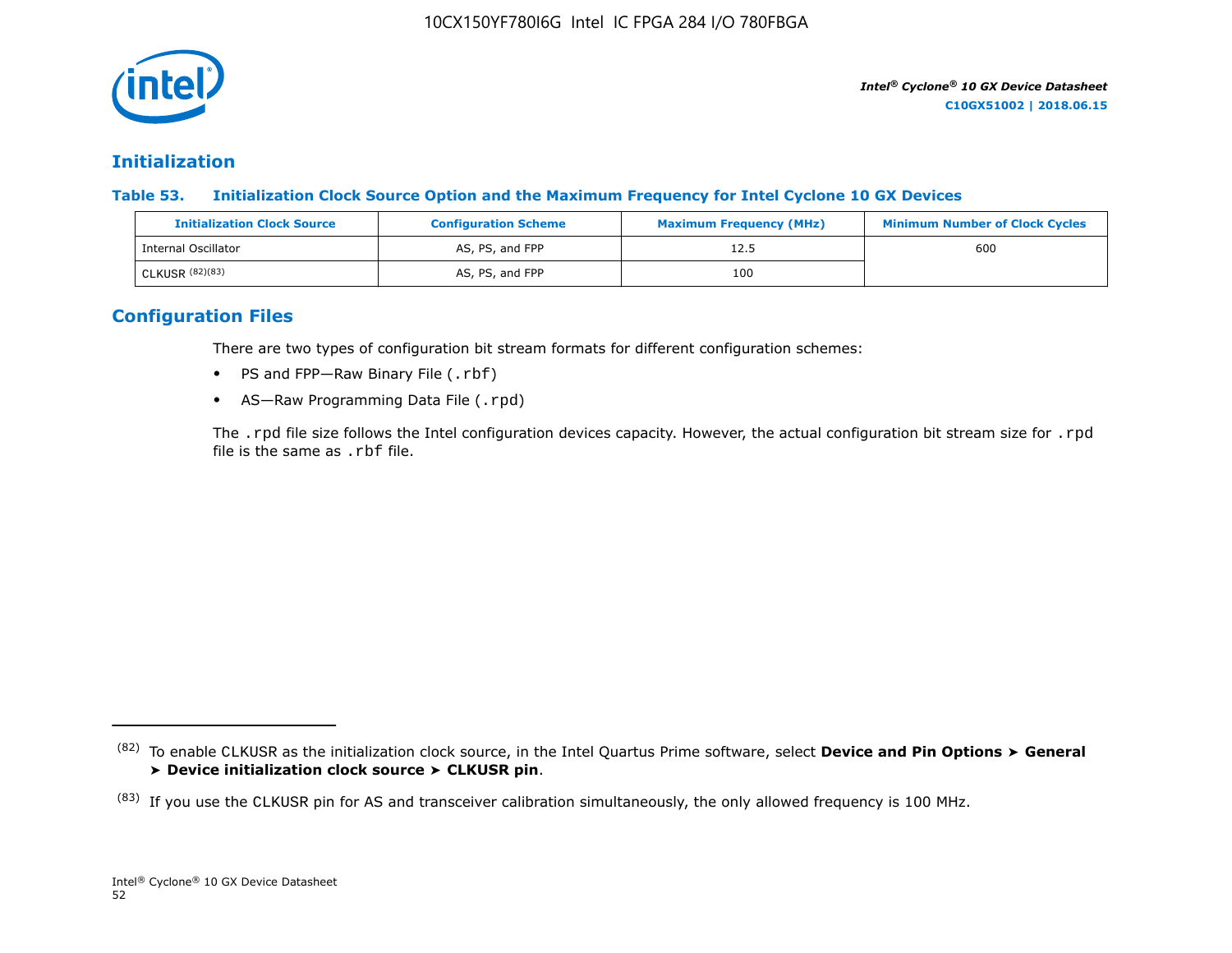**C10GX51002 | 2018.06.15**



#### **Table 54. Configuration Bit Stream Sizes for Intel Cyclone 10 GX Devices**

Use this table to estimate the file size before design compilation. Different configuration file formats, such as a hexadecimal file (.hex) or tabular text file (.ttf) format, have different file sizes.

For the different types of configuration file and file sizes, refer to the Intel Quartus Prime software. However, for a specific version of the Intel Quartus Prime software, any design targeted for the same device has the same uncompressed configuration file size.

I/O configuration shift register (IOCSR) is a long shift register that facilitates the device I/O peripheral settings. The IOCSR bit stream is part of the uncompressed configuration bit stream, and it is specifically for the Configuration via Protocol (CvP) feature.

Uncompressed configuration bit stream sizes are subject to change for improvements and optimizations in the configuration algorithm.

| <b>Variant</b>      | <b>Product Line</b> | <b>Uncompressed Configuration Bit</b><br><b>Stream Size (bits)</b> | <b>IOCSR Bit Stream Size (bits)</b> | <b>Recommended EPCO-L Serial Configuration</b><br><b>Device</b> |
|---------------------|---------------------|--------------------------------------------------------------------|-------------------------------------|-----------------------------------------------------------------|
| Intel Cyclone 10 GX | GX 085              | 81,923,582                                                         | 2,507,264                           | EPCQ-L256 or higher density                                     |
|                     | GX 105              | 81,923,582                                                         | 2,507,264                           | EPCQ-L256 or higher density                                     |
|                     | GX 150              | 81,923,582                                                         | 2,507,264                           | EPCQ-L256 or higher density                                     |
|                     | GX 220              | 81,923,582                                                         | 2,507,264                           | EPCQ-L256 or higher density                                     |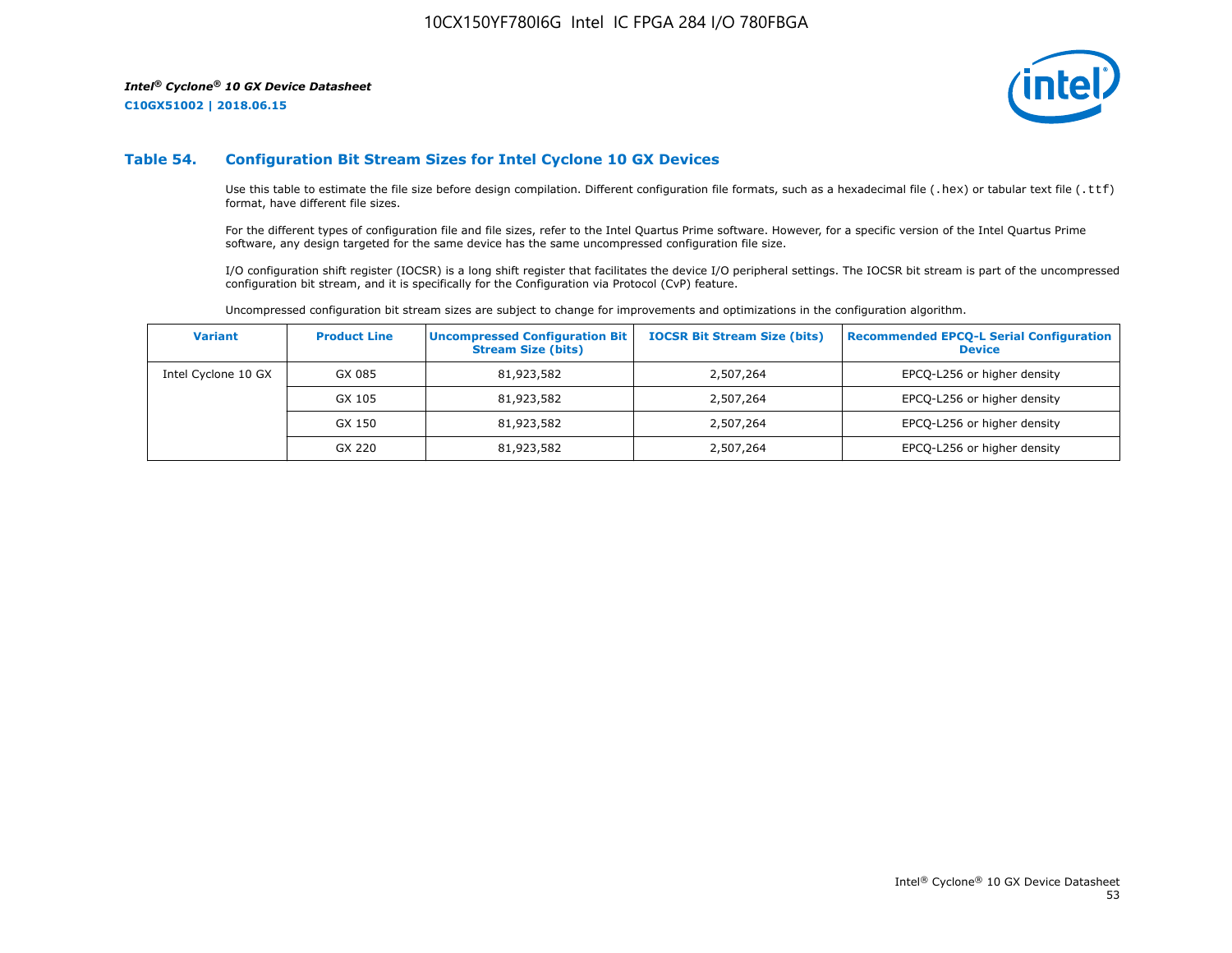

# **Minimum Configuration Time Estimation**

#### **Table 55. Minimum Configuration Time Estimation for Intel Cyclone 10 GX Devices**

The estimated values are based on the uncompressed configuration bit stream sizes in the Configuration Bit Stream Sizes for Intel Cyclone 10 GX Devices table.

| <b>Variant</b>      | <b>Product Line</b> |       | <b>Active Serial (84)</b> |                                           |              | <b>Fast Passive Parallel (85)</b> |                                                     |
|---------------------|---------------------|-------|---------------------------|-------------------------------------------|--------------|-----------------------------------|-----------------------------------------------------|
|                     |                     | Width | <b>DCLK (MHz)</b>         | <b>Minimum Configuration</b><br>Time (ms) | <b>Width</b> | <b>DCLK (MHz)</b>                 | <b>Minimum</b><br><b>Configuration Time</b><br>(ms) |
| Intel Cyclone 10 GX | GX 085              | 4     | 100                       | 204.81                                    | 32           | 100                               | 25.60                                               |
|                     | GX 105              | 4     | 100                       | 204.81                                    | 32           | 100                               | 25.60                                               |
|                     | GX 150              | 4     | 100                       | 204.81                                    | 32           | 100                               | 25.60                                               |
|                     | GX 220              | 4     | 100                       | 204.81                                    | 32           | 100                               | 25.60                                               |

#### **Related Information**

- Configuration Files on page 52
- DCLK Frequency Specification in the AS Configuration Scheme on page 50 Provides the DCLK frequency using internal oscillator.

<sup>(84)</sup> The minimum configuration time is calculated based on DCLK frequency of 100 MHz. Only external CLKUSR may guarantee the frequency accuracy of 100 MHz. If you use internal oscillator of 100 MHz, you may not get the actual frequency of 100 MHz. For the DCLK frequency using internal oscillator, refer to the DCLK Frequency Specification in the AS Configuration Scheme table.

<sup>(85)</sup> Maximum FPGA FPP bandwidth may exceed bandwidth available from some external storage or control logic.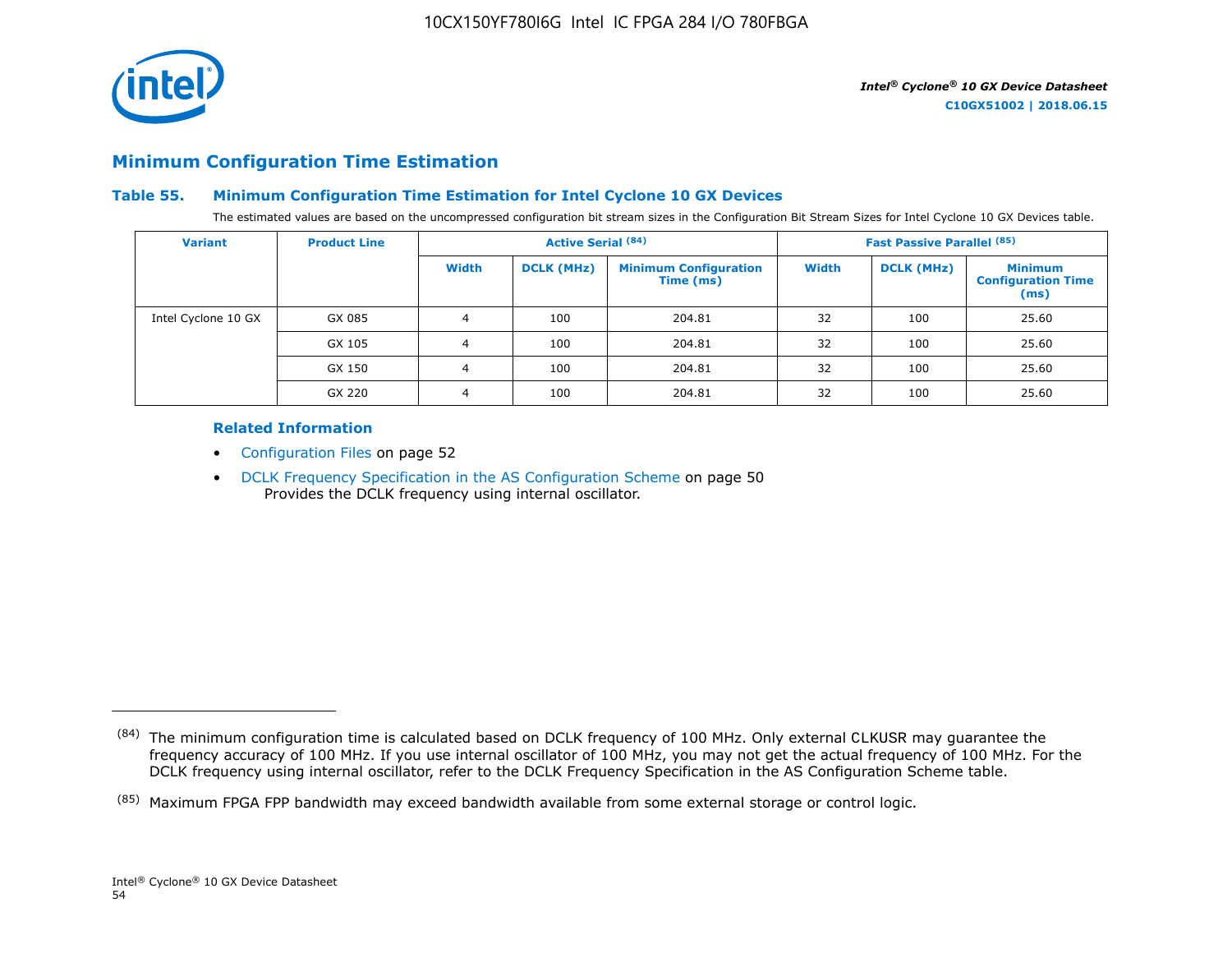

# **Remote System Upgrades**

#### **Table 56. Remote System Upgrade Circuitry Timing Specifications for Intel Cyclone 10 GX Devices**

| <b>Parameter</b>               | <b>Minimum</b>           | <b>Maximum</b>           | Unit |
|--------------------------------|--------------------------|--------------------------|------|
| $f_{MAX_RU_CLK}$ (86)          | $\overline{\phantom{0}}$ | 40                       | MHz  |
| $t_{RU\_nCONFIG}$ (87)         | 250                      | $\overline{\phantom{a}}$ | ns   |
| $t_{\text{RU\_nRSTIMER}}$ (88) | 250                      |                          | ns   |

#### **Related Information**

- [Remote System Upgrade State Machine](https://www.altera.com/documentation/vua1487061384661.html#sam1403483214821) Provides more information about configuration reset (RU\_CONFIG) signal.
- [User Watchdog Timer](https://www.altera.com/documentation/vua1487061384661.html#sam1403483217279) Provides more information about reset\_timer (RU\_nRSTIMER) signal.

# **User Watchdog Internal Circuitry Timing Specifications**

#### **Table 57. User Watchdog Internal Oscillator Frequency Specifications for Intel Cyclone 10 GX Devices**

|                                             | linimur      | <b>Typical</b> | ximum | Unit<br>__ |
|---------------------------------------------|--------------|----------------|-------|------------|
| User watchdog internal oscillator frequency | - -<br>ں ، ب | ر .            | ᆂᄼᅩ   | MHz        |

# **I/O Timing**

I/O timing data is typically used prior to designing the FPGA to get an estimate of the timing budget as part of the timing analysis. You may generate the I/O timing report manually using the Timing Analyzer or using the automated script.

<sup>(86)</sup> This clock is user-supplied to the remote system upgrade circuitry. If you are using the Remote Update Intel FPGA IP core, the clock user-supplied to the Remote Update Intel FPGA IP core must meet this specification.

 $(87)$  This is equivalent to strobing the reconfiguration input of the Remote Update Intel FPGA IP core high for the minimum timing specification.

<sup>&</sup>lt;sup>(88)</sup> This is equivalent to strobing the reset\_timer input of the Remote Update Intel FPGA IP core high for the minimum timing specification.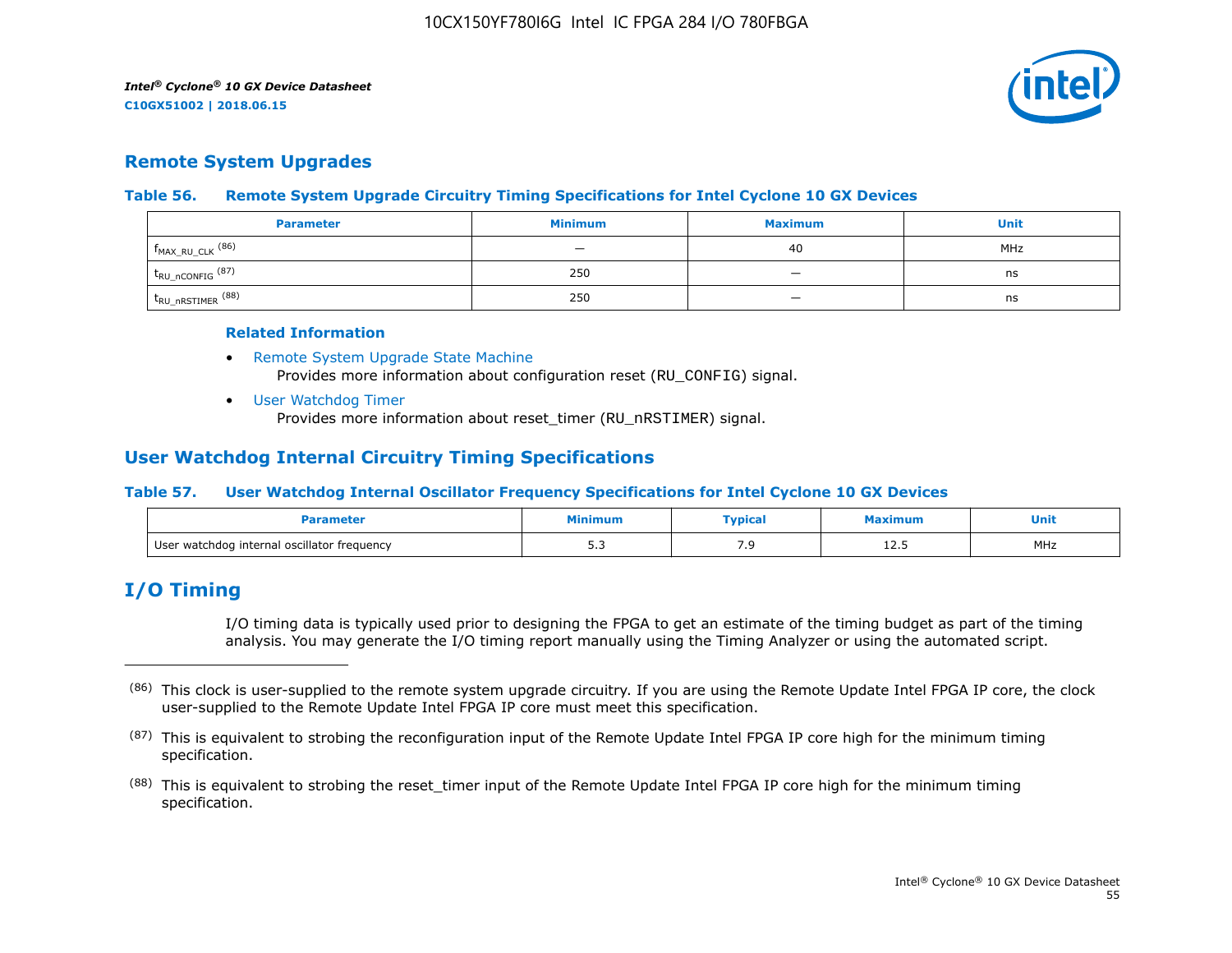

The Intel Quartus Prime Timing Analyzer provides a more accurate and precise I/O timing data based on the specifics of the design after you complete place-and-route.

#### **Related Information**

#### [AN775: I/O Timing Information Generation Guidelines](https://www.altera.com/documentation/brn1471986770305.html#obf1471988361539)

Provides the techniques to generate I/O timing information using the Intel Quartus Prime software.

# **Programmable IOE Delay**

#### **Table 58. IOE Programmable Delay for Intel Cyclone 10 GX Devices**

For the exact values for each setting, use the latest version of the Intel Quartus Prime software. The values in the table show the delay of programmable IOE delay chain with maximum offset settings after excluding the intrinsic delay (delay at minimum offset settings).

Programmable IOE delay settings are only applicable for I/O buffers and do not apply for any other delay elements in the PHYLite for Parallel Interfaces Intel Cyclone 10 FPGA IP core.

| Parameter <sup>(89)</sup>                      | <b>Maximum Offset</b> | <b>Minimum</b><br>Offset <sup>(90)</sup> |                 | <b>Fast Model</b> | <b>Slow Model</b> |            | <b>Unit</b> |
|------------------------------------------------|-----------------------|------------------------------------------|-----------------|-------------------|-------------------|------------|-------------|
|                                                |                       |                                          | <b>Extended</b> | <b>Industrial</b> | $-E5. -15$        | $-E6. -I6$ |             |
| Input Delay Chain Setting<br>(IO_IN_DLY_CHN)   | 63                    | 0                                        | 2.012           | 2.003             | 5.241             | 6.035      | ns          |
| Output Delay Chain Setting<br>(IO_OUT_DLY_CHN) | 15                    |                                          | 0.478           | 0.475             | 1.263             | 1.462      | ns          |

# **Glossary**

#### **Table 59. Glossary**

| Term                       | <b>Definition</b>        |
|----------------------------|--------------------------|
| Differential I/O Standards | Receiver Input Waveforms |
|                            | continued                |

<sup>(89)</sup> You can set this value in the Intel Quartus Prime software by selecting **Input Delay Chain Setting** or **Output Delay Chain Setting** in the **Assignment Name** column.

(90) Minimum offset does not include the intrinsic delay.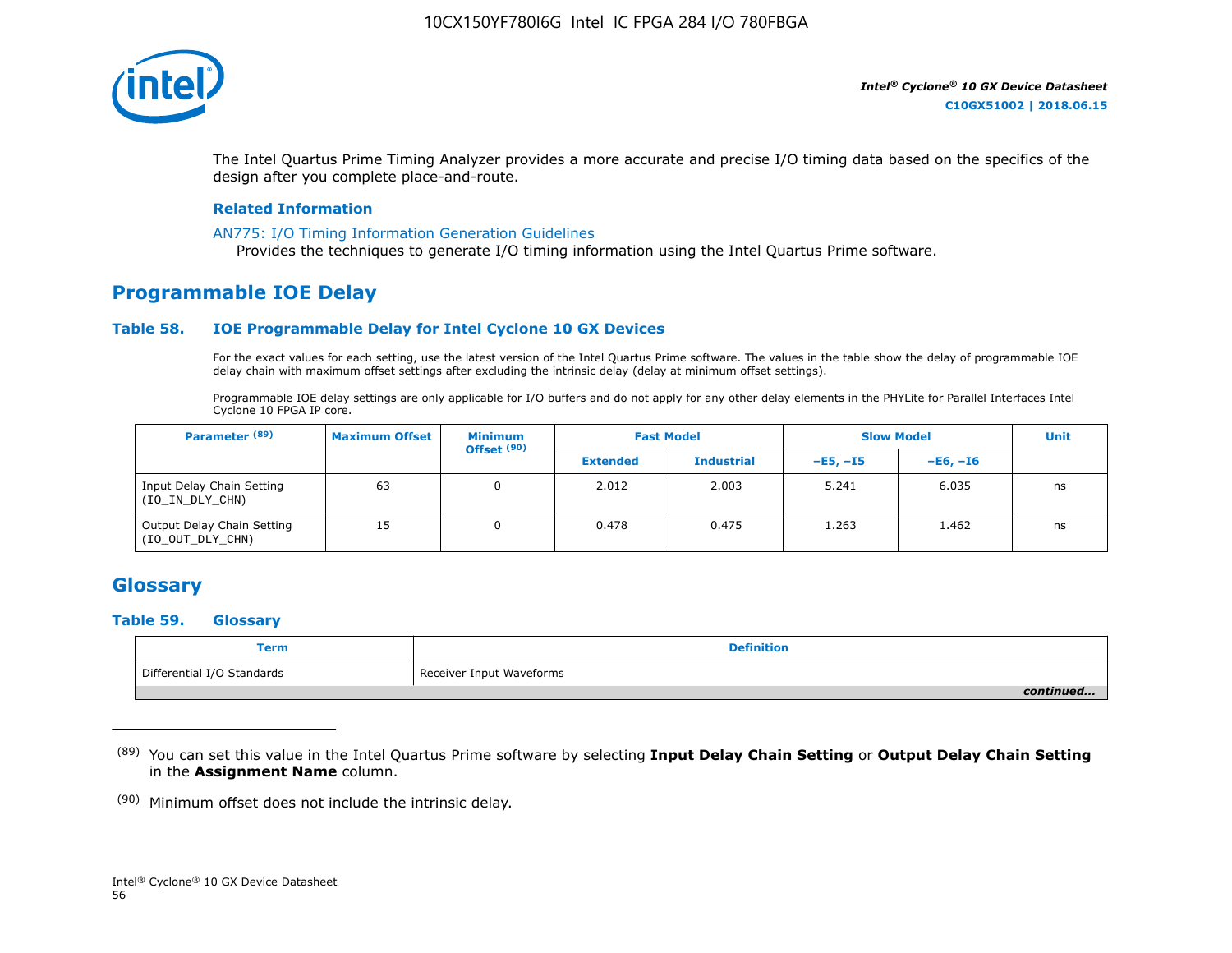**C10GX51002 | 2018.06.15**



| <b>Term</b>                | <b>Definition</b>                                                                                                                                                                                                                                                                                            |
|----------------------------|--------------------------------------------------------------------------------------------------------------------------------------------------------------------------------------------------------------------------------------------------------------------------------------------------------------|
|                            | <b>Single-Ended Waveform</b><br>Positive Channel (p) = $V_{\text{H}}$<br>VID<br>Negative Channel (n) = $V_{\parallel}$<br>V <sub>CM</sub><br>Ground                                                                                                                                                          |
|                            | <b>Differential Waveform</b><br>$\mathsf{V}_{\mathsf{ID}}$<br>$p - n = 0V$<br>$\mathsf{v}_{\mathsf{ID}}$<br>Transmitter Output Waveforms<br><b>Single-Ended Waveform</b><br>Positive Channel (p) = V <sub>OH</sub><br>V <sub>OD</sub><br>Negative Channel (n) = V <sub>OL</sub><br>V <sub>CM</sub><br>Ground |
|                            | <b>Differential Waveform</b><br>V <sub>OD</sub><br>$p - n = 0V$<br>$V_{0D}$                                                                                                                                                                                                                                  |
| $f_{HSCLK}$                | I/O PLL input clock frequency.                                                                                                                                                                                                                                                                               |
| $f_{HSDR}$                 | High-speed I/O block-Maximum/minimum LVDS data transfer rate<br>$(fHSDR = 1/TUI)$ , non-DPA.                                                                                                                                                                                                                 |
| f <sub>HSDRDPA</sub>       | High-speed I/O block-Maximum/minimum LVDS data transfer rate<br>$(f_{HSDRDPA} = 1/TUI)$ , DPA.                                                                                                                                                                                                               |
| J                          | High-speed I/O block-Deserialization factor (width of parallel data bus).                                                                                                                                                                                                                                    |
| JTAG Timing Specifications | JTAG Timing Specifications:                                                                                                                                                                                                                                                                                  |
|                            | continued                                                                                                                                                                                                                                                                                                    |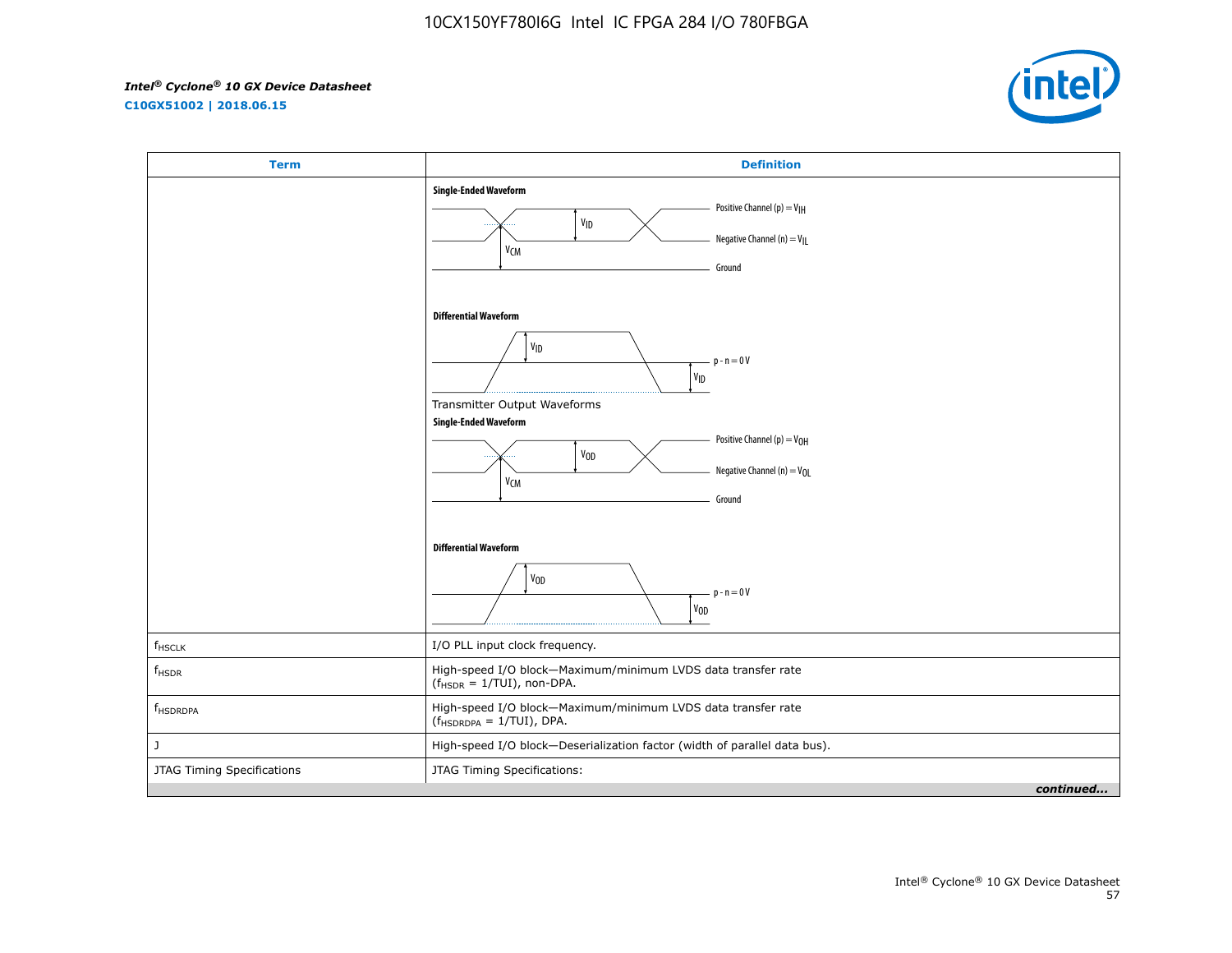

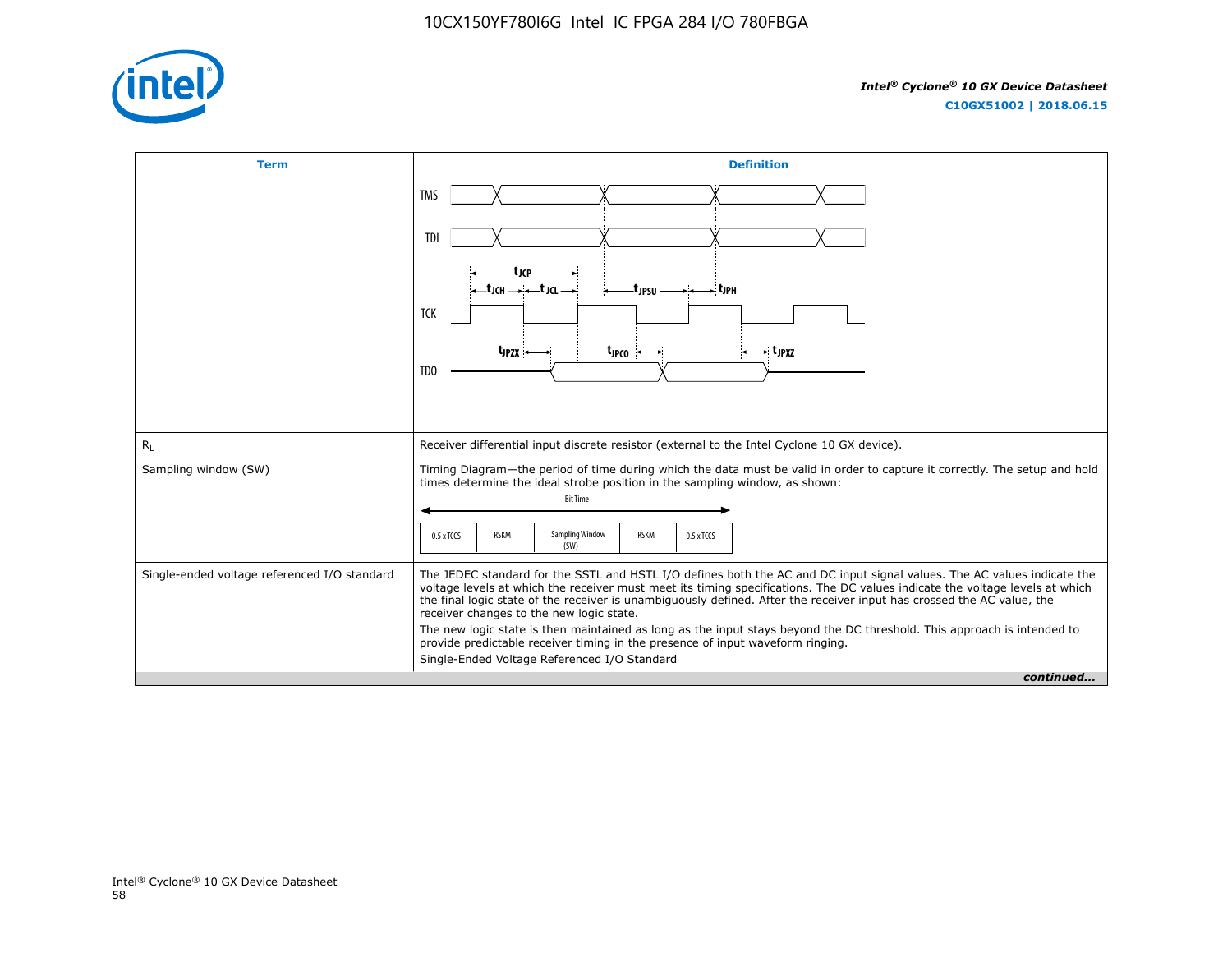**C10GX51002 | 2018.06.15**



| <b>Term</b>                      | <b>Definition</b>                                                                                                                                                                                                                                                             |                                                                                             |              |           |
|----------------------------------|-------------------------------------------------------------------------------------------------------------------------------------------------------------------------------------------------------------------------------------------------------------------------------|---------------------------------------------------------------------------------------------|--------------|-----------|
|                                  | V <sub>CCIO</sub>                                                                                                                                                                                                                                                             |                                                                                             |              |           |
|                                  |                                                                                                                                                                                                                                                                               |                                                                                             |              |           |
|                                  | V <sub>OH</sub>                                                                                                                                                                                                                                                               |                                                                                             | $V_{H(A)}$   |           |
|                                  |                                                                                                                                                                                                                                                                               |                                                                                             | $V_{H(DC)}$  |           |
|                                  |                                                                                                                                                                                                                                                                               | V <sub>REF</sub>                                                                            | $V_{IL(DC)}$ |           |
|                                  |                                                                                                                                                                                                                                                                               |                                                                                             | $V_{IL(AC)}$ |           |
|                                  | V <sub>ol</sub>                                                                                                                                                                                                                                                               |                                                                                             |              |           |
|                                  |                                                                                                                                                                                                                                                                               |                                                                                             |              |           |
| $t_C$                            | High-speed receiver/transmitter input and output clock period.                                                                                                                                                                                                                |                                                                                             |              |           |
| TCCS (channel-to-channel-skew)   | The timing difference between the fastest and slowest output edges, including the $t_{CO}$ variation and clock skew, across<br>channels driven by the same PLL. The clock is included in the TCCS measurement (refer to the Timing Diagram figure<br>under SW in this table). |                                                                                             |              |           |
| $t_{\text{DUTY}}$                | High-speed I/O block-Duty cycle on high-speed transmitter output clock.                                                                                                                                                                                                       |                                                                                             |              |           |
| <b>t</b> <sub>FALL</sub>         | Signal high-to-low transition time (80-20%)                                                                                                                                                                                                                                   |                                                                                             |              |           |
| <b>t</b> <sub>INCC</sub>         | Cycle-to-cycle jitter tolerance on the PLL clock input                                                                                                                                                                                                                        |                                                                                             |              |           |
| t <sub>outpj</sub> <sub>Io</sub> | Period jitter on the GPIO driven by a PLL                                                                                                                                                                                                                                     |                                                                                             |              |           |
| t <sub>outpj</sub> <sub>dc</sub> | Period jitter on the dedicated clock output driven by a PLL                                                                                                                                                                                                                   |                                                                                             |              |           |
| $t_{RISE}$                       | Signal low-to-high transition time (20-80%)                                                                                                                                                                                                                                   |                                                                                             |              |           |
| Timing Unit Interval (TUI)       | The timing budget allowed for skew, propagation delays, and the data sampling window.<br>(TUI = 1/(Receiver Input Clock Frequency Multiplication Factor) = $t_C/w$ ).                                                                                                         |                                                                                             |              |           |
| $V_{CM(DC)}$                     | DC Common mode input voltage.                                                                                                                                                                                                                                                 |                                                                                             |              |           |
| V <sub>ICM</sub>                 | Input Common mode voltage-The common mode of the differential signal at the receiver.                                                                                                                                                                                         |                                                                                             |              |           |
| $V_{ID}$                         | Input differential voltage swing-The difference in voltage between the positive and complementary conductors of a<br>differential transmission at the receiver.                                                                                                               |                                                                                             |              |           |
| $V_{DIF(AC)}$                    |                                                                                                                                                                                                                                                                               | AC differential input voltage-Minimum AC input differential voltage required for switching. |              |           |
| $V_{\text{DIF(DC)}}$             | DC differential input voltage- Minimum DC input differential voltage reguired for switching.                                                                                                                                                                                  |                                                                                             |              |           |
| V <sub>IH</sub>                  | Voltage input high—The minimum positive voltage applied to the input which is accepted by the device as a logic high.                                                                                                                                                         |                                                                                             |              |           |
|                                  |                                                                                                                                                                                                                                                                               |                                                                                             |              | continued |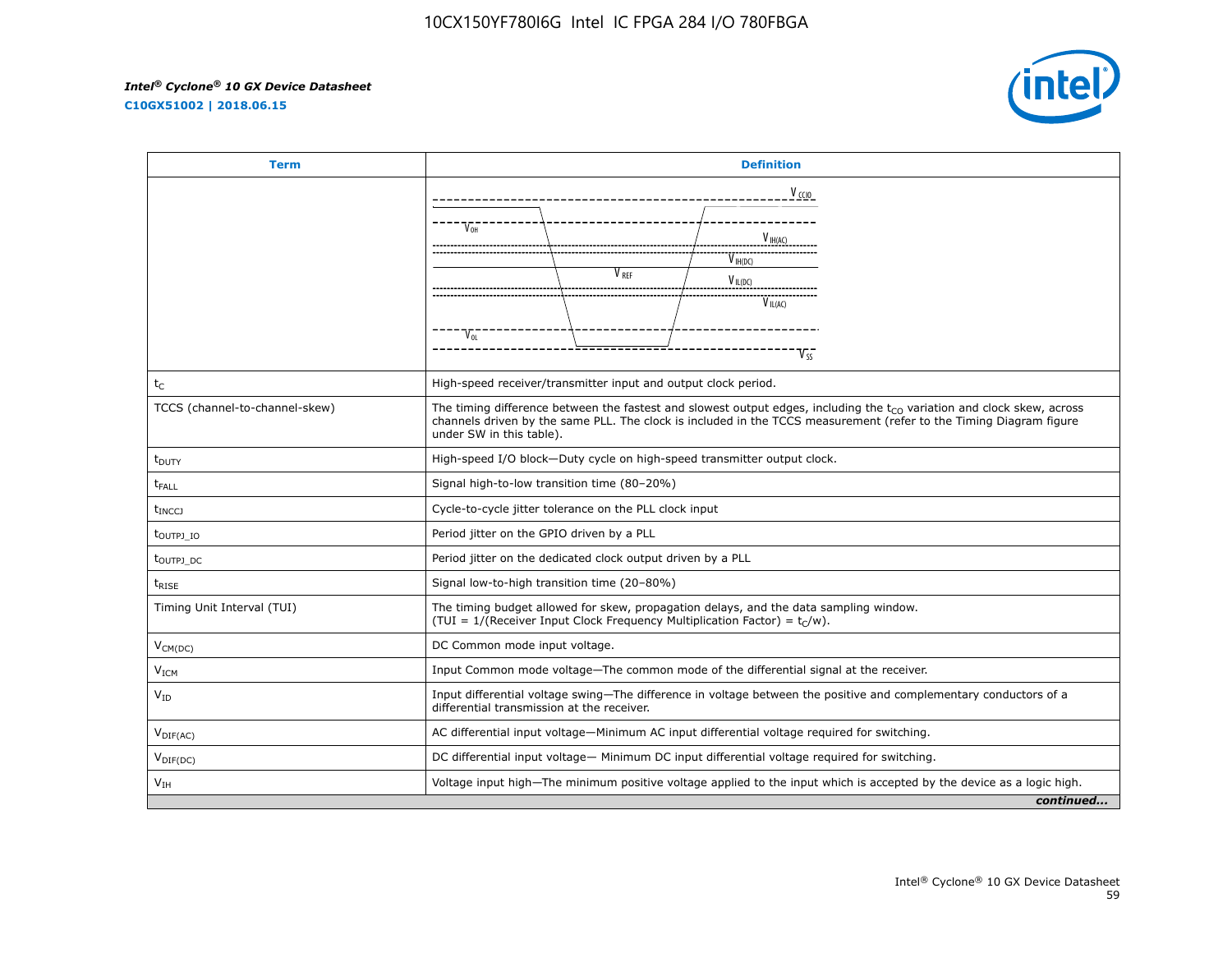

| Term                | <b>Definition</b>                                                                                                                                                        |
|---------------------|--------------------------------------------------------------------------------------------------------------------------------------------------------------------------|
| V <sub>IH(AC)</sub> | High-level AC input voltage                                                                                                                                              |
| $V_{IH(DC)}$        | High-level DC input voltage                                                                                                                                              |
| $V_{IL}$            | Voltage input low—The maximum positive voltage applied to the input which is accepted by the device as a logic low.                                                      |
| $V_{IL(AC)}$        | Low-level AC input voltage                                                                                                                                               |
| $V_{IL(DC)}$        | Low-level DC input voltage                                                                                                                                               |
| V <sub>OCM</sub>    | Output Common mode voltage—The common mode of the differential signal at the transmitter.                                                                                |
| $V_{OD}$            | Output differential voltage swing-The difference in voltage between the positive and complementary conductors of a<br>differential transmission line at the transmitter. |
| V <sub>SWING</sub>  | Differential input voltage                                                                                                                                               |
| $V_{IX}$            | Input differential cross point voltage                                                                                                                                   |
| $V_{OX}$            | Output differential cross point voltage                                                                                                                                  |
| W                   | High-speed I/O block-Clock Boost Factor                                                                                                                                  |

# **Document Revision History for the Intel Cyclone 10 GX Device Datasheet**

| <b>Document</b><br><b>Version</b> | <b>Changes</b>                                                                                                                                                                                                                                                                                                                                                                                                                                                                                                                                                              |
|-----------------------------------|-----------------------------------------------------------------------------------------------------------------------------------------------------------------------------------------------------------------------------------------------------------------------------------------------------------------------------------------------------------------------------------------------------------------------------------------------------------------------------------------------------------------------------------------------------------------------------|
| 2018.06.15                        | Added Intel Cyclone 10 GX Devices Overshoot Duration figure and description.<br>Added a link in the OCT Calibration Accuracy Specifications section.<br>Removed Equation for OCT Variation Without Recalibration.<br>Updated the note to CLKUSR in the Initialization Clock Source Option and the Maximum Frequency for Intel Cyclone 10 GX Devices table.<br>Updated the I/O Timing section on the I/O timing information generation quidelines.<br>Updated the description and maximum offset values in the IOE Programmable Delay for Intel Cyclone 10 GX Devices table. |
| 2018.04.06                        | Added notes to $I_{OUT}$ specification in the Absolute Maximum Ratings for Intel Cyclone 10 GX Devices table.                                                                                                                                                                                                                                                                                                                                                                                                                                                               |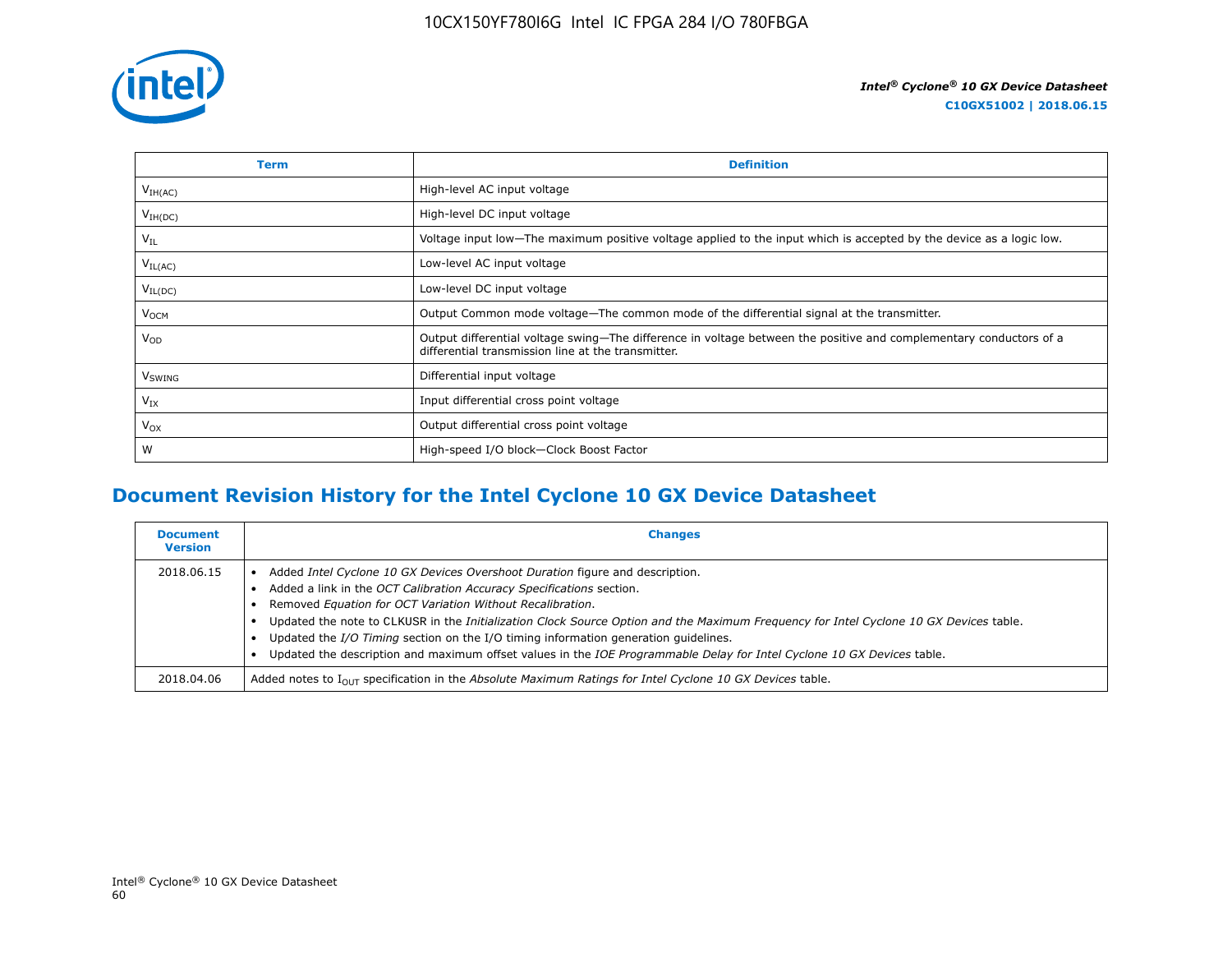**C10GX51002 | 2018.06.15**



| <b>Date</b>   | <b>Version</b> | <b>Changes</b>                                                                                                                                                                                                                        |
|---------------|----------------|---------------------------------------------------------------------------------------------------------------------------------------------------------------------------------------------------------------------------------------|
| November 2017 | 2017.11.10     | Changed the full symbol names for V <sub>CCR GXB</sub> and V <sub>CCT GXB</sub> , and changed the description for V <sub>CCH GXB</sub> in the Transceiver<br>Power Supply Operating Conditions for Intel Cyclone 10 GX Devices table. |
|               |                | Removed note from the Transceiver Power Supply Operating Conditions section.                                                                                                                                                          |
|               |                | Added a footnote in the Reference Clock Specifications table.                                                                                                                                                                         |
|               |                | Removed the "Programmable AC Gain at High Gain mode and Data Rate $\leq$ 12.5 Gbps" parameter from the Receiver<br>Specifications table.                                                                                              |
|               |                | Changed the channel span descriptions for the x1 and x6 clock networks in the Transceiver Clock Network Maximum Data<br>Rate Specifications table.                                                                                    |
|               |                | Changed the description of the VOD ratio in the Typical Transmitter $V_{OD}$ Settings table.                                                                                                                                          |
|               |                | Changed the specifications for CDR PPM deviation limit in the Receiver Specifications table.                                                                                                                                          |
|               |                | Updated the description for V <sub>CCT_GXB</sub> , V <sub>CCR_GXB</sub> , and V <sub>CCH_GXB</sub> .<br>$\bullet$                                                                                                                     |
|               |                | Added note to $V_I$ in the Recommended Operating Conditions for Intel Cyclone 10 GX Devices table.                                                                                                                                    |
|               |                | Updated notes to RSDS and Mini-LVDS in the Differential I/O Standards Specifications for Intel Cyclone 10 GX Devices<br>table.                                                                                                        |
|               |                | Updated $f_{VCO}$ specifications in the Fractional PLL Specifications for Intel Cyclone 10 GX Devices table.                                                                                                                          |
|               |                | Updated temperature range from "-40 to 125°C" to "-40 to 100°C" in the Internal Temperature Sensing Diode<br>Specifications for Intel Cyclone 10 GX Devices table.                                                                    |
|               |                | Updated the description for the Memory Output Clock Jitter Specifications for Intel Cyclone 10 GX Devices table.                                                                                                                      |
|               |                | Updated the following IP cores name:<br>$\bullet$                                                                                                                                                                                     |
|               |                | - Remote Update Intel FPGA                                                                                                                                                                                                            |
|               |                | - PHYLite for Parallel Interfaces Intel Cyclone 10 FPGA                                                                                                                                                                               |
|               |                | Removed automotive-grade information.                                                                                                                                                                                                 |
|               |                | Removed Preliminary tags.                                                                                                                                                                                                             |
| May 2017      | 2017.05.08     | Initial release.                                                                                                                                                                                                                      |